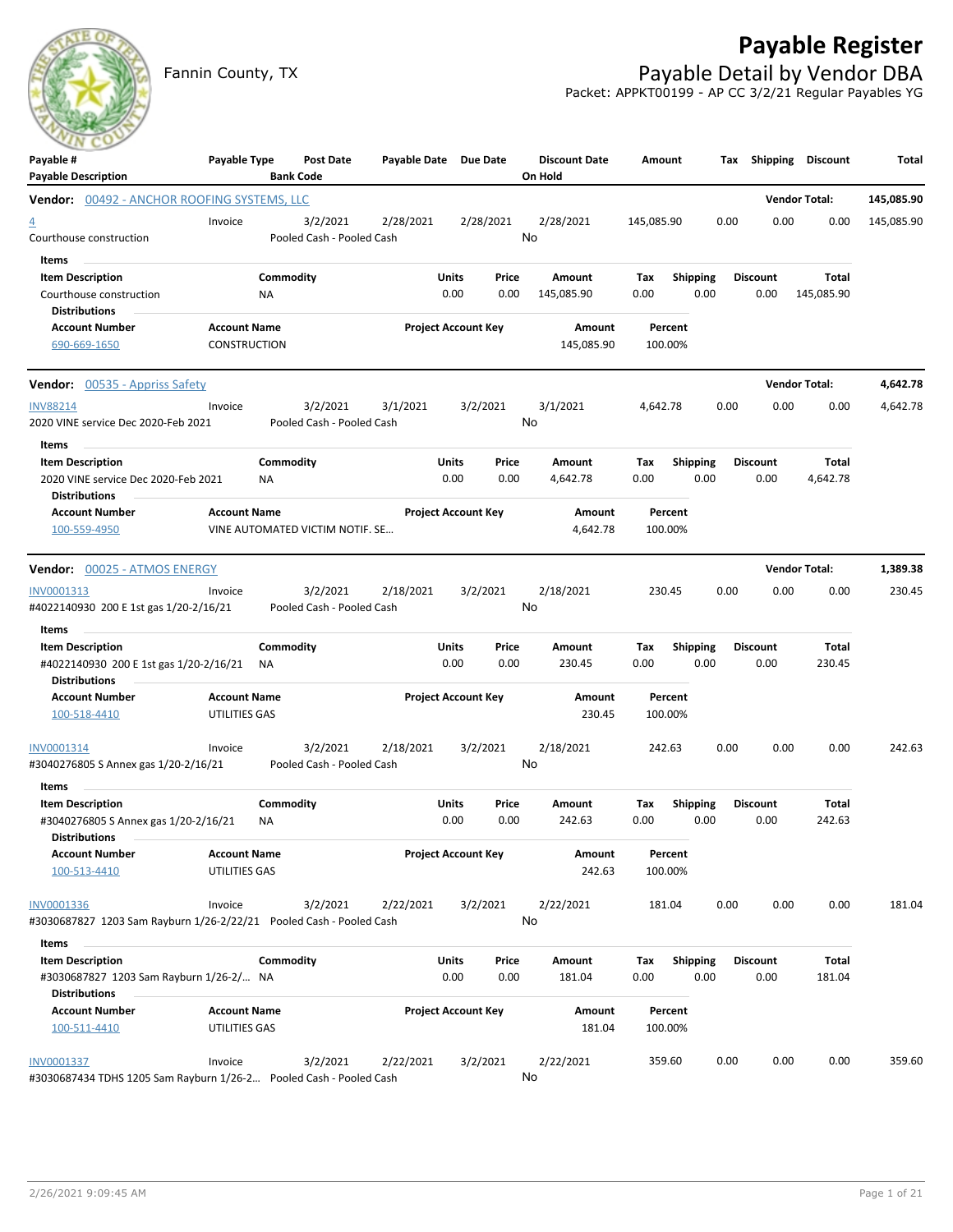| <b>Payable Register</b>                                                                             |                                           |                                       |                            |               |                |                                 |             |                         |      |                         | Packet: APPKT00199 - AP CC 3/2/21 Regular Payables YG |        |
|-----------------------------------------------------------------------------------------------------|-------------------------------------------|---------------------------------------|----------------------------|---------------|----------------|---------------------------------|-------------|-------------------------|------|-------------------------|-------------------------------------------------------|--------|
| Payable #<br><b>Payable Description</b>                                                             | Payable Type                              | <b>Post Date</b><br><b>Bank Code</b>  | Payable Date Due Date      |               |                | <b>Discount Date</b><br>On Hold | Amount      |                         |      | Tax Shipping Discount   |                                                       | Total  |
| Items<br><b>Item Description</b><br>#3030687434 TDHS 1205 Sam Rayburn 1/ NA<br><b>Distributions</b> |                                           | Commodity                             |                            | Units<br>0.00 | Price<br>0.00  | Amount<br>359.60                | Tax<br>0.00 | <b>Shipping</b><br>0.00 |      | <b>Discount</b><br>0.00 | Total<br>359.60                                       |        |
| <b>Account Number</b><br>100-640-4410                                                               | <b>Account Name</b><br>UTILITIES GAS      |                                       | <b>Project Account Key</b> |               |                | Amount<br>359.60                |             | Percent<br>100.00%      |      |                         |                                                       |        |
| INV0001338<br>#4014116839 Pct 4 1/26-2/22/21                                                        | Invoice                                   | 3/2/2021<br>Pooled Cash - Pooled Cash | 2/22/2021                  |               | 3/2/2021<br>No | 2/22/2021                       |             | 114.33                  | 0.00 | 0.00                    | 0.00                                                  | 114.33 |
| Items<br><b>Item Description</b><br>#4014116839 Pct 4 1/26-2/22/21<br><b>Distributions</b>          |                                           | Commodity<br>ΝA                       |                            | Units<br>0.00 | Price<br>0.00  | Amount<br>114.33                | Tax<br>0.00 | <b>Shipping</b><br>0.00 |      | <b>Discount</b><br>0.00 | Total<br>114.33                                       |        |
| <b>Account Number</b><br>240-624-4410                                                               | <b>Account Name</b><br><b>UTILITY GAS</b> |                                       | <b>Project Account Key</b> |               |                | Amount<br>114.33                |             | Percent<br>100.00%      |      |                         |                                                       |        |
| <b>INV0001368</b><br>#3032178178 Windom gas 1/26-2/23/21                                            | Invoice                                   | 3/2/2021<br>Pooled Cash - Pooled Cash | 2/23/2021                  |               | 3/2/2021<br>No | 2/23/2021                       |             | 261.33                  | 0.00 | 0.00                    | 0.00                                                  | 261.33 |
| Items<br><b>Item Description</b><br>#3032178178 Windom gas 1/26-2/23/21<br><b>Distributions</b>     |                                           | Commodity<br>ΝA                       |                            | Units<br>0.00 | Price<br>0.00  | Amount<br>261.33                | Tax<br>0.00 | <b>Shipping</b><br>0.00 |      | <b>Discount</b><br>0.00 | Total<br>261.33                                       |        |
| <b>Account Number</b><br>100-515-4410                                                               | <b>Account Name</b><br>UTILITIES GAS      |                                       | <b>Project Account Key</b> |               |                | Amount<br>261.33                |             | Percent<br>100.00%      |      |                         |                                                       |        |
| Vendor: VEN02077 - Baxter, Leonard J                                                                |                                           |                                       |                            |               |                |                                 |             |                         |      | <b>Vendor Total:</b>    |                                                       | 4.43   |
| INV0001344<br>Prisoner meal                                                                         | Invoice                                   | 3/2/2021<br>Pooled Cash - Pooled Cash | 2/5/2021                   |               | 3/2/2021<br>No | 2/5/2021                        |             | 4.43                    | 0.00 | 0.00                    | 0.00                                                  | 4.43   |
| Items<br><b>Item Description</b><br>Prisoner meal                                                   |                                           | Commodity<br>NA                       |                            | Units<br>0.00 | Price<br>0.00  | Amount<br>4.43                  | Tax<br>0.00 | Shipping<br>0.00        |      | <b>Discount</b><br>0.00 | Total<br>4.43                                         |        |
| Distributions<br><b>Account Number</b><br>100-560-4280                                              | <b>Account Name</b>                       | PRISONER TRANSPORT                    | <b>Project Account Key</b> |               |                | Amount<br>4.43                  |             | Percent<br>100.00%      |      |                         |                                                       |        |
| Vendor: 00481 - BBC Consulting                                                                      |                                           |                                       |                            |               |                |                                 |             |                         |      | <b>Vendor Total:</b>    |                                                       | 900.00 |
| 8224<br>March 2021 consulting                                                                       | Invoice                                   | 3/2/2021<br>Pooled Cash - Pooled Cash | 3/1/2021                   |               | 3/1/2021<br>No | 3/1/2021                        |             | 900.00                  | 0.00 | 0.00                    | 0.00                                                  | 900.00 |
| Items<br><b>Item Description</b><br>March 2021 consulting                                           |                                           | Commodity<br>ΝA                       |                            | Units<br>0.00 | Price<br>0.00  | Amount<br>900.00                | Tax<br>0.00 | <b>Shipping</b><br>0.00 |      | <b>Discount</b><br>0.00 | Total<br>900.00                                       |        |
| <b>Distributions</b><br>Account Number<br>100-503-1070                                              | <b>Account Name</b>                       | SALARY PART-TIME TECHNICIAN           | <b>Project Account Key</b> |               |                | Amount<br>900.00                |             | Percent<br>100.00%      |      |                         |                                                       |        |
| <b>Vendor:</b> VEN02204 - Beaty Legal PLLC                                                          |                                           |                                       |                            |               |                |                                 |             |                         |      | <b>Vendor Total:</b>    |                                                       | 300.00 |
| INV0001371<br>50582 Fisher Co Ct@Law                                                                | Invoice                                   | 3/2/2021<br>Pooled Cash - Pooled Cash | 2/24/2021                  |               | 3/2/2021<br>No | 2/24/2021                       |             | 300.00                  | 0.00 | 0.00                    | 0.00                                                  | 300.00 |
| Items<br><b>Item Description</b><br>50582 Fisher Co Ct@Law                                          |                                           | Commodity<br><b>NA</b>                |                            | Units<br>0.00 | Price<br>0.00  | Amount<br>300.00                | Tax<br>0.00 | <b>Shipping</b><br>0.00 |      | <b>Discount</b><br>0.00 | Total<br>300.00                                       |        |
| Distributions<br>Account Number<br>100-410-4240                                                     | <b>Account Name</b>                       | INDIGENT ATTORNEY FEES                | <b>Project Account Key</b> |               |                | Amount<br>300.00                |             | Percent<br>100.00%      |      |                         |                                                       |        |
| Vendor: 00800 - Bonham Quick Lube                                                                   |                                           |                                       |                            |               |                |                                 |             |                         |      | <b>Vendor Total:</b>    |                                                       | 122.00 |
| 101796<br>Sheriff 2019 Ford Unit 4616 oil change                                                    | Invoice                                   | 3/2/2021<br>Pooled Cash - Pooled Cash | 2/20/2021                  |               | 3/2/2021<br>No | 2/20/2021                       |             | 47.00                   | 0.00 | 0.00                    | 0.00                                                  | 47.00  |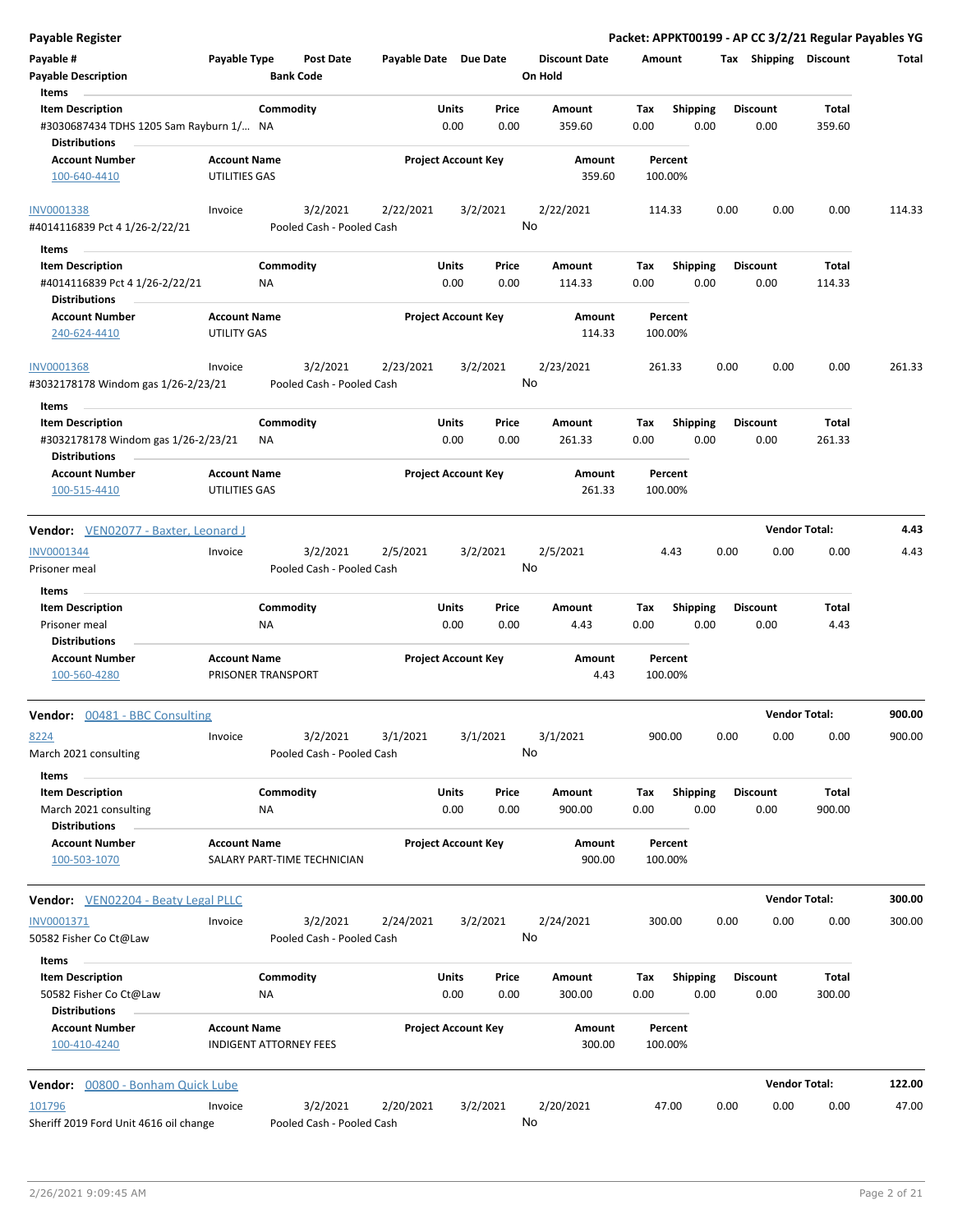| <b>Payable Register</b>                                                    |                                                 |                                       |                       |                                |                                 |                     |                    |                         |      |                         |                       | Packet: APPKT00199 - AP CC 3/2/21 Regular Payables YG |
|----------------------------------------------------------------------------|-------------------------------------------------|---------------------------------------|-----------------------|--------------------------------|---------------------------------|---------------------|--------------------|-------------------------|------|-------------------------|-----------------------|-------------------------------------------------------|
| Payable #<br><b>Payable Description</b>                                    | Payable Type<br><b>Bank Code</b>                | <b>Post Date</b>                      | Payable Date Due Date |                                | <b>Discount Date</b><br>On Hold |                     | Amount             |                         |      |                         | Tax Shipping Discount | Total                                                 |
| Items                                                                      |                                                 |                                       |                       |                                |                                 |                     |                    |                         |      |                         |                       |                                                       |
| <b>Item Description</b><br>Sheriff 2019 Ford Unit 4616 oil change          | Commodity<br><b>NA</b>                          |                                       |                       | Units<br>Price<br>0.00<br>0.00 | Amount<br>47.00                 |                     | Tax<br>0.00        | <b>Shipping</b><br>0.00 |      | <b>Discount</b><br>0.00 | Total<br>47.00        |                                                       |
| <b>Distributions</b>                                                       |                                                 |                                       |                       |                                |                                 |                     |                    |                         |      |                         |                       |                                                       |
| <b>Account Number</b><br>100-560-4540                                      | <b>Account Name</b><br>R & M AUTOMOBILES        |                                       |                       | <b>Project Account Key</b>     |                                 | Amount<br>47.00     | Percent<br>100.00% |                         |      |                         |                       |                                                       |
| 101937                                                                     | Invoice                                         | 3/2/2021                              | 2/23/2021             | 3/2/2021                       | 2/23/2021                       |                     | 75.00              |                         | 0.00 | 0.00                    | 0.00                  | 75.00                                                 |
| Sheriff 2018 Chev Unit 1408 oil change                                     |                                                 | Pooled Cash - Pooled Cash             |                       |                                | No                              |                     |                    |                         |      |                         |                       |                                                       |
| Items<br><b>Item Description</b>                                           | Commodity                                       |                                       |                       | Units<br>Price                 | Amount                          |                     | Tax                | <b>Shipping</b>         |      | <b>Discount</b>         | Total                 |                                                       |
| Sheriff 2018 Chev Unit 1408 oil change                                     | ΝA                                              |                                       |                       | 0.00<br>0.00                   | 75.00                           |                     | 0.00               | 0.00                    |      | 0.00                    | 75.00                 |                                                       |
| <b>Distributions</b>                                                       |                                                 |                                       |                       |                                |                                 |                     |                    |                         |      |                         |                       |                                                       |
| <b>Account Number</b>                                                      | <b>Account Name</b>                             |                                       |                       | <b>Project Account Key</b>     |                                 | Amount              | Percent            |                         |      |                         |                       |                                                       |
| 100-560-4540                                                               | R & M AUTOMOBILES                               |                                       |                       |                                |                                 | 75.00               | 100.00%            |                         |      |                         |                       |                                                       |
| Vendor: 00508 - Bryco-Bryant Co                                            |                                                 |                                       |                       |                                |                                 |                     |                    |                         |      |                         | <b>Vendor Total:</b>  | 98,991.30                                             |
| 19                                                                         | Invoice                                         | 3/2/2021                              | 2/15/2021             | 3/2/2021                       | 2/15/2021                       |                     | 98,991.30          |                         | 0.00 | 0.00                    | 0.00                  | 98,991.30                                             |
| Courthouse masonry                                                         |                                                 | Pooled Cash - Pooled Cash             |                       |                                | No                              |                     |                    |                         |      |                         |                       |                                                       |
| Items                                                                      |                                                 |                                       |                       |                                |                                 |                     |                    |                         |      |                         |                       |                                                       |
| <b>Item Description</b>                                                    | Commodity                                       |                                       |                       | Units<br>Price                 | Amount                          |                     | Tax                | Shipping                |      | <b>Discount</b>         | Total                 |                                                       |
| Courthouse masonry                                                         | ΝA                                              |                                       |                       | 0.00<br>0.00                   | 98,991.30                       |                     | 0.00               | 0.00                    |      | 0.00                    | 98,991.30             |                                                       |
| <b>Distributions</b>                                                       |                                                 |                                       |                       |                                |                                 |                     |                    |                         |      |                         |                       |                                                       |
| <b>Account Number</b><br>690-669-1680                                      | <b>Account Name</b><br><b>MASONRY AND STONE</b> |                                       |                       | <b>Project Account Key</b>     |                                 | Amount<br>98,991.30 | Percent<br>100.00% |                         |      |                         |                       |                                                       |
| Vendor: 00527 - CAMPBELLSVILLE INDUSTRIES, INC                             |                                                 |                                       |                       |                                |                                 |                     |                    |                         |      |                         | <b>Vendor Total:</b>  | 63,489.87                                             |
| 5                                                                          | Invoice                                         | 3/2/2021                              | 2/28/2021             | 3/2/2021                       | 2/28/2021                       |                     | 63,489.87          |                         | 0.00 | 0.00                    | 0.00                  | 63,489.87                                             |
| Courthouse construction                                                    |                                                 | Pooled Cash - Pooled Cash             |                       |                                | No                              |                     |                    |                         |      |                         |                       |                                                       |
| Items<br><b>Item Description</b>                                           | Commodity                                       |                                       |                       | Units<br>Price                 | Amount                          |                     | Tax                | <b>Shipping</b>         |      | <b>Discount</b>         | <b>Total</b>          |                                                       |
| Courthouse construction<br><b>Distributions</b>                            | <b>NA</b>                                       |                                       |                       | 0.00<br>0.00                   | 63,489.87                       |                     | 0.00               | 0.00                    |      | 0.00                    | 63,489.87             |                                                       |
| <b>Account Number</b><br>690-669-1650                                      | <b>Account Name</b><br><b>CONSTRUCTION</b>      |                                       |                       | <b>Project Account Key</b>     |                                 | Amount<br>63,489.87 | Percent<br>100.00% |                         |      |                         |                       |                                                       |
| <b>Vendor: 00493 - CEC FACILITIES GROUP, LLC</b>                           |                                                 |                                       |                       |                                |                                 |                     |                    |                         |      |                         | <b>Vendor Total:</b>  | 53,675.00                                             |
| E1936-15<br>Courthouse construction                                        | Invoice                                         | 3/2/2021<br>Pooled Cash - Pooled Cash | 2/28/2021             | 3/2/2021                       | 2/28/2021<br>No                 |                     | 53,675.00          |                         | 0.00 | 0.00                    | 0.00                  | 53,675.00                                             |
| Items                                                                      |                                                 |                                       |                       |                                |                                 |                     |                    |                         |      |                         |                       |                                                       |
| <b>Item Description</b><br>Courthouse construction<br><b>Distributions</b> | Commodity<br>ΝA                                 |                                       |                       | Units<br>Price<br>0.00<br>0.00 | Amount<br>53,675.00             |                     | Tax<br>0.00        | Shipping<br>0.00        |      | <b>Discount</b><br>0.00 | Total<br>53,675.00    |                                                       |
| <b>Account Number</b><br>690-669-1650                                      | <b>Account Name</b><br>CONSTRUCTION             |                                       |                       | <b>Project Account Key</b>     |                                 | Amount<br>53,675.00 | Percent<br>100.00% |                         |      |                         |                       |                                                       |
| <b>Vendor: 00316 - CIRA</b>                                                |                                                 |                                       |                       |                                |                                 |                     |                    |                         |      |                         | <b>Vendor Total:</b>  | 800.00                                                |
| SOP013927                                                                  | Invoice                                         | 3/2/2021                              | 2/8/2021              | 3/2/2021                       | 2/8/2021                        |                     | 800.00             |                         | 0.00 | 0.00                    | 0.00                  | 800.00                                                |
| 2021 Web hosting                                                           |                                                 | Pooled Cash - Pooled Cash             |                       |                                | No                              |                     |                    |                         |      |                         |                       |                                                       |
|                                                                            |                                                 |                                       |                       |                                |                                 |                     |                    |                         |      |                         |                       |                                                       |
| Items<br><b>Item Description</b>                                           | Commodity                                       |                                       |                       | Units<br>Price                 | Amount                          |                     | Tax                | Shipping                |      | <b>Discount</b>         | Total                 |                                                       |
| 2021 Web hosting<br><b>Distributions</b>                                   | NA                                              |                                       |                       | 0.00<br>0.00                   | 800.00                          |                     | 0.00               | 0.00                    |      | 0.00                    | 800.00                |                                                       |
| <b>Account Number</b><br>100-510-4530                                      | <b>Account Name</b><br><b>COMPUTER SOFTWARE</b> |                                       |                       | <b>Project Account Key</b>     |                                 | Amount<br>800.00    | Percent<br>100.00% |                         |      |                         |                       |                                                       |

**Vendor:** 00163 - COOPER-SORRELLS FUNERAL HOME **Vendor Total: 1,223.00**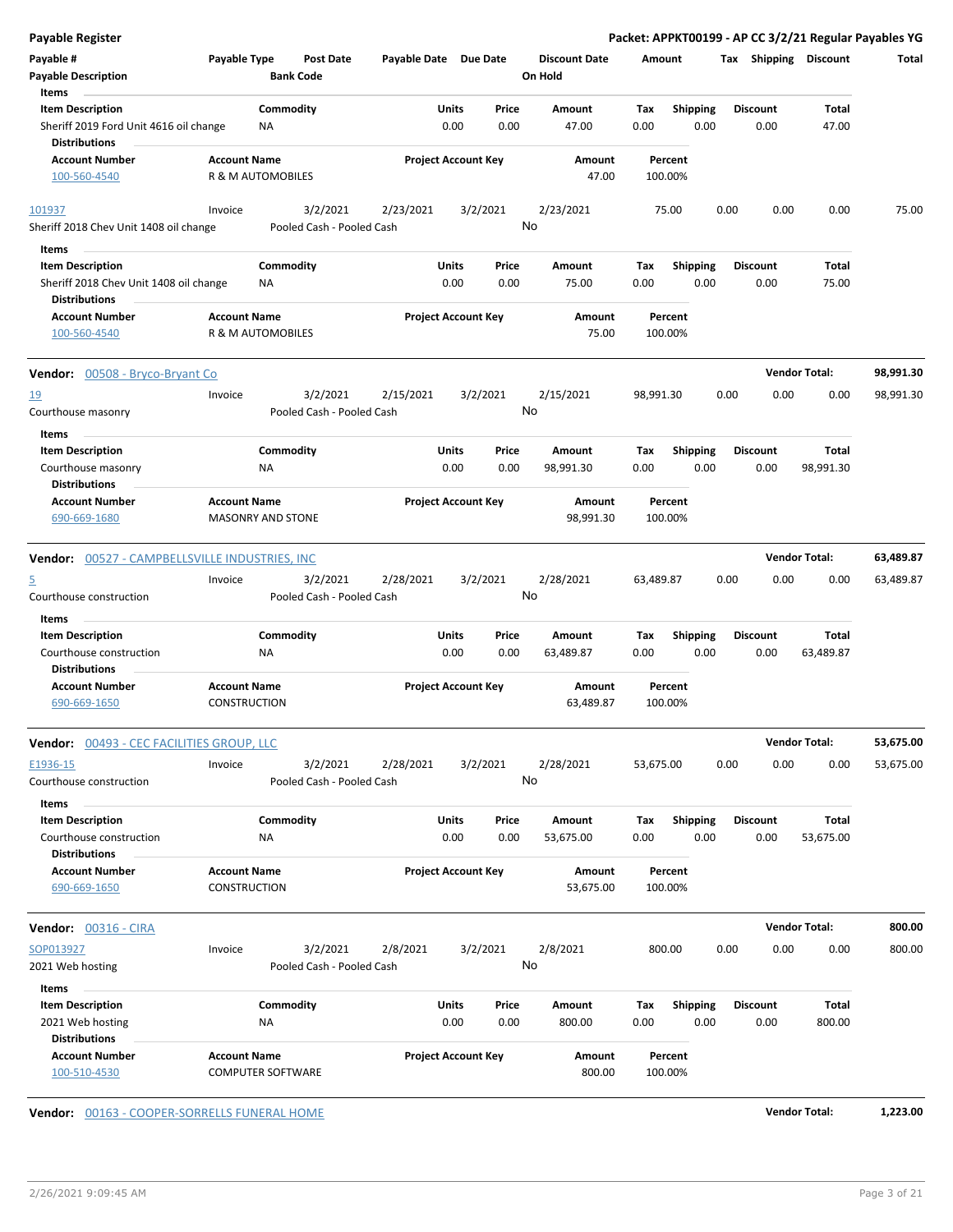| <b>Payable Register</b>                                 |                                             |                  |                                       |              |               |                            |                 |                      |             |                         |      |                         |                      | Packet: APPKT00199 - AP CC 3/2/21 Regular Payables YG |
|---------------------------------------------------------|---------------------------------------------|------------------|---------------------------------------|--------------|---------------|----------------------------|-----------------|----------------------|-------------|-------------------------|------|-------------------------|----------------------|-------------------------------------------------------|
| Payable #<br><b>Payable Description</b>                 | Payable Type                                | <b>Bank Code</b> | Post Date                             | Payable Date |               | <b>Due Date</b>            | On Hold         | <b>Discount Date</b> | Amount      |                         |      | Tax Shipping Discount   |                      | Total                                                 |
| $C21-02$<br>Cox Removal/Pouch/transport                 | Invoice                                     |                  | 3/2/2021<br>Pooled Cash - Pooled Cash | 2/21/2021    |               | 3/2/2021                   | 2/21/2021<br>No |                      | 606.25      |                         | 0.00 | 0.00                    | 0.00                 | 606.25                                                |
| Items                                                   |                                             |                  |                                       |              |               |                            |                 |                      |             |                         |      |                         |                      |                                                       |
| <b>Item Description</b>                                 |                                             | Commodity        |                                       |              | Units         | Price                      | Amount          |                      | Tax         | <b>Shipping</b>         |      | <b>Discount</b>         | Total                |                                                       |
| Cox Removal/Pouch/transport                             |                                             | ΝA               |                                       |              | 0.00          | 0.00                       |                 | 606.25               | 0.00        | 0.00                    |      | 0.00                    | 606.25               |                                                       |
| <b>Distributions</b>                                    |                                             |                  |                                       |              |               |                            |                 |                      |             |                         |      |                         |                      |                                                       |
| <b>Account Number</b>                                   | <b>Account Name</b>                         |                  |                                       |              |               | <b>Project Account Key</b> |                 | Amount               |             | Percent                 |      |                         |                      |                                                       |
| 100-425-4660                                            | <b>AUTOPSIES</b>                            |                  |                                       |              |               |                            |                 | 606.25               | 100.00%     |                         |      |                         |                      |                                                       |
| $C21-03$                                                | Invoice                                     |                  | 3/2/2021                              | 2/21/2021    |               | 3/2/2021                   | 2/21/2021       |                      | 616.75      |                         | 0.00 | 0.00                    | 0.00                 | 616.75                                                |
| Simmons Removal/Pouch/transport                         |                                             |                  | Pooled Cash - Pooled Cash             |              |               |                            | No              |                      |             |                         |      |                         |                      |                                                       |
| Items                                                   |                                             |                  |                                       |              |               |                            |                 |                      |             |                         |      |                         |                      |                                                       |
| <b>Item Description</b>                                 |                                             | Commodity        |                                       |              | Units         | Price                      | Amount          |                      | Tax         | <b>Shipping</b>         |      | <b>Discount</b>         | Total                |                                                       |
| Simmons Removal/Pouch/transport<br><b>Distributions</b> |                                             | ΝA               |                                       |              | 0.00          | 0.00                       |                 | 616.75               | 0.00        | 0.00                    |      | 0.00                    | 616.75               |                                                       |
| <b>Account Number</b><br>100-425-4660                   | <b>Account Name</b><br><b>AUTOPSIES</b>     |                  |                                       |              |               | <b>Project Account Key</b> |                 | Amount<br>616.75     | 100.00%     | Percent                 |      |                         |                      |                                                       |
| <b>Vendor:</b> 00548 - DAILEY, JEFFREY                  |                                             |                  |                                       |              |               |                            |                 |                      |             |                         |      |                         | <b>Vendor Total:</b> | 11,894.00                                             |
|                                                         |                                             |                  |                                       |              |               |                            |                 |                      |             |                         |      |                         |                      |                                                       |
| INV0001317<br>Unindicted Mach Dst Ct                    | Invoice                                     |                  | 3/2/2021<br>Pooled Cash - Pooled Cash | 1/10/2021    |               | 3/2/2021                   | 1/10/2021<br>No |                      | 133.00      |                         | 0.00 | 0.00                    | 0.00                 | 133.00                                                |
| Items                                                   |                                             |                  |                                       |              |               |                            |                 |                      |             |                         |      |                         |                      |                                                       |
| <b>Item Description</b>                                 |                                             | Commodity        |                                       |              | Units         | Price                      | Amount          |                      | Tax         | <b>Shipping</b>         |      | <b>Discount</b>         | Total                |                                                       |
| Unindicted Mach Dst Ct<br><b>Distributions</b>          |                                             | NA               |                                       |              | 0.00          | 0.00                       |                 | 133.00               | 0.00        | 0.00                    |      | 0.00                    | 133.00               |                                                       |
| <b>Account Number</b><br>100-435-4370                   | <b>Account Name</b><br><b>ATTORNEY FEES</b> |                  |                                       |              |               | <b>Project Account Key</b> |                 | Amount<br>133.00     | 100.00%     | Percent                 |      |                         |                      |                                                       |
| INV0001340                                              | Invoice                                     |                  | 3/2/2021                              | 1/10/2021    |               | 3/2/2021                   | 1/10/2021       |                      | 342.00      |                         | 0.00 | 0.00                    | 0.00                 | 342.00                                                |
| Unidicted Lehew Dst Ct                                  |                                             |                  | Pooled Cash - Pooled Cash             |              |               |                            | No              |                      |             |                         |      |                         |                      |                                                       |
| Items                                                   |                                             |                  |                                       |              |               |                            |                 |                      |             |                         |      |                         |                      |                                                       |
| <b>Item Description</b>                                 |                                             | Commodity        |                                       |              | Units         | Price                      | Amount          |                      | Tax         | <b>Shipping</b>         |      | <b>Discount</b>         | Total                |                                                       |
| Unidicted Lehew Dst Ct<br><b>Distributions</b>          |                                             | ΝA               |                                       |              | 0.00          | 0.00                       |                 | 342.00               | 0.00        | 0.00                    |      | 0.00                    | 342.00               |                                                       |
| <b>Account Number</b><br>100-435-4370                   | <b>Account Name</b><br><b>ATTORNEY FEES</b> |                  |                                       |              |               | <b>Project Account Key</b> |                 | Amount<br>342.00     | 100.00%     | Percent                 |      |                         |                      |                                                       |
| INV0001341                                              | Invoice                                     |                  | 3/2/2021                              | 1/10/2021    |               | 3/2/2021                   | 1/10/2021       |                      | 133.00      |                         | 0.00 | 0.00                    | 0.00                 | 133.00                                                |
| Unindicted Bailey Dst Ct                                |                                             |                  | Pooled Cash - Pooled Cash             |              |               |                            | No              |                      |             |                         |      |                         |                      |                                                       |
| Items                                                   |                                             |                  |                                       |              |               |                            |                 |                      |             |                         |      |                         |                      |                                                       |
| <b>Item Description</b><br>Unindicted Bailey Dst Ct     |                                             | Commodity<br>NA  |                                       |              | Units<br>0.00 | Price<br>0.00              | Amount          | 133.00               | Tax<br>0.00 | <b>Shipping</b><br>0.00 |      | <b>Discount</b><br>0.00 | Total<br>133.00      |                                                       |
| <b>Distributions</b>                                    |                                             |                  |                                       |              |               |                            |                 |                      |             |                         |      |                         |                      |                                                       |
| <b>Account Number</b><br>100-435-4370                   | <b>Account Name</b><br><b>ATTORNEY FEES</b> |                  |                                       |              |               | <b>Project Account Key</b> |                 | Amount<br>133.00     | 100.00%     | Percent                 |      |                         |                      |                                                       |
| INV0001351                                              | Invoice                                     |                  | 3/2/2021                              | 1/10/2021    |               | 3/2/2021                   | 1/10/2021       |                      | 826.50      |                         | 0.00 | 0.00                    | 0.00                 | 826.50                                                |
| CR-20-27638 Stephens Dst Ct                             |                                             |                  | Pooled Cash - Pooled Cash             |              |               |                            | No              |                      |             |                         |      |                         |                      |                                                       |
| Items                                                   |                                             |                  |                                       |              |               |                            |                 |                      |             |                         |      |                         |                      |                                                       |
| <b>Item Description</b><br>CR-20-27638 Stephens Dst Ct  |                                             | Commodity<br>ΝA  |                                       |              | Units<br>0.00 | Price<br>0.00              | Amount          | 826.50               | Tax<br>0.00 | <b>Shipping</b><br>0.00 |      | <b>Discount</b><br>0.00 | Total<br>826.50      |                                                       |
| <b>Distributions</b>                                    |                                             |                  |                                       |              |               |                            |                 |                      |             |                         |      |                         |                      |                                                       |
| <b>Account Number</b><br>100-435-4370                   | <b>Account Name</b><br><b>ATTORNEY FEES</b> |                  |                                       |              |               | <b>Project Account Key</b> |                 | Amount<br>826.50     | 100.00%     | Percent                 |      |                         |                      |                                                       |
| INV0001352<br>CR-20-27498 Turner Dst Ct                 | Invoice                                     |                  | 3/2/2021<br>Pooled Cash - Pooled Cash | 1/10/2021    |               | 3/2/2021                   | 1/10/2021<br>No |                      | 180.50      |                         | 0.00 | 0.00                    | 0.00                 | 180.50                                                |
|                                                         |                                             |                  |                                       |              |               |                            |                 |                      |             |                         |      |                         |                      |                                                       |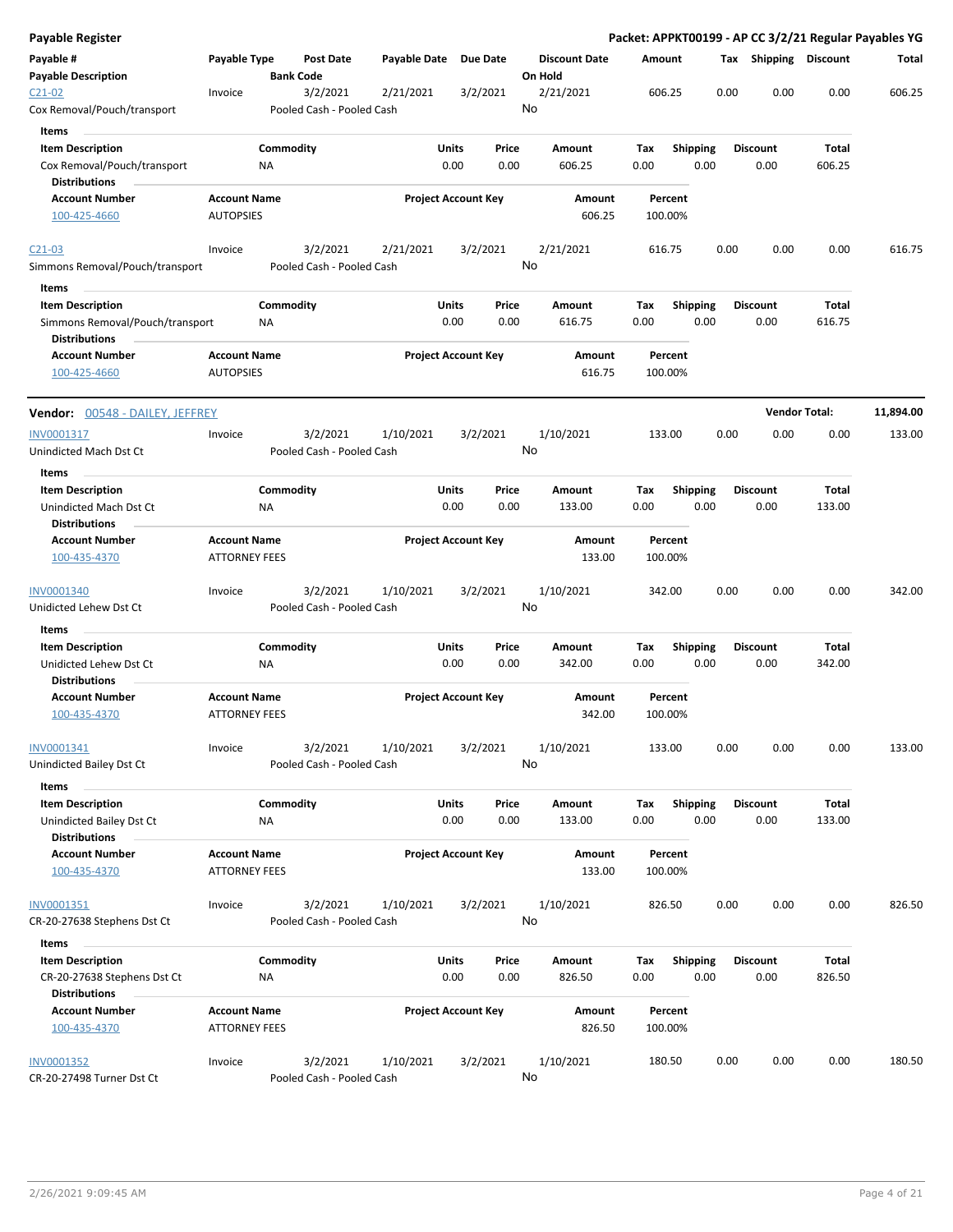| Payable #<br><b>Payable Description</b><br>Items                               | Payable Type                                | <b>Post Date</b><br><b>Bank Code</b>  | Payable Date Due Date |                                       | <b>Discount Date</b><br>On Hold | Amount                                 | Tax Shipping Discount   |                        | Total  |
|--------------------------------------------------------------------------------|---------------------------------------------|---------------------------------------|-----------------------|---------------------------------------|---------------------------------|----------------------------------------|-------------------------|------------------------|--------|
| <b>Item Description</b><br>CR-20-27498 Turner Dst Ct<br><b>Distributions</b>   | ΝA                                          | Commodity                             |                       | Units<br>Price<br>0.00<br>0.00        | Amount<br>180.50                | <b>Shipping</b><br>Tax<br>0.00<br>0.00 | <b>Discount</b><br>0.00 | Total<br>180.50        |        |
| <b>Account Number</b><br>100-435-4370                                          | <b>Account Name</b><br><b>ATTORNEY FEES</b> |                                       |                       | <b>Project Account Key</b>            | Amount<br>180.50                | Percent<br>100.00%                     |                         |                        |        |
| INV0001353<br>CR-20-27555 Stewart Dst Ct                                       | Invoice                                     | 3/2/2021<br>Pooled Cash - Pooled Cash | 1/10/2021             | 3/2/2021                              | 1/10/2021<br>No                 | 228.00                                 | 0.00<br>0.00            | 0.00                   | 228.00 |
| Items<br>$\sim$                                                                |                                             |                                       |                       |                                       |                                 |                                        |                         |                        |        |
| <b>Item Description</b><br>CR-20-27555 Stewart Dst Ct                          | ΝA                                          | Commodity                             |                       | Units<br>Price<br>0.00<br>0.00        | Amount<br>228.00                | Tax<br><b>Shipping</b><br>0.00<br>0.00 | <b>Discount</b><br>0.00 | Total<br>228.00        |        |
| <b>Distributions</b><br><b>Account Number</b><br>100-435-4370                  | <b>Account Name</b><br><b>ATTORNEY FEES</b> |                                       |                       | <b>Project Account Key</b>            | Amount<br>228.00                | Percent<br>100.00%                     |                         |                        |        |
| INV0001354<br>CR-18-26584 Starnes Dst Ct                                       | Invoice                                     | 3/2/2021<br>Pooled Cash - Pooled Cash | 1/10/2021             | 3/2/2021                              | 1/10/2021<br>No                 | 370.50                                 | 0.00<br>0.00            | 0.00                   | 370.50 |
| Items                                                                          |                                             |                                       |                       |                                       |                                 |                                        |                         |                        |        |
| <b>Item Description</b><br>CR-18-26584 Starnes Dst Ct<br><b>Distributions</b>  | ΝA                                          | Commodity                             |                       | Units<br>Price<br>0.00<br>0.00        | Amount<br>370.50                | Tax<br><b>Shipping</b><br>0.00<br>0.00 | <b>Discount</b><br>0.00 | Total<br>370.50        |        |
| <b>Account Number</b><br>100-435-4370                                          | <b>Account Name</b><br><b>ATTORNEY FEES</b> |                                       |                       | <b>Project Account Key</b>            | Amount<br>370.50                | Percent<br>100.00%                     |                         |                        |        |
| INV0001355                                                                     | Invoice                                     | 3/2/2021                              | 1/10/2021             | 3/2/2021                              | 1/10/2021                       | 874.00                                 | 0.00<br>0.00            | 0.00                   | 874.00 |
| CR-20-27354 Garcia Dst Ct                                                      |                                             | Pooled Cash - Pooled Cash             |                       |                                       | No                              |                                        |                         |                        |        |
| Items                                                                          |                                             |                                       |                       |                                       |                                 |                                        |                         |                        |        |
| <b>Item Description</b>                                                        |                                             | Commodity                             |                       | <b>Units</b><br>Price                 | Amount                          | <b>Shipping</b><br>Tax                 | <b>Discount</b>         | <b>Total</b>           |        |
| CR-20-27354 Garcia Dst Ct<br><b>Distributions</b>                              | NA                                          |                                       |                       | 0.00<br>0.00                          | 874.00                          | 0.00<br>0.00                           | 0.00                    | 874.00                 |        |
| <b>Account Number</b><br>100-435-4370                                          | <b>Account Name</b><br><b>ATTORNEY FEES</b> |                                       |                       | <b>Project Account Key</b>            | Amount<br>874.00                | Percent<br>100.00%                     |                         |                        |        |
| INV0001356<br>CR-19-26960 Bishop Dst Ct                                        | Invoice                                     | 3/2/2021<br>Pooled Cash - Pooled Cash | 1/10/2021             | 3/2/2021                              | 1/10/2021<br>No                 | 456.00                                 | 0.00<br>0.00            | 0.00                   | 456.00 |
| Items                                                                          |                                             |                                       |                       |                                       |                                 |                                        |                         |                        |        |
| <b>Item Description</b><br>CR-19-26960 Bishop Dst Ct<br><b>Distributions</b>   | NA                                          | Commodity                             |                       | <b>Units</b><br>Price<br>0.00<br>0.00 | Amount<br>456.00                | <b>Shipping</b><br>Тах<br>0.00<br>0.00 | <b>Discount</b><br>0.00 | <b>Total</b><br>456.00 |        |
| <b>Account Number</b><br>100-435-4370                                          | <b>Account Name</b><br><b>ATTORNEY FEES</b> |                                       |                       | <b>Project Account Key</b>            | Amount<br>456.00                | Percent<br>100.00%                     |                         |                        |        |
| INV0001357<br>CR-15-25647 Upchurch Dst Ct                                      | Invoice                                     | 3/2/2021<br>Pooled Cash - Pooled Cash | 1/10/2021             | 3/2/2021                              | 1/10/2021<br>No                 | 817.00                                 | 0.00<br>0.00            | 0.00                   | 817.00 |
| Items                                                                          |                                             |                                       |                       |                                       |                                 |                                        |                         |                        |        |
| <b>Item Description</b><br>CR-15-25647 Upchurch Dst Ct<br><b>Distributions</b> | NA                                          | Commodity                             |                       | Units<br>Price<br>0.00<br>0.00        | Amount<br>817.00                | <b>Shipping</b><br>Tax<br>0.00<br>0.00 | <b>Discount</b><br>0.00 | Total<br>817.00        |        |
| <b>Account Number</b><br>100-435-4370                                          | <b>Account Name</b><br><b>ATTORNEY FEES</b> |                                       |                       | <b>Project Account Key</b>            | Amount<br>817.00                | Percent<br>100.00%                     |                         |                        |        |
| <b>INV0001358</b><br>CR-20-27519 Barrett Dst Ct                                | Invoice                                     | 3/2/2021<br>Pooled Cash - Pooled Cash | 1/10/2021             | 3/2/2021                              | 1/10/2021<br>No                 | 969.00                                 | 0.00<br>0.00            | 0.00                   | 969.00 |
| Items<br>$\sim$                                                                |                                             |                                       |                       |                                       |                                 |                                        |                         |                        |        |
| <b>Item Description</b><br>CR-20-27519 Barrett Dst Ct<br><b>Distributions</b>  | NA                                          | Commodity                             |                       | <b>Units</b><br>Price<br>0.00<br>0.00 | Amount<br>969.00                | Tax<br><b>Shipping</b><br>0.00<br>0.00 | <b>Discount</b><br>0.00 | Total<br>969.00        |        |
| <b>Account Number</b>                                                          | <b>Account Name</b>                         |                                       |                       | <b>Project Account Key</b>            | Amount                          | Percent                                |                         |                        |        |

100-435-4370 ATTORNEY FEES 969.00 100.00%

**Payable Register Packet: APPKT00199 - AP CC 3/2/21 Regular Payables YG**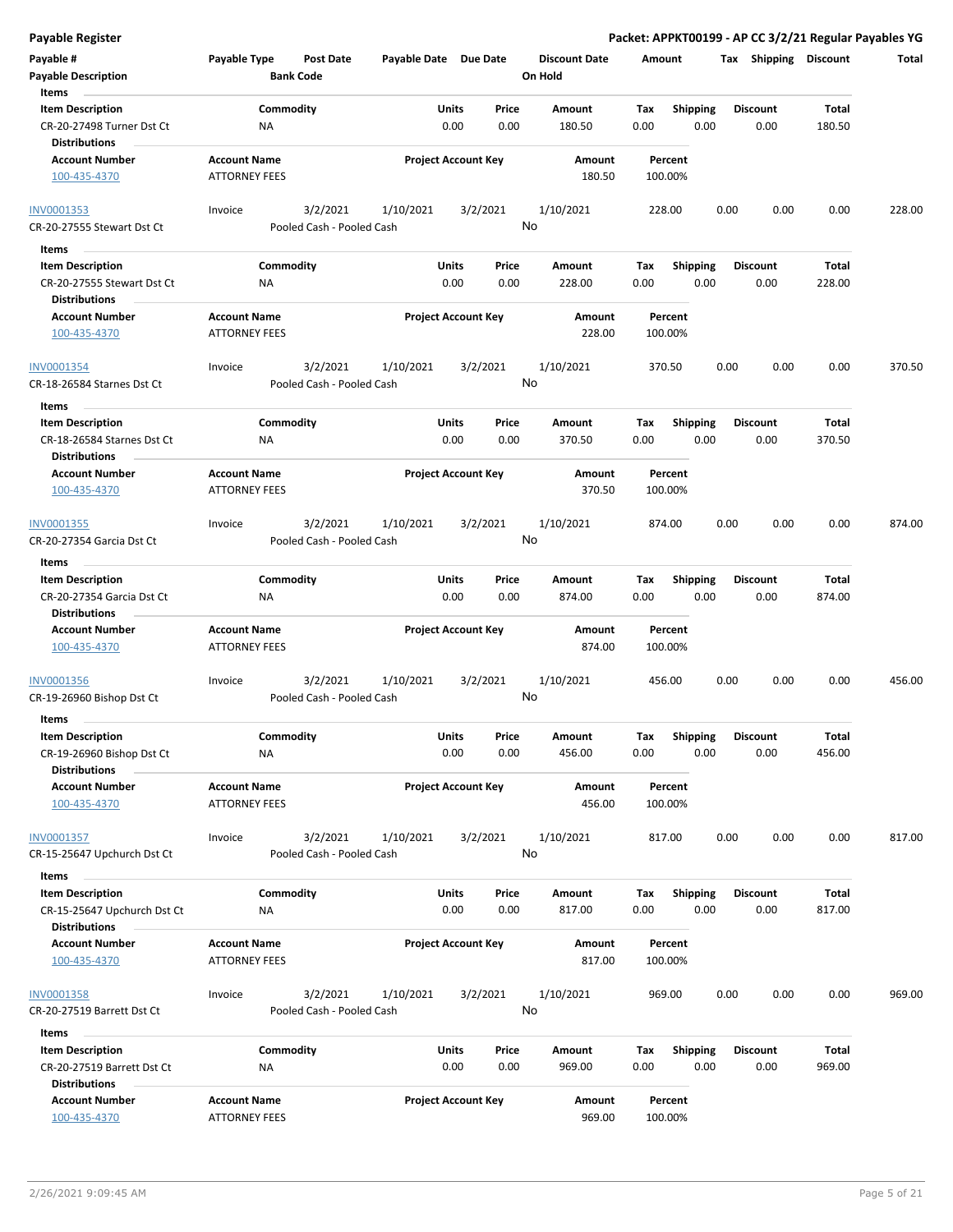| <b>Payable Register</b>                                       |                                             |                                       |                       |                                |                                 |                    |                         |      |                         |                      | Packet: APPKT00199 - AP CC 3/2/21 Regular Payables YG |
|---------------------------------------------------------------|---------------------------------------------|---------------------------------------|-----------------------|--------------------------------|---------------------------------|--------------------|-------------------------|------|-------------------------|----------------------|-------------------------------------------------------|
| Payable #<br><b>Payable Description</b>                       | Payable Type                                | <b>Post Date</b><br><b>Bank Code</b>  | Payable Date Due Date |                                | <b>Discount Date</b><br>On Hold | Amount             |                         |      | Tax Shipping Discount   |                      | Total                                                 |
| INV0001359<br>CR-20-27754 Weatherby Dst Ct                    | Invoice                                     | 3/2/2021<br>Pooled Cash - Pooled Cash | 1/10/2021             | 3/2/2021                       | 1/10/2021<br>No                 | 893.00             |                         | 0.00 | 0.00                    | 0.00                 | 893.00                                                |
| Items                                                         |                                             |                                       |                       |                                |                                 |                    |                         |      |                         |                      |                                                       |
| <b>Item Description</b><br>CR-20-27754 Weatherby Dst Ct       |                                             | Commodity<br>ΝA                       |                       | Units<br>Price<br>0.00<br>0.00 | Amount<br>893.00                | Tax<br>0.00        | <b>Shipping</b><br>0.00 |      | <b>Discount</b><br>0.00 | Total<br>893.00      |                                                       |
| Distributions                                                 |                                             |                                       |                       |                                |                                 |                    |                         |      |                         |                      |                                                       |
| <b>Account Number</b><br>100-435-4370                         | <b>Account Name</b><br><b>ATTORNEY FEES</b> |                                       |                       | <b>Project Account Key</b>     | Amount<br>893.00                | Percent<br>100.00% |                         |      |                         |                      |                                                       |
| INV0001361<br>CR-20-27280 Ramer Dst Ct                        | Invoice                                     | 3/2/2021<br>Pooled Cash - Pooled Cash | 1/10/2021             | 3/2/2021                       | 1/10/2021<br>No                 | 1,026.00           |                         | 0.00 | 0.00                    | 0.00                 | 1,026.00                                              |
| Items                                                         |                                             |                                       |                       |                                |                                 |                    |                         |      |                         |                      |                                                       |
| <b>Item Description</b>                                       |                                             | Commodity                             |                       | Units<br>Price                 | Amount                          | Tax                | <b>Shipping</b>         |      | <b>Discount</b>         | Total                |                                                       |
| CR-20-27280 Ramer Dst Ct<br><b>Distributions</b>              |                                             | NA                                    |                       | 0.00<br>0.00                   | 1,026.00                        | 0.00               | 0.00                    |      | 0.00                    | 1,026.00             |                                                       |
| <b>Account Number</b><br>100-435-4370                         | <b>Account Name</b><br><b>ATTORNEY FEES</b> |                                       |                       | <b>Project Account Key</b>     | Amount<br>1,026.00              | Percent<br>100.00% |                         |      |                         |                      |                                                       |
| INV0001363<br>CR-18-26830 Renfro Dst Ct                       | Invoice                                     | 3/2/2021<br>Pooled Cash - Pooled Cash | 1/10/2021             | 3/2/2021                       | 1/10/2021<br>No                 | 1,045.00           |                         | 0.00 | 0.00                    | 0.00                 | 1,045.00                                              |
| Items                                                         |                                             |                                       |                       |                                |                                 |                    |                         |      |                         |                      |                                                       |
| <b>Item Description</b><br>CR-18-26830 Renfro Dst Ct          |                                             | Commodity<br>ΝA                       |                       | Units<br>Price<br>0.00<br>0.00 | Amount<br>1,045.00              | Tax<br>0.00        | <b>Shipping</b><br>0.00 |      | <b>Discount</b><br>0.00 | Total<br>1,045.00    |                                                       |
| Distributions                                                 |                                             |                                       |                       |                                |                                 |                    |                         |      |                         |                      |                                                       |
| <b>Account Number</b><br>100-435-4370                         | <b>Account Name</b><br><b>ATTORNEY FEES</b> |                                       |                       | <b>Project Account Key</b>     | Amount<br>1,045.00              | Percent<br>100.00% |                         |      |                         |                      |                                                       |
| INV0001364<br>CR-20-27604 Posey Dst Ct                        | Invoice                                     | 3/2/2021<br>Pooled Cash - Pooled Cash | 1/10/2021             | 3/2/2021                       | 1/10/2021<br>No                 | 1,396.50           |                         | 0.00 | 0.00                    | 0.00                 | 1,396.50                                              |
| Items                                                         |                                             |                                       |                       |                                |                                 |                    |                         |      |                         |                      |                                                       |
| <b>Item Description</b>                                       |                                             | Commodity                             |                       | Units<br>Price                 | Amount                          | Tax                | <b>Shipping</b>         |      | <b>Discount</b>         | Total                |                                                       |
| CR-20-27604 Posey Dst Ct<br><b>Distributions</b>              |                                             | ΝA                                    |                       | 0.00<br>0.00                   | 1,396.50                        | 0.00               | 0.00                    |      | 0.00                    | 1,396.50             |                                                       |
| <b>Account Number</b><br>100-435-4370                         | <b>Account Name</b><br><b>ATTORNEY FEES</b> |                                       |                       | <b>Project Account Key</b>     | Amount<br>1,396.50              | Percent<br>100.00% |                         |      |                         |                      |                                                       |
| INV0001365<br>CR-20-37331 Darby Dst Ct                        | Invoice                                     | 3/2/2021<br>Pooled Cash - Pooled Cash | 1/10/2021             | 3/2/2021                       | 1/10/2021<br>No                 | 1,282.50           |                         | 0.00 | 0.00                    | 0.00                 | 1,282.50                                              |
| Items                                                         |                                             |                                       |                       |                                |                                 |                    |                         |      |                         |                      |                                                       |
| <b>Item Description</b><br>CR-20-37331 Darby Dst Ct           |                                             | Commodity<br>NA                       |                       | Units<br>Price<br>0.00<br>0.00 | Amount<br>1,282.50              | Tax<br>0.00        | Shipping<br>0.00        |      | <b>Discount</b><br>0.00 | Total<br>1,282.50    |                                                       |
| <b>Distributions</b><br><b>Account Number</b><br>100-435-4370 | <b>Account Name</b><br><b>ATTORNEY FEES</b> |                                       |                       | <b>Project Account Key</b>     | Amount<br>1,282.50              | Percent<br>100.00% |                         |      |                         |                      |                                                       |
| <b>INV0001366</b><br>CR-20-27752 Watts Dst Ct                 | Invoice                                     | 3/2/2021<br>Pooled Cash - Pooled Cash | 1/10/2021             | 3/2/2021                       | 1/10/2021<br>No                 | 921.50             |                         | 0.00 | 0.00                    | 0.00                 | 921.50                                                |
| Items                                                         |                                             |                                       |                       |                                |                                 |                    |                         |      |                         |                      |                                                       |
| <b>Item Description</b>                                       |                                             | Commodity                             |                       | Units<br>Price                 | Amount                          | Tax                | <b>Shipping</b>         |      | <b>Discount</b>         | Total                |                                                       |
| CR-20-27752 Watts Dst Ct                                      |                                             | ΝA                                    |                       | 0.00<br>0.00                   | 921.50                          | 0.00               | 0.00                    |      | 0.00                    | 921.50               |                                                       |
| <b>Distributions</b>                                          |                                             |                                       |                       |                                |                                 |                    |                         |      |                         |                      |                                                       |
| <b>Account Number</b><br>100-435-4370                         | <b>Account Name</b><br><b>ATTORNEY FEES</b> |                                       |                       | <b>Project Account Key</b>     | Amount<br>921.50                | Percent<br>100.00% |                         |      |                         |                      |                                                       |
| <b>Vendor: 00056 - DALLAS COUNTY TREASURER</b>                |                                             |                                       |                       |                                |                                 |                    |                         |      |                         | <b>Vendor Total:</b> | 3,300.00                                              |
| 469781<br>Stone/Lange autopsies                               | Invoice                                     | 3/2/2021<br>Pooled Cash - Pooled Cash | 2/3/2021              | 3/2/2021                       | 2/3/2021<br>No                  | 3,300.00           |                         | 0.00 | 0.00                    | 0.00                 | 3,300.00                                              |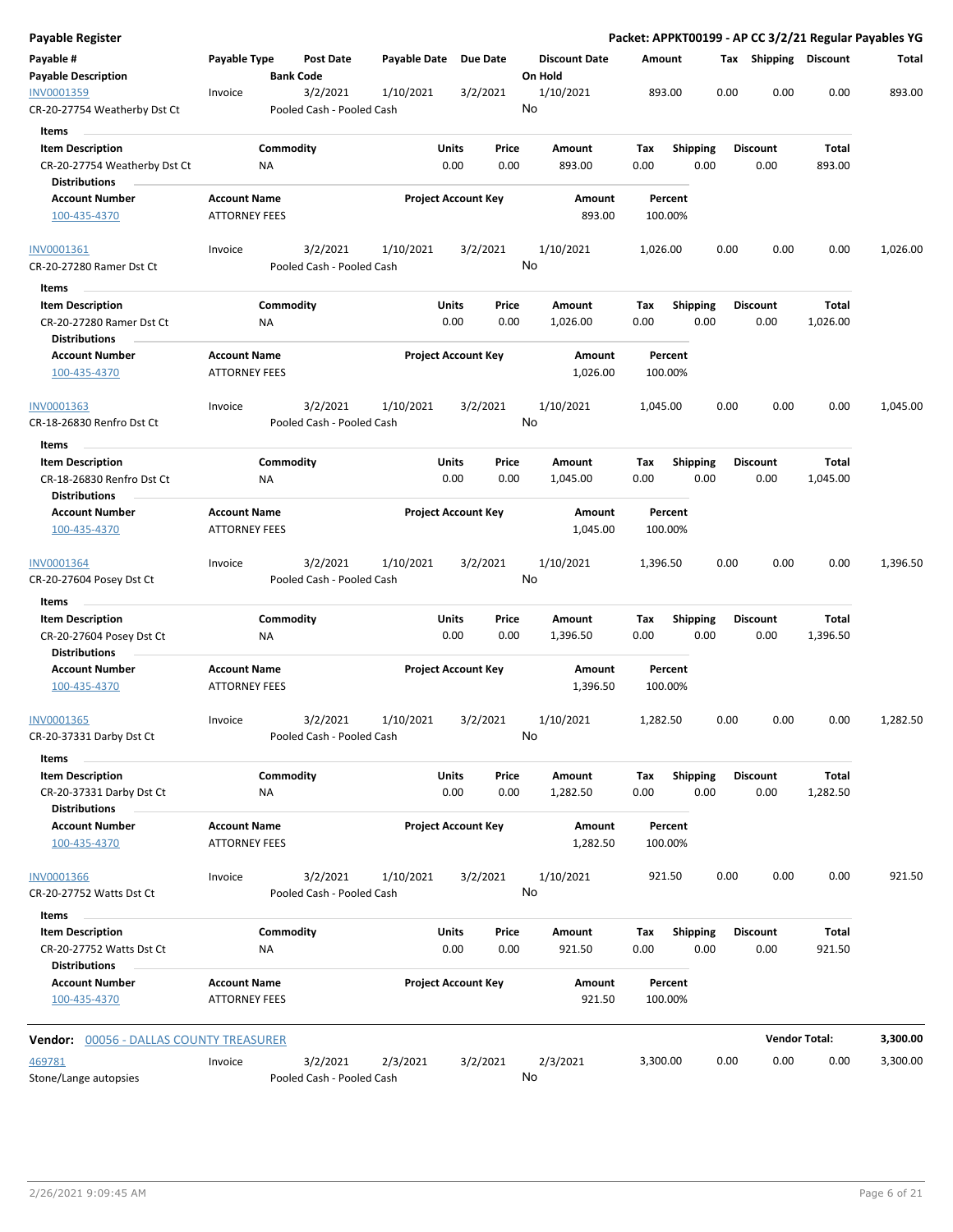| <b>Payable Register</b>                                   |                                  |                       |                            |                      | Packet: APPKT00199 - AP CC 3/2/21 Regular Payables YG |      |                       |                      |            |
|-----------------------------------------------------------|----------------------------------|-----------------------|----------------------------|----------------------|-------------------------------------------------------|------|-----------------------|----------------------|------------|
| Payable #                                                 | Payable Type<br><b>Post Date</b> | Payable Date Due Date |                            | <b>Discount Date</b> | Amount                                                |      | Tax Shipping Discount |                      | Total      |
| <b>Payable Description</b>                                | <b>Bank Code</b>                 |                       |                            | On Hold              |                                                       |      |                       |                      |            |
| Items                                                     |                                  |                       |                            |                      |                                                       |      |                       |                      |            |
| <b>Item Description</b>                                   | Commodity                        |                       | Units<br>Price             | Amount               | Shipping<br>Tax                                       |      | <b>Discount</b>       | Total                |            |
| Stone/Lange autopsies<br><b>Distributions</b>             | <b>NA</b>                        |                       | 0.00<br>0.00               | 3,300.00             | 0.00                                                  | 0.00 | 0.00                  | 3,300.00             |            |
| <b>Account Number</b>                                     | <b>Account Name</b>              |                       | <b>Project Account Key</b> | Amount               | Percent                                               |      |                       |                      |            |
| 100-425-4660                                              | <b>AUTOPSIES</b>                 |                       |                            | 3,300.00             | 100.00%                                               |      |                       |                      |            |
| <b>Vendor: 00538 - FANNIN COUNTY COMMUNITY MINISTRIES</b> |                                  |                       |                            |                      |                                                       |      |                       | <b>Vendor Total:</b> | 1,000.00   |
| INV0001316                                                | Invoice<br>3/2/2021              | 2/10/2021             | 3/2/2021                   | 2/10/2021            | 1,000.00                                              | 0.00 | 0.00                  | 0.00                 | 1,000.00   |
| FT2021 annual allocation                                  | Pooled Cash - Pooled Cash        |                       |                            | No                   |                                                       |      |                       |                      |            |
| Items                                                     |                                  |                       |                            |                      |                                                       |      |                       |                      |            |
| <b>Item Description</b>                                   | Commodity                        |                       | Units<br>Price             | Amount               | Tax<br><b>Shipping</b>                                |      | <b>Discount</b>       | <b>Total</b>         |            |
| FT2021 annual allocation                                  | ΝA                               |                       | 0.00<br>0.00               | 1,000.00             | 0.00                                                  | 0.00 | 0.00                  | 1,000.00             |            |
| <b>Distributions</b>                                      |                                  |                       |                            |                      |                                                       |      |                       |                      |            |
| <b>Account Number</b>                                     | <b>Account Name</b>              |                       | <b>Project Account Key</b> | Amount               | Percent                                               |      |                       |                      |            |
| 100-640-4180                                              | FANNIN CO COMMUNITY MINISTRIES,  |                       |                            | 1,000.00             | 100.00%                                               |      |                       |                      |            |
|                                                           |                                  |                       |                            |                      |                                                       |      |                       |                      |            |
| <b>Vendor: 00236 - FUNCTION 4, LLC</b>                    |                                  |                       |                            |                      |                                                       |      |                       | <b>Vendor Total:</b> | 87.91      |
| <b>INV839127</b>                                          | 3/2/2021<br>Invoice              | 2/1/2021              | 3/2/2021                   | 2/1/2021             | 87.91                                                 | 0.00 | 0.00                  | 0.00                 | 87.91      |
| Copies 1/4-2/3/21                                         | Pooled Cash - Pooled Cash        |                       |                            | No                   |                                                       |      |                       |                      |            |
|                                                           |                                  |                       |                            |                      |                                                       |      |                       |                      |            |
| Items                                                     |                                  |                       |                            |                      |                                                       |      |                       |                      |            |
| <b>Item Description</b>                                   | Commodity                        |                       | Units<br>Price             | Amount               | Tax<br><b>Shipping</b>                                |      | <b>Discount</b>       | Total                |            |
| Copies 1/4-2/3/21                                         | ΝA                               |                       | 0.00<br>0.00               | 87.91                | 0.00                                                  | 0.00 | 0.00                  | 87.91                |            |
| <b>Distributions</b>                                      |                                  |                       |                            |                      |                                                       |      |                       |                      |            |
| <b>Account Number</b>                                     | <b>Account Name</b>              |                       | <b>Project Account Key</b> | Amount               | Percent                                               |      |                       |                      |            |
| 100-665-3150                                              | <b>COPIER RENTAL</b>             |                       |                            | 0.80                 | 0.91%                                                 |      |                       |                      |            |
| 100-499-3150                                              | <b>COPIER EXPENSE</b>            |                       |                            | 5.98                 | 6.80%                                                 |      |                       |                      |            |
| 100-590-3150                                              | <b>COPIER RENTAL</b>             |                       |                            | 1.63                 | 1.85%                                                 |      |                       |                      |            |
| 100-575-3150                                              | <b>COPIER RENTAL</b>             |                       |                            | 2.73                 | 3.11%                                                 |      |                       |                      |            |
| 100-475-3150                                              | <b>COPIER EXPENSE</b>            |                       |                            | 4.00                 | 4.55%                                                 |      |                       |                      |            |
| 100-410-3150                                              | <b>COPIER RENTAL</b>             |                       |                            | 2.49                 | 2.83%                                                 |      |                       |                      |            |
| 100-510-3150                                              | <b>COPIER RENTAL</b>             |                       |                            | 67.91                | 77.25%                                                |      |                       |                      |            |
| 100-513-3150                                              | <b>COPIER RENTAL</b>             |                       |                            | 2.37                 | 2.70%                                                 |      |                       |                      |            |
| <b>Vendor:</b> 00512 - GAYLON P. RIDDELS LAW FIRM, PC     |                                  |                       |                            |                      |                                                       |      |                       | <b>Vendor Total:</b> | 612.00     |
| INV0001346                                                | 3/2/2021<br>Invoice              | 2/11/2021             | 3/2/2021                   | 2/11/2021            | 175.00                                                | 0.00 | 0.00                  | 0.00                 | 175.00     |
| 50523 Ritchie Co Ct@Law                                   | Pooled Cash - Pooled Cash        |                       |                            | No                   |                                                       |      |                       |                      |            |
| Items                                                     |                                  |                       |                            |                      |                                                       |      |                       |                      |            |
| <b>Item Description</b>                                   | Commodity                        |                       | Units<br>Price             | Amount               | <b>Shipping</b><br>Tax                                |      | <b>Discount</b>       | Total                |            |
| 50523 Ritchie Co Ct@Law                                   | NA                               |                       | 0.00<br>0.00               | 175.00               | 0.00                                                  | 0.00 | 0.00                  | 175.00               |            |
| <b>Distributions</b>                                      |                                  |                       |                            |                      |                                                       |      |                       |                      |            |
| <b>Account Number</b>                                     | <b>Account Name</b>              |                       | <b>Project Account Key</b> | Amount               | Percent                                               |      |                       |                      |            |
| 100-410-4240                                              | <b>INDIGENT ATTORNEY FEES</b>    |                       |                            | 175.00               | 100.00%                                               |      |                       |                      |            |
|                                                           |                                  |                       |                            |                      |                                                       |      |                       |                      |            |
| INV0001367                                                | 3/2/2021<br>Invoice              | 2/11/2021             | 3/2/2021                   | 2/11/2021            | 437.00                                                | 0.00 | 0.00                  | 0.00                 | 437.00     |
| CR-18-26558 Basye Dst Ct                                  | Pooled Cash - Pooled Cash        |                       |                            | No                   |                                                       |      |                       |                      |            |
| Items                                                     |                                  |                       |                            |                      |                                                       |      |                       |                      |            |
| <b>Item Description</b>                                   | Commodity                        |                       | Units<br>Price             | Amount               | <b>Shipping</b><br>Tax                                |      | <b>Discount</b>       | Total                |            |
| CR-18-26558 Basye Dst Ct                                  | ΝA                               |                       | 0.00<br>0.00               | 437.00               | 0.00                                                  | 0.00 | 0.00                  | 437.00               |            |
| <b>Distributions</b>                                      |                                  |                       |                            |                      |                                                       |      |                       |                      |            |
| <b>Account Number</b>                                     | <b>Account Name</b>              |                       | <b>Project Account Key</b> | Amount               | Percent                                               |      |                       |                      |            |
| 100-435-4370                                              | <b>ATTORNEY FEES</b>             |                       |                            | 437.00               | 100.00%                                               |      |                       |                      |            |
| <b>Vendor:</b> 00507 - H & G SYSTEMS, L.P.                |                                  |                       |                            |                      |                                                       |      |                       | <b>Vendor Total:</b> | 103,839.75 |
|                                                           |                                  |                       |                            |                      |                                                       |      |                       |                      |            |
| 1324                                                      | 3/2/2021<br>Invoice              | 2/28/2021             | 3/2/2021                   | 2/28/2021            | 103,839.75                                            | 0.00 | 0.00                  | 0.00                 | 103,839.75 |
| Courthouse construction                                   | Pooled Cash - Pooled Cash        |                       |                            | No                   |                                                       |      |                       |                      |            |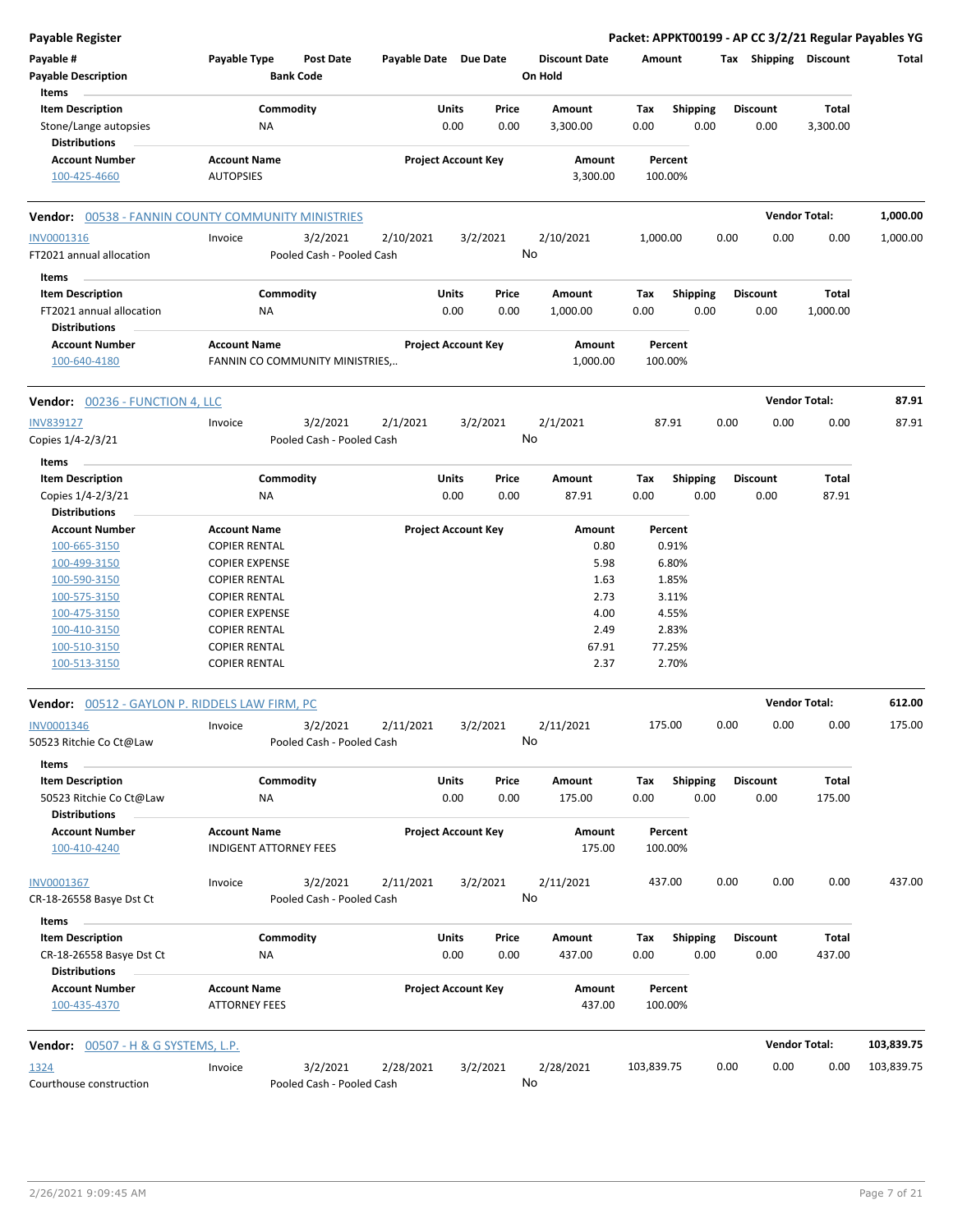| Payable Register                                        |                                         |                                      |                       |                            |               |                                 |             |                         |      |                         |                            | Packet: APPKT00199 - AP CC 3/2/21 Regular Payables YG |
|---------------------------------------------------------|-----------------------------------------|--------------------------------------|-----------------------|----------------------------|---------------|---------------------------------|-------------|-------------------------|------|-------------------------|----------------------------|-------------------------------------------------------|
| Payable #<br><b>Payable Description</b>                 | Payable Type                            | <b>Post Date</b><br><b>Bank Code</b> | Payable Date Due Date |                            |               | <b>Discount Date</b><br>On Hold | Amount      |                         |      |                         | Tax Shipping Discount      | Total                                                 |
| Items                                                   |                                         |                                      |                       |                            |               |                                 |             |                         |      |                         |                            |                                                       |
| <b>Item Description</b><br>Courthouse construction      | Commodity<br>ΝA                         |                                      |                       | Units<br>0.00              | Price<br>0.00 | Amount<br>103,839.75            | Tax<br>0.00 | <b>Shipping</b><br>0.00 |      | <b>Discount</b><br>0.00 | <b>Total</b><br>103,839.75 |                                                       |
| <b>Distributions</b>                                    |                                         |                                      |                       |                            |               |                                 |             |                         |      |                         |                            |                                                       |
| <b>Account Number</b>                                   | <b>Account Name</b>                     |                                      |                       | <b>Project Account Key</b> |               | Amount                          |             | Percent                 |      |                         |                            |                                                       |
| 690-669-1650                                            | CONSTRUCTION                            |                                      |                       |                            |               | 103,839.75                      |             | 100.00%                 |      |                         |                            |                                                       |
| Vendor: 00405 - IHS PHARMACY                            |                                         |                                      |                       |                            |               |                                 |             |                         |      |                         | <b>Vendor Total:</b>       | 6,243.82                                              |
| 69204                                                   | Credit Memo                             | 3/2/2021                             | 12/17/2020            |                            | 12/17/2020    | 12/17/2020                      | $-131.42$   |                         | 0.00 | 0.00                    | 0.00                       | $-131.42$                                             |
| Nov 2020 medication returns                             |                                         | Pooled Cash - Pooled Cash            |                       |                            |               | No                              |             |                         |      |                         |                            |                                                       |
| Items                                                   |                                         |                                      |                       |                            |               |                                 |             |                         |      |                         |                            |                                                       |
| <b>Item Description</b>                                 | Commodity                               |                                      |                       | Units                      | Price         | Amount                          | Tax         | <b>Shipping</b>         |      | <b>Discount</b>         | Total                      |                                                       |
| Nov 2020 medication returns<br><b>Distributions</b>     | ΝA                                      |                                      |                       | 0.00                       | 0.00          | $-131.42$                       | 0.00        | 0.00                    |      | 0.00                    | $-131.42$                  |                                                       |
| <b>Account Number</b>                                   | <b>Account Name</b>                     |                                      |                       | <b>Project Account Key</b> |               | Amount                          |             | Percent                 |      |                         |                            |                                                       |
| 100-565-4050                                            | PRISONER MEDICAL                        |                                      |                       |                            |               | $-131.42$                       |             | 100.00%                 |      |                         |                            |                                                       |
| 69224                                                   | Credit Memo                             | 3/2/2021                             | 12/23/2020            |                            | 12/23/2020    | 12/23/2020                      |             | $-42.40$                | 0.00 | 0.00                    | 0.00                       | $-42.40$                                              |
| Nov 2020 medication returns                             |                                         | Pooled Cash - Pooled Cash            |                       |                            |               | No                              |             |                         |      |                         |                            |                                                       |
| Items                                                   |                                         |                                      |                       |                            |               | Amount                          |             |                         |      | <b>Discount</b>         |                            |                                                       |
| <b>Item Description</b><br>Nov 2020 medication returns  | Commodity                               |                                      |                       | Units<br>0.00              | Price<br>0.00 | $-42.40$                        | Tax<br>0.00 | <b>Shipping</b><br>0.00 |      | 0.00                    | Total<br>$-42.40$          |                                                       |
| <b>Distributions</b>                                    | ΝA                                      |                                      |                       |                            |               |                                 |             |                         |      |                         |                            |                                                       |
| <b>Account Number</b>                                   | <b>Account Name</b>                     |                                      |                       | <b>Project Account Key</b> |               | Amount                          |             | Percent                 |      |                         |                            |                                                       |
| 100-565-4050                                            | PRISONER MEDICAL                        |                                      |                       |                            |               | $-42.40$                        |             | 100.00%                 |      |                         |                            |                                                       |
| 69579                                                   | Invoice                                 | 3/2/2021                             | 12/31/2020            | 3/2/2021                   |               | 12/31/2020                      | 6,417.64    |                         | 0.00 | 0.00                    | 0.00                       | 6,417.64                                              |
| Dec 2020 prisoner medications                           |                                         | Pooled Cash - Pooled Cash            |                       |                            |               | No                              |             |                         |      |                         |                            |                                                       |
| Items<br><b>Item Description</b>                        | Commodity                               |                                      |                       | Units                      | Price         | Amount                          | Tax         | <b>Shipping</b>         |      | <b>Discount</b>         | Total                      |                                                       |
| Dec 2020 prisoner medications<br><b>Distributions</b>   | ΝA                                      |                                      |                       | 0.00                       | 0.00          | 6,417.64                        | 0.00        | 0.00                    |      | 0.00                    | 6,417.64                   |                                                       |
| <b>Account Number</b><br>100-565-4050                   | <b>Account Name</b><br>PRISONER MEDICAL |                                      |                       | <b>Project Account Key</b> |               | Amount<br>6,417.64              |             | Percent<br>100.00%      |      |                         |                            |                                                       |
| <b>Vendor:</b> 00397 - JESSICA MCDONALD & ASSOC.        |                                         |                                      |                       |                            |               |                                 |             |                         |      |                         | <b>Vendor Total:</b>       | 1,460.00                                              |
| <b>INV0001360</b>                                       | Invoice                                 | 3/2/2021                             | 2/8/2021              | 3/2/2021                   |               | 2/8/2021                        | 1,460.00    |                         | 0.00 | 0.00                    | 0.00                       | 1,460.00                                              |
| CR-19-26955 Spencer Dst Ct<br>Items                     |                                         | Pooled Cash - Pooled Cash            |                       |                            |               | No                              |             |                         |      |                         |                            |                                                       |
| <b>Item Description</b>                                 | Commodity                               |                                      |                       | Units                      | Price         | Amount                          | Tax         | <b>Shipping</b>         |      | <b>Discount</b>         | Total                      |                                                       |
| CR-19-26955 Spencer Dst Ct<br><b>Distributions</b>      | ΝA                                      |                                      |                       | 0.00                       | 0.00          | 1,460.00                        | 0.00        | 0.00                    |      | 0.00                    | 1,460.00                   |                                                       |
| <b>Account Number</b>                                   | <b>Account Name</b>                     |                                      |                       | <b>Project Account Key</b> |               | Amount                          |             | Percent                 |      |                         |                            |                                                       |
| 100-435-4350                                            | ATTORNEYS FEES APPEALS CT               |                                      |                       |                            |               | 1,460.00                        |             | 100.00%                 |      |                         |                            |                                                       |
| <b>Vendor:</b> VEN02091 - Joe R. Jones Construction Inc |                                         |                                      |                       |                            |               |                                 |             |                         |      |                         | <b>Vendor Total:</b>       | 67,746.38                                             |
| 20-083-05                                               | Invoice                                 | 3/2/2021                             | 2/19/2021             | 2/19/2021                  |               | 2/19/2021                       | 67,746.38   |                         | 0.00 | 0.00                    | 0.00                       | 67,746.38                                             |
| Courthouse construction                                 |                                         | Pooled Cash - Pooled Cash            |                       |                            |               | No                              |             |                         |      |                         |                            |                                                       |
| Items                                                   |                                         |                                      |                       |                            |               |                                 |             |                         |      |                         |                            |                                                       |
| <b>Item Description</b><br>Courthouse construction      | Commodity<br>ΝA                         |                                      |                       | Units<br>0.00              | Price<br>0.00 | Amount<br>67,746.38             | Тах<br>0.00 | Shipping<br>0.00        |      | Discount<br>0.00        | Total<br>67,746.38         |                                                       |
| <b>Distributions</b><br><b>Account Number</b>           | <b>Account Name</b>                     |                                      |                       | <b>Project Account Key</b> |               | Amount                          |             | Percent                 |      |                         |                            |                                                       |
| 690-669-1650                                            | CONSTRUCTION                            |                                      |                       |                            |               | 67,746.38                       |             | 100.00%                 |      |                         |                            |                                                       |
| Vendor: 00444 - KONICA MINOLTA PREMIER FINANCE          |                                         |                                      |                       |                            |               |                                 |             |                         |      |                         | <b>Vendor Total:</b>       | 114.68                                                |
| 71560599                                                | Invoice                                 | 3/2/2021                             | 2/23/2021             | 3/2/2021                   |               | 2/23/2021                       |             | 114.68                  | 0.00 | 0.00                    | 0.00                       | 114.68                                                |
| Copier 3/1-21/21 108 Sam Rayburn                        |                                         | Pooled Cash - Pooled Cash            |                       |                            |               | No                              |             |                         |      |                         |                            |                                                       |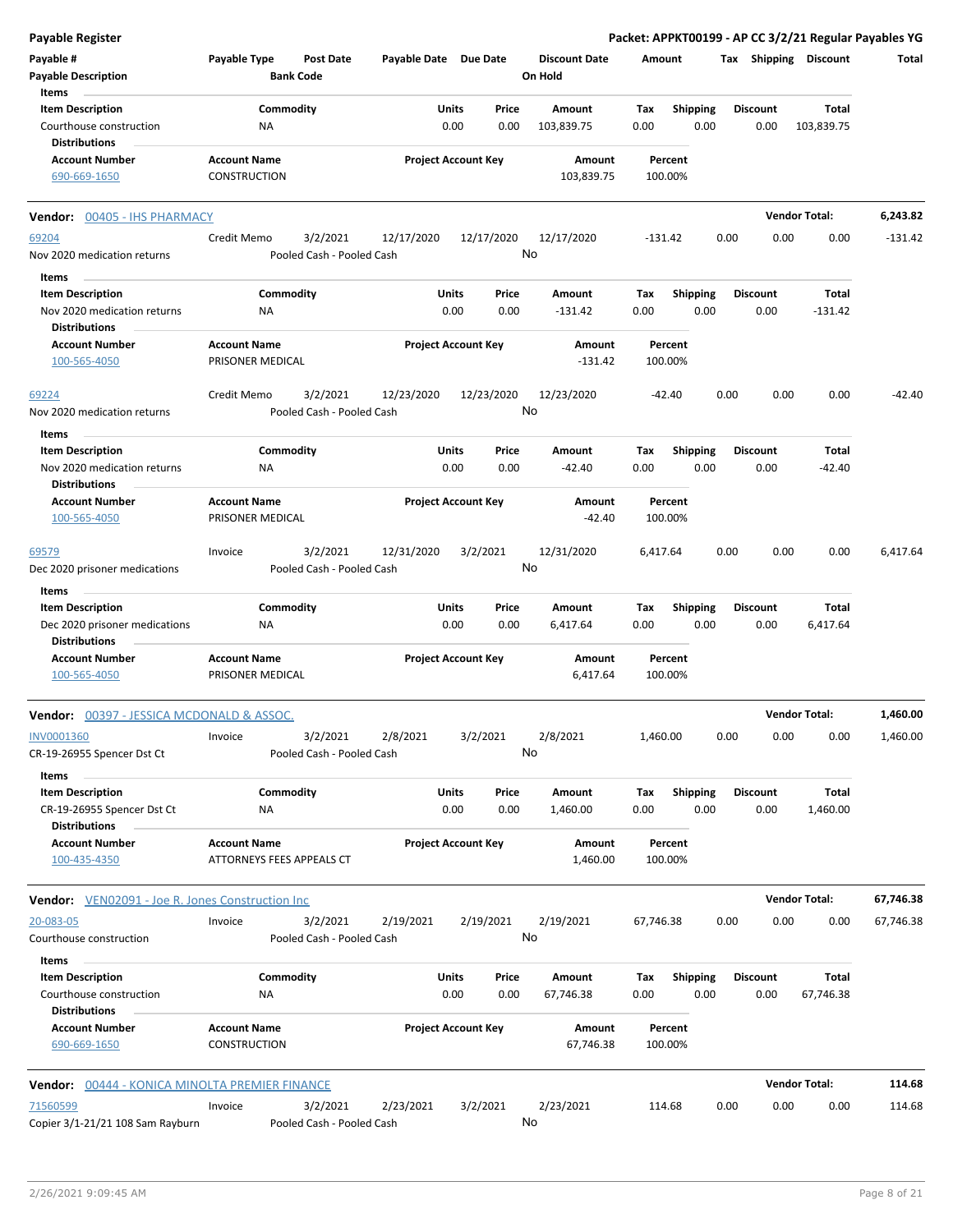| <b>Payable Register</b>                                                             |                                                |                                       |                       |                            |                                 |             |                         |      |                         |                       | Packet: APPKT00199 - AP CC 3/2/21 Regular Payables YG |
|-------------------------------------------------------------------------------------|------------------------------------------------|---------------------------------------|-----------------------|----------------------------|---------------------------------|-------------|-------------------------|------|-------------------------|-----------------------|-------------------------------------------------------|
| Payable #<br><b>Payable Description</b>                                             | Payable Type                                   | <b>Post Date</b><br><b>Bank Code</b>  | Payable Date Due Date |                            | <b>Discount Date</b><br>On Hold | Amount      |                         |      |                         | Tax Shipping Discount | Total                                                 |
| Items                                                                               |                                                |                                       |                       |                            |                                 |             |                         |      |                         |                       |                                                       |
| <b>Item Description</b><br>Copier 3/1-21/21 108 Sam Rayburn<br><b>Distributions</b> | Commodity<br>NA                                |                                       | Units                 | Price<br>0.00<br>0.00      | Amount<br>114.68                | Tax<br>0.00 | <b>Shipping</b><br>0.00 |      | <b>Discount</b><br>0.00 | Total<br>114.68       |                                                       |
| <b>Account Number</b>                                                               | <b>Account Name</b>                            |                                       |                       | <b>Project Account Key</b> | Amount                          |             | Percent                 |      |                         |                       |                                                       |
| 100-510-3150                                                                        | <b>COPIER RENTAL</b>                           |                                       |                       |                            | 114.68                          | 100.00%     |                         |      |                         |                       |                                                       |
| <b>Vendor: 00501 - LAFUENTE FRAMING, LLC</b>                                        |                                                |                                       |                       |                            |                                 |             |                         |      |                         | <b>Vendor Total:</b>  | 113,289.93                                            |
| 006                                                                                 | Invoice                                        | 3/2/2021                              | 2/20/2021             | 3/2/2021                   | 2/20/2021                       | 113,289.93  |                         | 0.00 | 0.00                    | 0.00                  | 113,289.93                                            |
| Courthouse construction                                                             |                                                | Pooled Cash - Pooled Cash             |                       |                            | No                              |             |                         |      |                         |                       |                                                       |
| Items                                                                               |                                                |                                       |                       |                            |                                 |             |                         |      |                         |                       |                                                       |
| <b>Item Description</b>                                                             | Commodity                                      |                                       | Units                 | Price                      | Amount                          | Tax         | Shipping                |      | <b>Discount</b>         | Total                 |                                                       |
| Courthouse construction                                                             | <b>NA</b>                                      |                                       |                       | 0.00<br>0.00               | 113,289.93                      | 0.00        | 0.00                    |      | 0.00                    | 113,289.93            |                                                       |
| <b>Distributions</b>                                                                |                                                |                                       |                       |                            |                                 |             |                         |      |                         |                       |                                                       |
| <b>Account Number</b><br>690-669-1650                                               | <b>Account Name</b><br><b>CONSTRUCTION</b>     |                                       |                       | <b>Project Account Key</b> | Amount<br>113,289.93            | 100.00%     | Percent                 |      |                         |                       |                                                       |
| <b>Vendor: 00649 - LAW OFFICE OF MYLES PORTER, P.C.</b>                             |                                                |                                       |                       |                            |                                 |             |                         |      |                         | <b>Vendor Total:</b>  | 300.00                                                |
| <b>INV0001370</b>                                                                   | Invoice                                        | 3/2/2021                              | 2/24/2021             | 3/2/2021                   | 2/24/2021                       | 300.00      |                         | 0.00 | 0.00                    | 0.00                  | 300.00                                                |
| 50674 Fields Co Ct@Law                                                              |                                                | Pooled Cash - Pooled Cash             |                       |                            | No                              |             |                         |      |                         |                       |                                                       |
| Items                                                                               |                                                |                                       |                       |                            |                                 |             |                         |      |                         |                       |                                                       |
| <b>Item Description</b>                                                             | Commodity                                      |                                       | Units                 | Price                      | Amount                          | Тах         | Shipping                |      | <b>Discount</b>         | <b>Total</b>          |                                                       |
| 50674 Fields Co Ct@Law<br><b>Distributions</b>                                      | ΝA                                             |                                       |                       | 0.00<br>0.00               | 300.00                          | 0.00        | 0.00                    |      | 0.00                    | 300.00                |                                                       |
| <b>Account Number</b>                                                               | <b>Account Name</b>                            |                                       |                       | <b>Project Account Key</b> | Amount                          |             | Percent                 |      |                         |                       |                                                       |
| 100-410-4240                                                                        | <b>INDIGENT ATTORNEY FEES</b>                  |                                       |                       |                            | 300.00                          | 100.00%     |                         |      |                         |                       |                                                       |
| <b>Vendor:</b> VEN02284 - Luckett Crane Service, LTD                                |                                                |                                       |                       |                            |                                 |             |                         |      |                         | <b>Vendor Total:</b>  | 5,400.00                                              |
| 29299-B                                                                             | Invoice                                        | 3/2/2021                              | 12/15/2020            | 3/2/2021                   | 12/15/2020                      | 5,400.00    |                         | 0.00 | 0.00                    | 0.00                  | 5,400.00                                              |
| monthly rental/delivery/pickup                                                      |                                                | Pooled Cash - Pooled Cash             |                       |                            | No                              |             |                         |      |                         |                       |                                                       |
| Items                                                                               |                                                |                                       |                       |                            |                                 |             |                         |      |                         |                       |                                                       |
| <b>Item Description</b><br>monthly rental/delivery/pickup                           | Commodity<br><b>NA</b>                         |                                       | Units                 | Price<br>0.00<br>0.00      | <b>Amount</b><br>5,400.00       | Tax<br>0.00 | <b>Shipping</b><br>0.00 |      | <b>Discount</b><br>0.00 | Total<br>5,400.00     |                                                       |
| <b>Distributions</b><br><b>Account Number</b><br>690-669-1650                       | Account Name<br>CONSTRUCTION                   |                                       |                       | <b>Project Account Key</b> | Amount<br>5,400.00              | 100.00%     | Percent                 |      |                         |                       |                                                       |
|                                                                                     |                                                |                                       |                       |                            |                                 |             |                         |      |                         |                       |                                                       |
| <b>Vendor: 00437 - MARLIN BUSINESS BANK</b>                                         |                                                |                                       |                       |                            |                                 |             |                         |      |                         | <b>Vendor Total:</b>  | 3,516.75                                              |
| 18767545<br>Telephone system                                                        | Invoice                                        | 3/2/2021<br>Pooled Cash - Pooled Cash | 2/8/2021              | 3/2/2021                   | 2/8/2021<br>No                  | 3,516.75    |                         | 0.00 | 0.00                    | 0.00                  | 3,516.75                                              |
| Items                                                                               |                                                |                                       |                       |                            |                                 |             |                         |      |                         |                       |                                                       |
| <b>Item Description</b><br>Telephone system                                         | Commodity<br><b>NA</b>                         |                                       | Units                 | Price<br>0.00<br>0.00      | Amount<br>3,516.75              | Tax<br>0.00 | <b>Shipping</b><br>0.00 |      | <b>Discount</b><br>0.00 | Total<br>3,516.75     |                                                       |
| <b>Distributions</b><br><b>Account Number</b>                                       | <b>Account Name</b>                            |                                       |                       | <b>Project Account Key</b> | Amount                          |             | Percent                 |      |                         |                       |                                                       |
| 100-510-4200                                                                        | <b>TELEPHONE</b>                               |                                       |                       |                            | 3,516.75                        | 100.00%     |                         |      |                         |                       |                                                       |
| Vendor: 00111 - MCCRAW OIL CO.                                                      |                                                |                                       |                       |                            |                                 |             |                         |      |                         | <b>Vendor Total:</b>  | 28,297.96                                             |
| P38728                                                                              | Invoice                                        | 3/2/2021                              | 1/11/2021             | 3/2/2021                   | 1/11/2021                       | 5,202.23    |                         | 0.00 | 0.00                    | 0.00                  | 5,202.23                                              |
| #23040025 Pct 2 gas/oil                                                             |                                                | Pooled Cash - Pooled Cash             |                       |                            | No                              |             |                         |      |                         |                       |                                                       |
| Items<br><b>Item Description</b>                                                    | Commodity                                      |                                       | Units                 | Price                      | Amount                          | Tax         | <b>Shipping</b>         |      | Discount                | Total                 |                                                       |
| #23040025 Pct 2 gas/oil<br><b>Distributions</b>                                     | <b>NA</b>                                      |                                       |                       | 0.00<br>0.00               | 5,202.23                        | 0.00        | 0.00                    |      | 0.00                    | 5,202.23              |                                                       |
| <b>Account Number</b><br>220-622-4570                                               | <b>Account Name</b><br>R&M MACHINERY GAS & OIL |                                       |                       | <b>Project Account Key</b> | Amount<br>5,202.23              | 100.00%     | Percent                 |      |                         |                       |                                                       |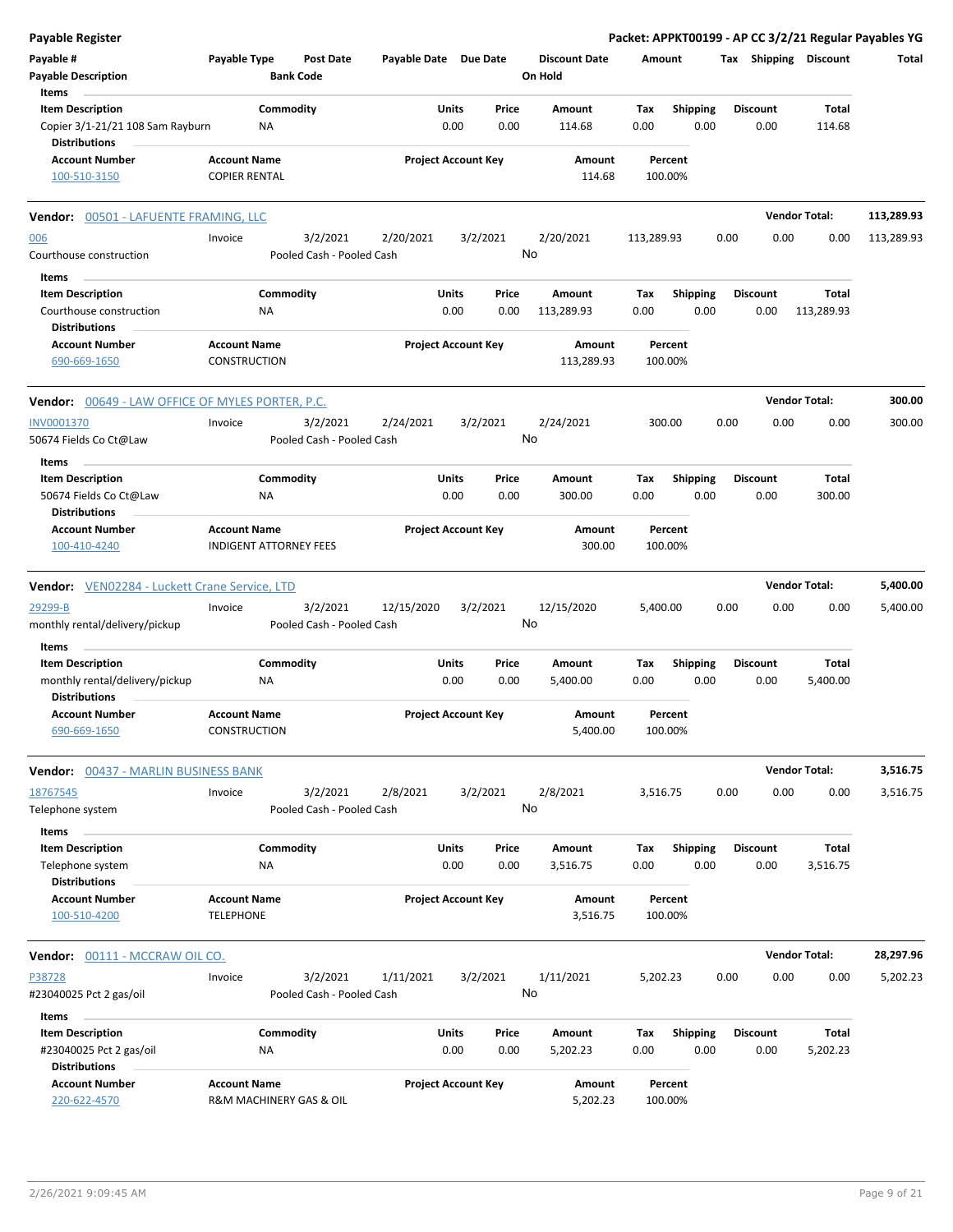| Payable Register                                |                     |                                       |              |                            |                                 |                    |                 |      |                       |          | Packet: APPKT00199 - AP CC 3/2/21 Regular Payables YG |
|-------------------------------------------------|---------------------|---------------------------------------|--------------|----------------------------|---------------------------------|--------------------|-----------------|------|-----------------------|----------|-------------------------------------------------------|
| Payable #<br><b>Payable Description</b>         | Payable Type        | <b>Post Date</b><br><b>Bank Code</b>  | Payable Date | <b>Due Date</b>            | <b>Discount Date</b><br>On Hold | Amount             |                 |      | Tax Shipping Discount |          | Total                                                 |
| <b>P38754RCR</b><br>#23040034 Pct 3 gas/oil     | Invoice             | 3/2/2021<br>Pooled Cash - Pooled Cash | 1/21/2021    | 3/2/2021                   | 1/21/2021<br>No                 | 3,244.75           |                 | 0.00 | 0.00                  | 0.00     | 3,244.75                                              |
| Items                                           |                     |                                       |              |                            |                                 |                    |                 |      |                       |          |                                                       |
| <b>Item Description</b>                         |                     | Commodity                             |              | Units<br>Price             | Amount                          | Tax                | <b>Shipping</b> |      | <b>Discount</b>       | Total    |                                                       |
| #23040034 Pct 3 gas/oil                         |                     | ΝA                                    |              | 0.00<br>0.00               | 3,244.75                        | 0.00               | 0.00            |      | 0.00                  | 3,244.75 |                                                       |
| <b>Distributions</b>                            |                     |                                       |              |                            |                                 |                    |                 |      |                       |          |                                                       |
| <b>Account Number</b>                           | <b>Account Name</b> |                                       |              | <b>Project Account Key</b> | Amount                          | Percent            |                 |      |                       |          |                                                       |
| 230-623-4570                                    |                     | R&M MACHINERY GAS & OIL               |              |                            | 3,244.75                        | 100.00%            |                 |      |                       |          |                                                       |
| <u>P38766</u>                                   | Invoice             | 3/2/2021                              | 1/27/2021    | 3/2/2021                   | 1/27/2021                       | 2,666.45           |                 | 0.00 | 0.00                  | 0.00     | 2,666.45                                              |
| #23040036 Pct 4 gas/oil                         |                     | Pooled Cash - Pooled Cash             |              |                            | No                              |                    |                 |      |                       |          |                                                       |
| Items                                           |                     |                                       |              |                            |                                 |                    |                 |      |                       |          |                                                       |
| <b>Item Description</b>                         |                     | Commodity                             |              | Units<br>Price             | Amount                          | Tax                | <b>Shipping</b> |      | Discount              | Total    |                                                       |
| #23040036 Pct 4 gas/oil<br><b>Distributions</b> |                     | ΝA                                    |              | 0.00<br>0.00               | 2,666.45                        | 0.00               | 0.00            |      | 0.00                  | 2,666.45 |                                                       |
| <b>Account Number</b><br>240-624-4570           | <b>Account Name</b> | R&M MACHINERY GAS & OIL               |              | <b>Project Account Key</b> | Amount<br>2,666.45              | Percent<br>100.00% |                 |      |                       |          |                                                       |
| P38773                                          | Invoice             | 3/2/2021                              | 1/26/2021    | 3/2/2021                   | 1/26/2021                       | 5,470.13           |                 | 0.00 | 0.00                  | 0.00     | 5,470.13                                              |
| #23040025 Pct 2 gas/oil                         |                     | Pooled Cash - Pooled Cash             |              |                            | No                              |                    |                 |      |                       |          |                                                       |
| Items                                           |                     |                                       |              |                            |                                 |                    |                 |      |                       |          |                                                       |
| <b>Item Description</b>                         |                     | Commodity                             |              | Units<br>Price             | Amount                          | Tax                | <b>Shipping</b> |      | <b>Discount</b>       | Total    |                                                       |
| #23040025 Pct 2 gas/oil                         |                     | NA                                    |              | 0.00<br>0.00               | 5,470.13                        | 0.00               | 0.00            |      | 0.00                  | 5,470.13 |                                                       |
| <b>Distributions</b>                            |                     |                                       |              |                            |                                 |                    |                 |      |                       |          |                                                       |
| <b>Account Number</b>                           | <b>Account Name</b> |                                       |              | <b>Project Account Key</b> | Amount                          | Percent            |                 |      |                       |          |                                                       |
| 220-622-4570                                    |                     | R&M MACHINERY GAS & OIL               |              |                            | 5,470.13                        | 100.00%            |                 |      |                       |          |                                                       |
| P38781                                          | Invoice             | 3/2/2021                              | 1/28/2021    | 3/2/2021                   | 1/28/2021                       | 1,319.76           |                 | 0.00 | 0.00                  | 0.00     | 1,319.76                                              |
| #23040045 Sheriff auto gas                      |                     | Pooled Cash - Pooled Cash             |              |                            | No                              |                    |                 |      |                       |          |                                                       |
| Items                                           |                     |                                       |              |                            |                                 |                    |                 |      |                       |          |                                                       |
| <b>Item Description</b>                         |                     | Commodity                             |              | Units<br>Price             | Amount                          | Tax                | <b>Shipping</b> |      | Discount              | Total    |                                                       |
| #23040045 Sheriff auto gas                      |                     | ΝA                                    |              | 0.00<br>0.00               | 1,319.76                        | 0.00               | 0.00            |      | 0.00                  | 1,319.76 |                                                       |
| <b>Distributions</b>                            |                     |                                       |              |                            |                                 |                    |                 |      |                       |          |                                                       |
| <b>Account Number</b><br>100-560-3300           | <b>Account Name</b> | AUTO EXPENSE GAS & OIL                |              | <b>Project Account Key</b> | Amount<br>1,319.76              | Percent<br>100.00% |                 |      |                       |          |                                                       |
|                                                 |                     |                                       |              |                            |                                 |                    |                 |      |                       |          |                                                       |
| P38789                                          | Invoice             | 3/2/2021                              | 1/29/2021    | 3/2/2021                   | 1/29/2021                       | 3,656.20           |                 | 0.00 | 0.00                  | 0.00     | 3,656.20                                              |
| #23040023 Pct 1 gas/oil<br>Items                |                     | Pooled Cash - Pooled Cash             |              |                            | No                              |                    |                 |      |                       |          |                                                       |
| <b>Item Description</b>                         |                     | Commodity                             |              | Units<br>Price             | Amount                          | Tax                | <b>Shipping</b> |      | <b>Discount</b>       | Total    |                                                       |
| #23040023 Pct 1 gas/oil                         |                     | ΝA                                    |              | 0.00<br>0.00               | 3,656.20                        | 0.00               | 0.00            |      | 0.00                  | 3,656.20 |                                                       |
| <b>Distributions</b>                            |                     |                                       |              |                            |                                 |                    |                 |      |                       |          |                                                       |
| <b>Account Number</b>                           | <b>Account Name</b> |                                       |              | <b>Project Account Key</b> | Amount                          | Percent            |                 |      |                       |          |                                                       |
| 210-621-4570                                    |                     | R&M MACHINERY GAS & OIL               |              |                            | 3,656.20                        | 100.00%            |                 |      |                       |          |                                                       |
| P38943                                          | Invoice             | 3/2/2021                              | 1/7/2021     | 3/2/2021                   | 1/7/2021                        | 1,358.80           |                 | 0.00 | 0.00                  | 0.00     | 1,358.80                                              |
| #23040045 Sheriff auto gas                      |                     | Pooled Cash - Pooled Cash             |              |                            | No                              |                    |                 |      |                       |          |                                                       |
| Items                                           |                     |                                       |              |                            |                                 |                    |                 |      |                       |          |                                                       |
| <b>Item Description</b>                         |                     | Commodity                             |              | Units<br>Price             | Amount                          | Tax                | <b>Shipping</b> |      | <b>Discount</b>       | Total    |                                                       |
| #23040045 Sheriff auto gas                      |                     | ΝA                                    |              | 0.00<br>0.00               | 1,358.80                        | 0.00               | 0.00            |      | 0.00                  | 1,358.80 |                                                       |
| <b>Distributions</b>                            |                     |                                       |              |                            |                                 |                    |                 |      |                       |          |                                                       |
| <b>Account Number</b>                           | <b>Account Name</b> |                                       |              | <b>Project Account Key</b> | Amount                          | Percent            |                 |      |                       |          |                                                       |
| 100-560-3300                                    |                     | AUTO EXPENSE GAS & OIL                |              |                            | 1,358.80                        | 100.00%            |                 |      |                       |          |                                                       |
| P38982                                          | Invoice             | 3/2/2021                              | 1/14/2021    | 3/2/2021                   | 1/14/2021                       | 1,067.78           |                 | 0.00 | 0.00                  | 0.00     | 1,067.78                                              |
| #23040045 Sheriff auto gas                      |                     | Pooled Cash - Pooled Cash             |              |                            | No                              |                    |                 |      |                       |          |                                                       |
|                                                 |                     |                                       |              |                            |                                 |                    |                 |      |                       |          |                                                       |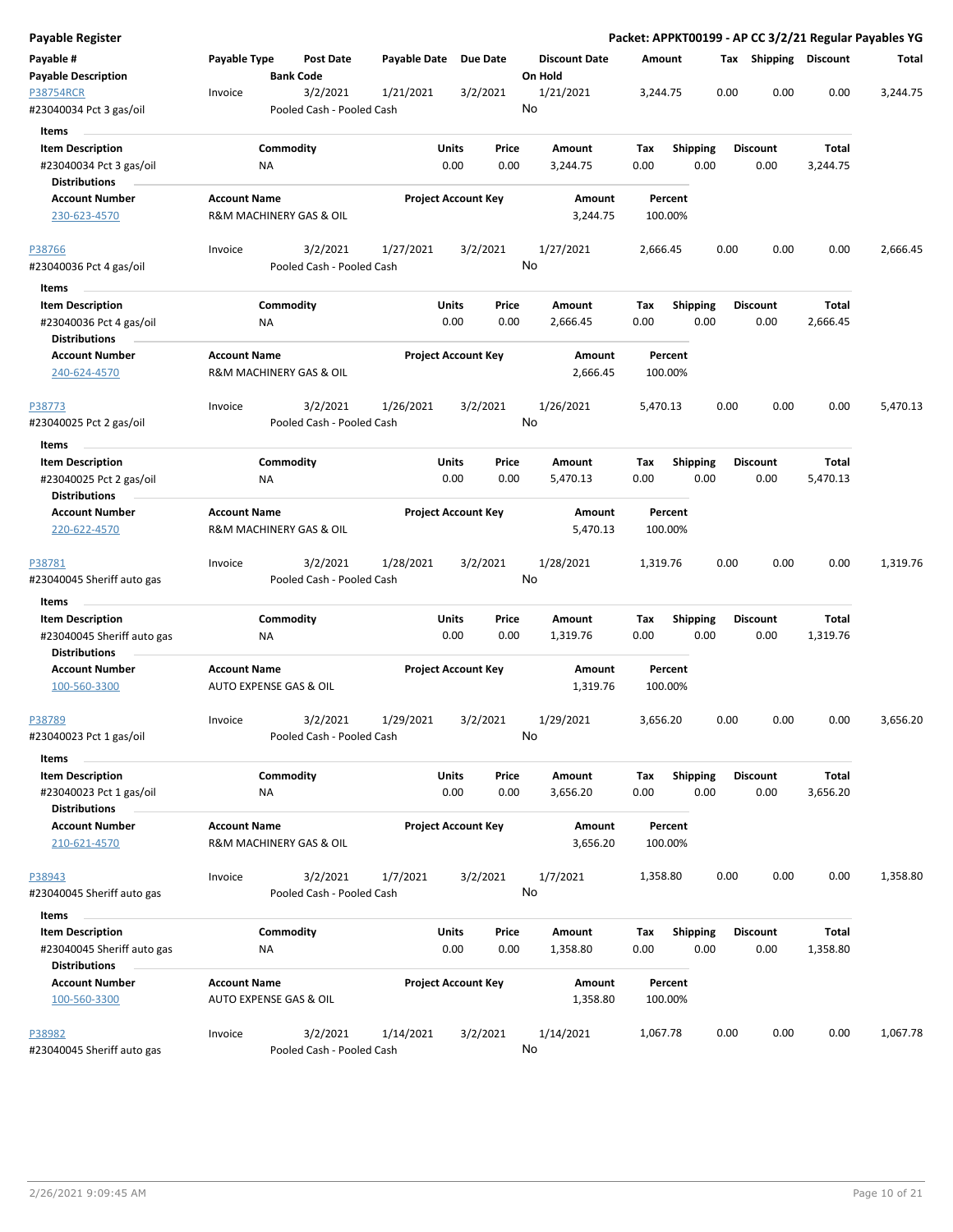| <b>Payable Register</b>                                                           |                     |                                       |                       |                            |               |                                 |                    |                         |      |                         | Packet: APPKT00199 - AP CC 3/2/21 Regular Payables YG |          |
|-----------------------------------------------------------------------------------|---------------------|---------------------------------------|-----------------------|----------------------------|---------------|---------------------------------|--------------------|-------------------------|------|-------------------------|-------------------------------------------------------|----------|
| Payable #<br><b>Payable Description</b>                                           | Payable Type        | Post Date<br><b>Bank Code</b>         | Payable Date Due Date |                            |               | <b>Discount Date</b><br>On Hold | Amount             |                         |      | Tax Shipping Discount   |                                                       | Total    |
| Items<br><b>Item Description</b><br>#23040045 Sheriff auto gas                    |                     | Commodity<br>ΝA                       |                       | Units<br>0.00              | Price<br>0.00 | Amount<br>1,067.78              | Tax<br>0.00        | Shipping<br>0.00        |      | <b>Discount</b><br>0.00 | Total<br>1,067.78                                     |          |
| <b>Distributions</b>                                                              |                     |                                       |                       |                            |               |                                 |                    |                         |      |                         |                                                       |          |
| <b>Account Number</b><br>100-560-3300                                             | <b>Account Name</b> | AUTO EXPENSE GAS & OIL                |                       | <b>Project Account Key</b> |               | Amount<br>1,067.78              | Percent<br>100.00% |                         |      |                         |                                                       |          |
| P38988<br>#23040034 Pct 3 gas/oil                                                 | Invoice             | 3/2/2021<br>Pooled Cash - Pooled Cash | 1/15/2021             |                            | 3/2/2021      | 1/15/2021<br>No                 | 3,127.07           |                         | 0.00 | 0.00                    | 0.00                                                  | 3,127.07 |
|                                                                                   |                     |                                       |                       |                            |               |                                 |                    |                         |      |                         |                                                       |          |
| Items                                                                             |                     |                                       |                       |                            |               |                                 |                    |                         |      |                         |                                                       |          |
| <b>Item Description</b><br>#23040034 Pct 3 gas/oil<br><b>Distributions</b>        |                     | Commodity<br>ΝA                       |                       | Units<br>0.00              | Price<br>0.00 | Amount<br>3,127.07              | Tax<br>0.00        | <b>Shipping</b><br>0.00 |      | Discount<br>0.00        | Total<br>3,127.07                                     |          |
| <b>Account Number</b>                                                             | <b>Account Name</b> |                                       |                       | <b>Project Account Key</b> |               | Amount                          | Percent            |                         |      |                         |                                                       |          |
| 230-623-4570                                                                      |                     | R&M MACHINERY GAS & OIL               |                       |                            |               | 3,127.07                        | 100.00%            |                         |      |                         |                                                       |          |
| <b>P39014CR</b><br>#23040045 Sheriff auto gas                                     | Invoice             | 3/2/2021<br>Pooled Cash - Pooled Cash | 1/21/2021             |                            | 3/2/2021      | 1/21/2021<br>No                 | 1,184.79           |                         | 0.00 | 0.00                    | 0.00                                                  | 1,184.79 |
| Items                                                                             |                     |                                       |                       |                            |               | Amount                          |                    |                         |      |                         | Total                                                 |          |
| <b>Item Description</b><br>#23040045 Sheriff auto gas<br><b>Distributions</b>     |                     | Commodity<br>NA                       |                       | Units<br>0.00              | Price<br>0.00 | 1,184.79                        | Tax<br>0.00        | <b>Shipping</b><br>0.00 |      | <b>Discount</b><br>0.00 | 1,184.79                                              |          |
| <b>Account Number</b><br>100-560-3300                                             | <b>Account Name</b> | AUTO EXPENSE GAS & OIL                |                       | <b>Project Account Key</b> |               | Amount<br>1,184.79              | Percent<br>100.00% |                         |      |                         |                                                       |          |
| <b>Vendor:</b> VEN02293 - Mobile Fleet Repair                                     |                     |                                       |                       |                            |               |                                 |                    |                         |      |                         | <b>Vendor Total:</b>                                  | 125.00   |
| 2023<br>Pct 3 International ProStar diagnose transmissi Pooled Cash - Pooled Cash | Invoice             | 3/2/2021                              | 2/1/2021              |                            | 3/2/2021      | 2/1/2021<br>No                  | 125.00             |                         | 0.00 | 0.00                    | 0.00                                                  | 125.00   |
| Items                                                                             |                     |                                       |                       |                            |               |                                 |                    |                         |      |                         |                                                       |          |
| <b>Item Description</b>                                                           |                     | Commodity                             |                       | Units                      | Price         | Amount                          | Tax                | <b>Shipping</b>         |      | <b>Discount</b>         | Total                                                 |          |
| Pct 3 International ProStar diagnose tran<br><b>Distributions</b>                 | <b>NA</b>           |                                       |                       | 0.00                       | 0.00          | 125.00                          | 0.00               | 0.00                    |      | 0.00                    | 125.00                                                |          |
| <b>Account Number</b>                                                             | <b>Account Name</b> |                                       |                       | <b>Project Account Key</b> |               | Amount                          | Percent            |                         |      |                         |                                                       |          |
| 230-623-4580                                                                      |                     | <b>R&amp;M MACHINERY PARTS</b>        |                       |                            |               | 125.00                          | 100.00%            |                         |      |                         |                                                       |          |
| Vendor: 00530 - NETCJCA                                                           |                     |                                       |                       |                            |               |                                 |                    |                         |      | <b>Vendor Total:</b>    |                                                       | 175.00   |
| 71164<br>#248913 2021 North & East TX CJCA dues                                   | Invoice             | 3/2/2021<br>Pooled Cash - Pooled Cash | 1/1/2021              |                            | 3/2/2021      | 1/1/2021<br>No                  | 175.00             |                         | 0.00 | 0.00                    | 0.00                                                  | 175.00   |
| Items                                                                             |                     |                                       |                       |                            |               |                                 |                    |                         |      |                         |                                                       |          |
| <b>Item Description</b>                                                           |                     | Commodity                             |                       | Units                      | Price         | Amount                          | Tax                | <b>Shipping</b>         |      | <b>Discount</b>         | Total                                                 |          |
| #248913 2021 North & East TX CJCA dues                                            |                     | ΝA                                    |                       | 0.00                       | 0.00          | 175.00                          | 0.00               | 0.00                    |      | 0.00                    | 175.00                                                |          |
| <b>Distributions</b>                                                              |                     |                                       |                       |                            |               |                                 |                    |                         |      |                         |                                                       |          |
| <b>Account Number</b>                                                             | <b>Account Name</b> |                                       |                       | <b>Project Account Key</b> |               | Amount                          | Percent            |                         |      |                         |                                                       |          |
| 100-400-4810                                                                      | <b>DUES</b>         |                                       |                       |                            |               | 35.00                           | 20.00%             |                         |      |                         |                                                       |          |
| 210-621-4810                                                                      | <b>DUES</b>         |                                       |                       |                            |               | 35.00                           | 20.00%             |                         |      |                         |                                                       |          |
| 220-622-4810                                                                      | <b>DUES</b>         |                                       |                       |                            |               | 35.00                           | 20.00%             |                         |      |                         |                                                       |          |
| 230-623-4810<br>240-624-4810                                                      | <b>DUES</b>         |                                       |                       |                            |               | 35.00                           | 20.00%             |                         |      |                         |                                                       |          |
|                                                                                   | <b>DUES</b>         |                                       |                       |                            |               | 35.00                           | 20.00%             |                         |      |                         |                                                       |          |
| <b>Vendor:</b> 00532 - PARHAM, WILLIAM                                            |                     |                                       |                       |                            |               |                                 |                    |                         |      |                         | <b>Vendor Total:</b>                                  | 900.00   |
| INV0001348                                                                        | Invoice             | 3/2/2021                              | 2/24/2021             |                            | 3/2/2021      | 2/24/2021                       | 300.00             |                         | 0.00 | 0.00                    | 0.00                                                  | 300.00   |
| 50607 Wade Co Ct@Law<br>Items                                                     |                     | Pooled Cash - Pooled Cash             |                       |                            |               | No                              |                    |                         |      |                         |                                                       |          |
| <b>Item Description</b>                                                           |                     | Commodity                             |                       | Units                      | Price         | Amount                          | Тах                | <b>Shipping</b>         |      | <b>Discount</b>         | Total                                                 |          |
| 50607 Wade Co Ct@Law<br><b>Distributions</b>                                      |                     | ΝA                                    |                       | 0.00                       | 0.00          | 300.00                          | 0.00               | 0.00                    |      | 0.00                    | 300.00                                                |          |
| <b>Account Number</b>                                                             | <b>Account Name</b> |                                       |                       | <b>Project Account Key</b> |               | Amount                          | Percent            |                         |      |                         |                                                       |          |
| 100-410-4240                                                                      |                     | INDIGENT ATTORNEY FEES                |                       |                            |               | 300.00                          | 100.00%            |                         |      |                         |                                                       |          |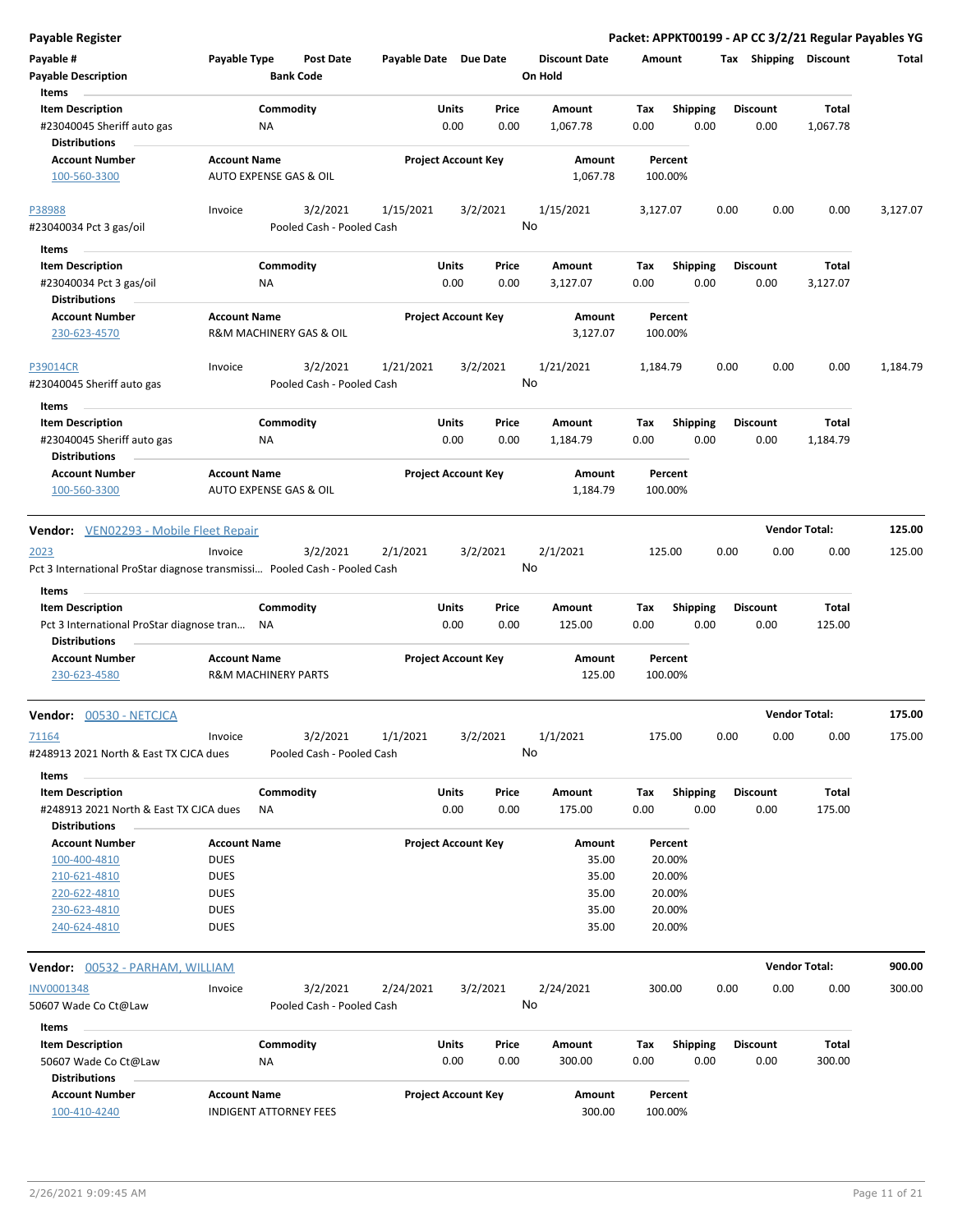| Payable Register                                                            |                                                      |                        |                                       |                       |                            |               |                                 |             |                         |      |                         | Packet: APPKT00199 - AP CC 3/2/21 Regular Payables YG |          |
|-----------------------------------------------------------------------------|------------------------------------------------------|------------------------|---------------------------------------|-----------------------|----------------------------|---------------|---------------------------------|-------------|-------------------------|------|-------------------------|-------------------------------------------------------|----------|
| Payable #<br><b>Payable Description</b>                                     | Payable Type                                         | <b>Bank Code</b>       | Post Date                             | Payable Date Due Date |                            |               | <b>Discount Date</b><br>On Hold | Amount      |                         |      | Tax Shipping Discount   |                                                       | Total    |
| INV0001349<br>50695 Halsell Co Ct@Law                                       | Invoice                                              |                        | 3/2/2021<br>Pooled Cash - Pooled Cash | 2/24/2021             | 3/2/2021                   |               | 2/24/2021<br>No                 | 300.00      |                         | 0.00 | 0.00                    | 0.00                                                  | 300.00   |
| Items                                                                       |                                                      |                        |                                       |                       |                            |               |                                 |             |                         |      |                         |                                                       |          |
| <b>Item Description</b><br>50695 Halsell Co Ct@Law<br><b>Distributions</b>  |                                                      | Commodity<br>ΝA        |                                       |                       | Units<br>0.00              | Price<br>0.00 | Amount<br>300.00                | Tax<br>0.00 | <b>Shipping</b><br>0.00 |      | <b>Discount</b><br>0.00 | Total<br>300.00                                       |          |
| <b>Account Number</b><br>100-410-4240                                       | <b>Account Name</b><br><b>INDIGENT ATTORNEY FEES</b> |                        |                                       |                       | <b>Project Account Key</b> |               | Amount<br>300.00                | 100.00%     | Percent                 |      |                         |                                                       |          |
| <b>INV0001350</b>                                                           | Invoice                                              |                        | 3/2/2021                              | 2/24/2021             | 3/2/2021                   |               | 2/24/2021                       | 300.00      |                         | 0.00 | 0.00                    | 0.00                                                  | 300.00   |
| 50706 Arenas Co Ct@Law                                                      |                                                      |                        | Pooled Cash - Pooled Cash             |                       |                            |               | No                              |             |                         |      |                         |                                                       |          |
| Items                                                                       |                                                      |                        |                                       |                       |                            |               |                                 |             |                         |      |                         |                                                       |          |
| <b>Item Description</b><br>50706 Arenas Co Ct@Law<br><b>Distributions</b>   |                                                      | Commodity<br><b>NA</b> |                                       |                       | Units<br>0.00              | Price<br>0.00 | Amount<br>300.00                | Tax<br>0.00 | <b>Shipping</b><br>0.00 |      | <b>Discount</b><br>0.00 | Total<br>300.00                                       |          |
| <b>Account Number</b><br>100-410-4240                                       | <b>Account Name</b><br><b>INDIGENT ATTORNEY FEES</b> |                        |                                       |                       | <b>Project Account Key</b> |               | Amount<br>300.00                | 100.00%     | Percent                 |      |                         |                                                       |          |
| Vendor: 00006 - PARKER TIRE                                                 |                                                      |                        |                                       |                       |                            |               |                                 |             |                         |      | <b>Vendor Total:</b>    |                                                       | 165.00   |
| 12882<br>Pct 3 flatbed truck tire                                           | Invoice                                              |                        | 3/2/2021<br>Pooled Cash - Pooled Cash | 2/19/2021             | 3/2/2021                   |               | 2/19/2021<br>No                 | 165.00      |                         | 0.00 | 0.00                    | 0.00                                                  | 165.00   |
| Items                                                                       |                                                      |                        |                                       |                       |                            |               |                                 |             |                         |      |                         |                                                       |          |
| <b>Item Description</b><br>Pct 3 flatbed truck tire<br><b>Distributions</b> |                                                      | Commodity<br>ΝA        |                                       |                       | Units<br>0.00              | Price<br>0.00 | Amount<br>165.00                | Tax<br>0.00 | <b>Shipping</b><br>0.00 |      | <b>Discount</b><br>0.00 | Total<br>165.00                                       |          |
| <b>Account Number</b>                                                       | <b>Account Name</b>                                  |                        |                                       |                       | <b>Project Account Key</b> |               | Amount                          |             | Percent                 |      |                         |                                                       |          |
| 230-623-4590                                                                | R&M MACH. TIRES & TUBES                              |                        |                                       |                       |                            |               | 165.00                          | 100.00%     |                         |      |                         |                                                       |          |
| <b>Vendor:</b> 00469 - PAT'S PUMP SERVICE                                   |                                                      |                        |                                       |                       |                            |               |                                 |             |                         |      | <b>Vendor Total:</b>    |                                                       | 740.00   |
| <u> 2280</u><br>porta-potty service                                         | Invoice                                              |                        | 3/2/2021<br>Pooled Cash - Pooled Cash | 2/16/2021             | 3/2/2021                   |               | 2/16/2021<br>No                 | 740.00      |                         | 0.00 | 0.00                    | 0.00                                                  | 740.00   |
| Items                                                                       |                                                      |                        |                                       |                       |                            |               |                                 |             |                         |      |                         |                                                       |          |
| <b>Item Description</b><br>porta-potty service<br><b>Distributions</b>      |                                                      | Commodity<br>ΝA        |                                       |                       | Units<br>0.00              | Price<br>0.00 | Amount<br>740.00                | Tax<br>0.00 | Shipping<br>0.00        |      | <b>Discount</b><br>0.00 | Total<br>740.00                                       |          |
| <b>Account Number</b><br>690-669-1650                                       | <b>Account Name</b><br>CONSTRUCTION                  |                        |                                       |                       | <b>Project Account Key</b> |               | Amount<br>740.00                | 100.00%     | Percent                 |      |                         |                                                       |          |
| Vendor: 00353 - RDO EQUIPMENT CO                                            |                                                      |                        |                                       |                       |                            |               |                                 |             |                         |      |                         | <b>Vendor Total:</b>                                  | 723.64   |
| W7654024                                                                    | Invoice                                              |                        | 3/2/2021                              | 2/11/2021             | 3/2/2021                   |               | 2/11/2021                       | 723.64      |                         | 0.00 | 0.00                    | 0.00                                                  | 723.64   |
| #7451005 Pct 1 motorgrader 770C<br>Items                                    |                                                      |                        | Pooled Cash - Pooled Cash             |                       |                            |               | No                              |             |                         |      |                         |                                                       |          |
| <b>Item Description</b>                                                     |                                                      | Commodity              |                                       |                       | Units                      | Price         | Amount                          | Tax         | <b>Shipping</b>         |      | <b>Discount</b>         | Total                                                 |          |
| #7451005 Pct 1 motorgrader 770C<br><b>Distributions</b>                     |                                                      | NA                     |                                       |                       | 0.00                       | 0.00          | 723.64                          | 0.00        | 0.00                    |      | 0.00                    | 723.64                                                |          |
| <b>Account Number</b>                                                       | <b>Account Name</b>                                  |                        |                                       |                       | <b>Project Account Key</b> |               | Amount                          |             | Percent                 |      |                         |                                                       |          |
| 210-621-4580                                                                | <b>R&amp;M MACHINERY PARTS</b>                       |                        |                                       |                       |                            |               | 723.64                          | 100.00%     |                         |      |                         |                                                       |          |
| Vendor: 00289 - RELIANT                                                     |                                                      |                        |                                       |                       |                            |               |                                 |             |                         |      |                         | <b>Vendor Total:</b>                                  | 4,062.43 |
| 112 012 470 966 3<br>#2 591 591-9 Pct 2 guard light 1/8-2/8/21              | Invoice                                              |                        | 3/2/2021<br>Pooled Cash - Pooled Cash | 2/12/2021             | 3/2/2021                   |               | 2/12/2021<br>No                 |             | 25.04                   | 0.00 | 0.00                    | 0.00                                                  | 25.04    |
| <b>Items</b>                                                                |                                                      |                        |                                       |                       |                            |               |                                 |             |                         |      |                         |                                                       |          |
| <b>Item Description</b>                                                     |                                                      | Commodity              |                                       |                       | Units                      | Price         | Amount                          | Tax         | <b>Shipping</b>         |      | <b>Discount</b>         | Total                                                 |          |
| #2 591 591-9 Pct 2 guard light 1/8-2/8/21                                   |                                                      | ΝA                     |                                       |                       | 0.00                       | 0.00          | 25.04                           | 0.00        | 0.00                    |      | 0.00                    | 25.04                                                 |          |
| <b>Distributions</b>                                                        |                                                      |                        |                                       |                       |                            |               |                                 |             |                         |      |                         |                                                       |          |
| <b>Account Number</b><br>220-622-4400                                       | <b>Account Name</b><br>UTILITY ELECTRICITY           |                        |                                       |                       | <b>Project Account Key</b> |               | Amount<br>25.04                 | 100.00%     | Percent                 |      |                         |                                                       |          |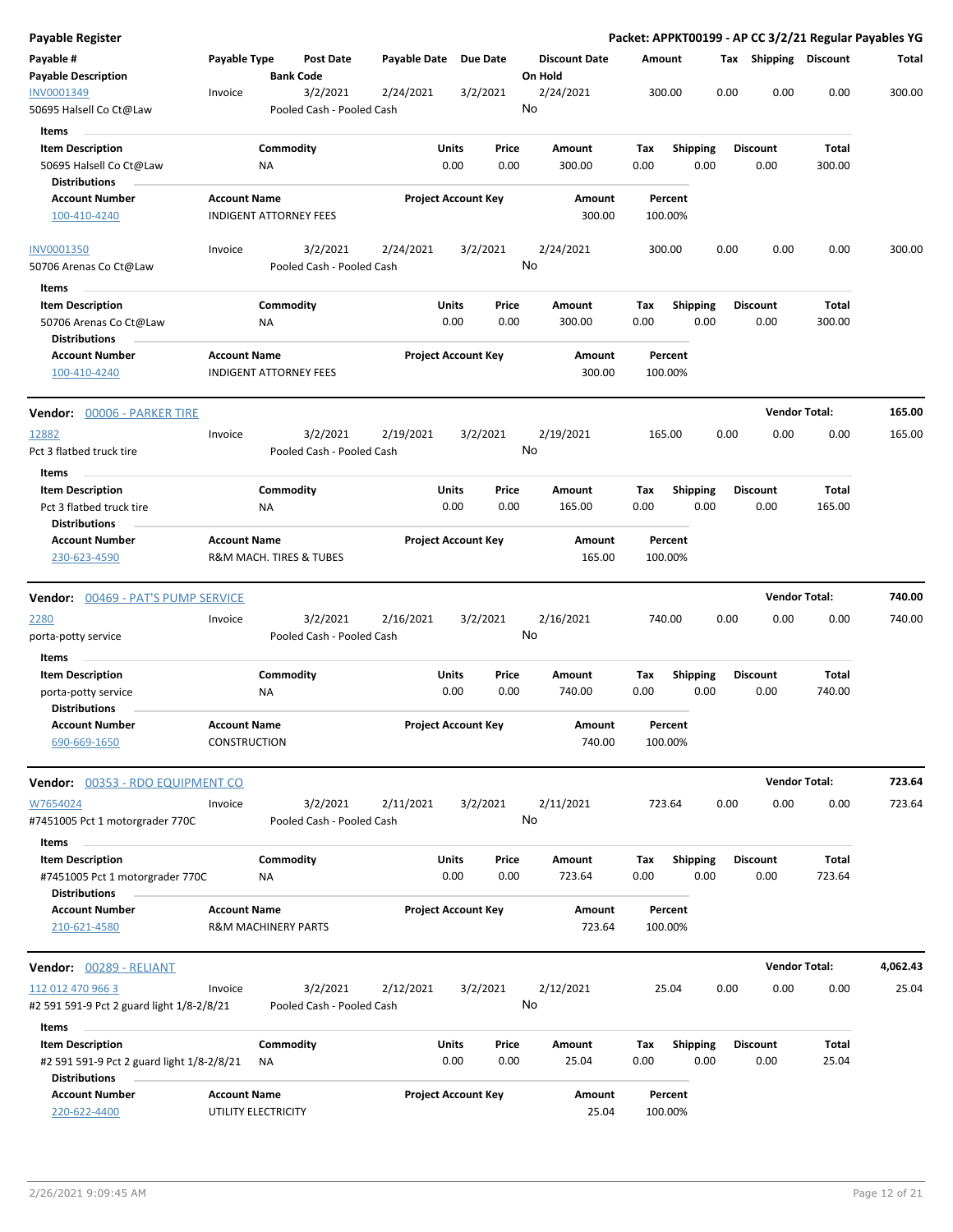| Payable Register                                                           |                                                      |                       |                            |                                 | Packet: APPKT00199 - AP CC 3/2/21 Regular Payables YG |                         |                         |                 |        |
|----------------------------------------------------------------------------|------------------------------------------------------|-----------------------|----------------------------|---------------------------------|-------------------------------------------------------|-------------------------|-------------------------|-----------------|--------|
| Payable #<br><b>Payable Description</b>                                    | Payable Type<br><b>Post Date</b><br><b>Bank Code</b> | Payable Date Due Date |                            | <b>Discount Date</b><br>On Hold | Amount                                                |                         | Tax Shipping Discount   |                 | Total  |
| 112 012 470 967 1<br>Invoice<br>#2 591 592-7 Pct 2 guard light 1/8-2/8/21  | 3/2/2021<br>Pooled Cash - Pooled Cash                | 2/12/2021             | 3/2/2021                   | 2/12/2021<br>No                 | 10.90                                                 | 0.00                    | 0.00                    | 0.00            | 10.90  |
| Items                                                                      |                                                      |                       |                            |                                 |                                                       |                         |                         |                 |        |
| <b>Item Description</b>                                                    | Commodity                                            | Units                 | Price                      | Amount                          | Tax                                                   | <b>Shipping</b>         | <b>Discount</b>         | Total           |        |
| #2 591 592-7 Pct 2 guard light 1/8-2/8/21<br><b>Distributions</b>          | ΝA                                                   | 0.00                  | 0.00                       | 10.90                           | 0.00                                                  | 0.00                    | 0.00                    | 10.90           |        |
| <b>Account Number</b>                                                      | <b>Account Name</b>                                  |                       | <b>Project Account Key</b> | Amount                          | Percent                                               |                         |                         |                 |        |
| 220-622-4400                                                               | UTILITY ELECTRICITY                                  |                       |                            | 10.90                           | 100.00%                                               |                         |                         |                 |        |
| 113 010 189 256 4<br>Invoice                                               | 3/2/2021                                             | 2/11/2021             | 3/2/2021                   | 2/11/2021                       | 120.81                                                | 0.00                    | 0.00                    | 0.00            | 120.81 |
| #2 533 972-2 Pct 2 electric 1/8-2/8/21                                     | Pooled Cash - Pooled Cash                            |                       |                            | No                              |                                                       |                         |                         |                 |        |
| Items                                                                      |                                                      |                       |                            |                                 |                                                       |                         |                         |                 |        |
| <b>Item Description</b><br>#2 533 972-2 Pct 2 electric 1/8-2/8/21          | Commodity<br>NA                                      | Units<br>0.00         | Price<br>0.00              | Amount<br>120.81                | Tax<br>0.00                                           | <b>Shipping</b><br>0.00 | <b>Discount</b><br>0.00 | Total<br>120.81 |        |
| <b>Distributions</b>                                                       |                                                      |                       |                            |                                 |                                                       |                         |                         |                 |        |
| <b>Account Number</b><br>220-622-4400                                      | <b>Account Name</b><br>UTILITY ELECTRICITY           |                       | <b>Project Account Key</b> | Amount<br>120.81                | Percent<br>100.00%                                    |                         |                         |                 |        |
| 114 008 537 499 2<br>Invoice                                               | 3/2/2021                                             | 2/17/2021             | 3/2/2021                   | 2/17/2021                       | 620.86                                                | 0.00                    | 0.00                    | 0.00            | 620.86 |
| #6 716 696-7 Co-Op electric 1/13-2/11/21                                   | Pooled Cash - Pooled Cash                            |                       |                            | No                              |                                                       |                         |                         |                 |        |
| Items                                                                      |                                                      |                       |                            |                                 |                                                       |                         |                         |                 |        |
| <b>Item Description</b>                                                    | Commodity                                            | Units                 | Price                      | Amount                          | Tax                                                   | <b>Shipping</b>         | <b>Discount</b>         | Total           |        |
| #6 716 696-7 Co-Op electric 1/13-2/11/21<br><b>Distributions</b>           | NA.                                                  | 0.00                  | 0.00                       | 620.86                          | 0.00                                                  | 0.00                    | 0.00                    | 620.86          |        |
| <b>Account Number</b>                                                      | <b>Account Name</b>                                  |                       | <b>Project Account Key</b> | Amount                          | Percent                                               |                         |                         |                 |        |
| 100-512-4400                                                               | UTILITIES ELECTRICITY                                |                       |                            | 620.86                          | 100.00%                                               |                         |                         |                 |        |
| 114 008 541 527 4<br>Invoice<br>#2 533 981-3 TDHS electric 1/14-2/12/21    | 3/2/2021<br>Pooled Cash - Pooled Cash                | 2/18/2021             | 3/2/2021                   | 2/18/2021<br>No                 | 418.21                                                | 0.00                    | 0.00                    | 0.00            | 418.21 |
| Items                                                                      |                                                      |                       |                            |                                 |                                                       |                         |                         |                 |        |
| <b>Item Description</b>                                                    | Commodity                                            | Units                 | Price                      | Amount                          | Tax                                                   | Shipping                | <b>Discount</b>         | Total           |        |
| #2 533 981-3 TDHS electric 1/14-2/12/21<br><b>Distributions</b>            | ΝA                                                   | 0.00                  | 0.00                       | 418.21                          | 0.00                                                  | 0.00                    | 0.00                    | 418.21          |        |
| <b>Account Number</b>                                                      | <b>Account Name</b>                                  |                       | <b>Project Account Key</b> | Amount                          | Percent                                               |                         |                         |                 |        |
| 100-640-4400                                                               | UTILITIES ELECTRICITY                                |                       |                            | 418.21                          | 100.00%                                               |                         |                         |                 |        |
| 114 008 541 528 2<br>Invoice                                               | 3/2/2021                                             | 2/18/2021             | 3/2/2021                   | 2/18/2021                       | 226.95                                                | 0.00                    | 0.00                    | 0.00            | 226.95 |
| #2 533 982-1 Co Bldg electric 1/14-2/12/21<br>Items                        | Pooled Cash - Pooled Cash                            |                       |                            | No                              |                                                       |                         |                         |                 |        |
| <b>Item Description</b>                                                    | Commodity                                            | Units                 | Price                      | Amount                          | Tax                                                   | Shipping                | <b>Discount</b>         | Total           |        |
| #2 533 982-1 Co Bldg electric 1/14-2/12/21 NA<br><b>Distributions</b>      |                                                      | 0.00                  | 0.00                       | 226.95                          | 0.00                                                  | 0.00                    | 0.00                    | 226.95          |        |
| <b>Account Number</b>                                                      | <b>Account Name</b>                                  |                       | <b>Project Account Key</b> | Amount                          | Percent                                               |                         |                         |                 |        |
| 100-511-4400                                                               | UTILITIES ELECTRICITY                                |                       |                            | 226.95                          | 100.00%                                               |                         |                         |                 |        |
| 114 008 561 818 2<br>Invoice                                               | 3/2/2021                                             | 2/24/2021             | 3/2/2021                   | 2/24/2021<br>No                 | 194.73                                                | 0.00                    | 0.00                    | 0.00            | 194.73 |
| #2 533 980-5 Courthouse electric 1/12-2/12/21    Pooled Cash - Pooled Cash |                                                      |                       |                            |                                 |                                                       |                         |                         |                 |        |
| Items                                                                      |                                                      |                       |                            |                                 |                                                       |                         |                         |                 |        |
| <b>Item Description</b>                                                    | Commodity                                            | Units                 | Price                      | Amount                          | Tax                                                   | <b>Shipping</b>         | <b>Discount</b>         | Total           |        |
| #2 533 980-5 Courthouse electric 1/12-2/ NA                                |                                                      | 0.00                  | 0.00                       | 194.73                          | 0.00                                                  | 0.00                    | 0.00                    | 194.73          |        |
| <b>Distributions</b>                                                       |                                                      |                       |                            |                                 |                                                       |                         |                         |                 |        |
| <b>Account Number</b>                                                      | <b>Account Name</b>                                  |                       | <b>Project Account Key</b> | Amount                          | Percent                                               |                         |                         |                 |        |
| 100-510-4400                                                               | UTILITIES ELECTRICITY                                |                       |                            | 194.73                          | 100.00%                                               |                         |                         |                 |        |
| 115 008 256 313 3<br>Invoice<br>#2 533 978-9 SA electric 1/13-2/11/21      | 3/2/2021<br>Pooled Cash - Pooled Cash                | 2/17/2021             | 3/2/2021                   | 2/17/2021<br>No                 | 322.03                                                | 0.00                    | 0.00                    | 0.00            | 322.03 |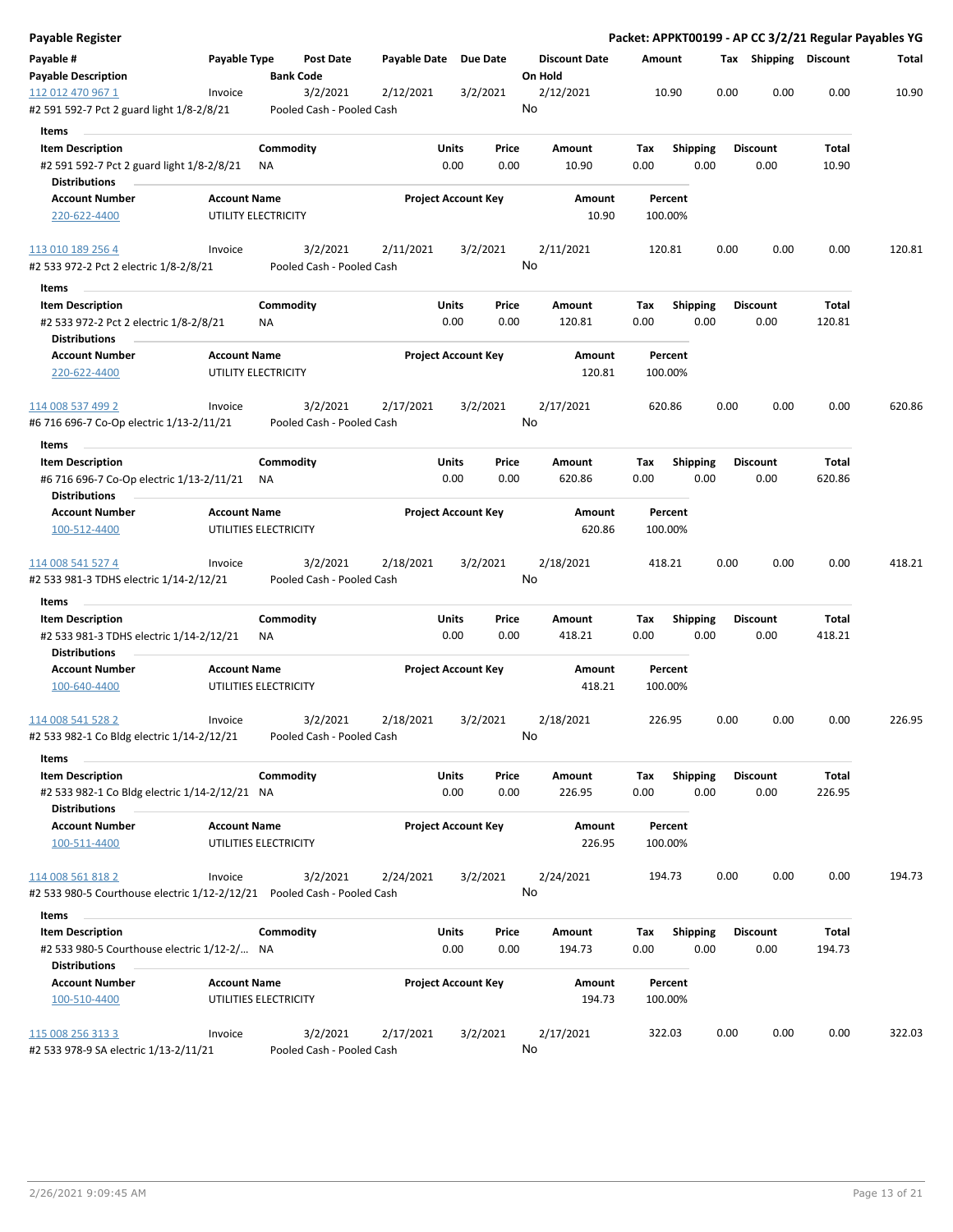| Payable Register                                                                            |                     |                                       |                       |                            |               |                                 |                    |                         |      |                         |                 | Packet: APPKT00199 - AP CC 3/2/21 Regular Payables YG |
|---------------------------------------------------------------------------------------------|---------------------|---------------------------------------|-----------------------|----------------------------|---------------|---------------------------------|--------------------|-------------------------|------|-------------------------|-----------------|-------------------------------------------------------|
| Payable #<br><b>Payable Description</b>                                                     | Payable Type        | Post Date<br><b>Bank Code</b>         | Payable Date Due Date |                            |               | <b>Discount Date</b><br>On Hold | Amount             |                         |      | Tax Shipping Discount   |                 | Total                                                 |
| Items                                                                                       |                     |                                       |                       |                            |               |                                 |                    |                         |      |                         |                 |                                                       |
| <b>Item Description</b><br>#2 533 978-9 SA electric 1/13-2/11/21                            |                     | Commodity<br>ΝA                       |                       | Units<br>0.00              | Price<br>0.00 | Amount<br>322.03                | Tax<br>0.00        | <b>Shipping</b><br>0.00 |      | <b>Discount</b><br>0.00 | Total<br>322.03 |                                                       |
| <b>Distributions</b>                                                                        |                     |                                       |                       |                            |               |                                 |                    |                         |      |                         |                 |                                                       |
| <b>Account Number</b><br>100-513-4400                                                       | <b>Account Name</b> | UTILITIES ELECTRICITY                 |                       | <b>Project Account Key</b> |               | Amount<br>322.03                | Percent<br>100.00% |                         |      |                         |                 |                                                       |
|                                                                                             |                     |                                       |                       |                            |               |                                 |                    |                         |      |                         |                 |                                                       |
| 115 008 260 385 5<br>#7 358 371-8 Pct 4 electric 1/14-2/12/21                               | Invoice             | 3/2/2021<br>Pooled Cash - Pooled Cash | 2/18/2021             | 3/2/2021                   |               | 2/18/2021<br>No                 | 212.15             |                         | 0.00 | 0.00                    | 0.00            | 212.15                                                |
|                                                                                             |                     |                                       |                       |                            |               |                                 |                    |                         |      |                         |                 |                                                       |
| Items                                                                                       |                     |                                       |                       |                            |               |                                 |                    |                         |      |                         |                 |                                                       |
| <b>Item Description</b>                                                                     |                     | Commodity                             |                       | Units                      | Price         | Amount                          | Tax                | <b>Shipping</b>         |      | <b>Discount</b>         | Total           |                                                       |
| #7 358 371-8 Pct 4 electric 1/14-2/12/21<br><b>Distributions</b>                            |                     | ΝA                                    |                       | 0.00                       | 0.00          | 212.15                          | 0.00               | 0.00                    |      | 0.00                    | 212.15          |                                                       |
| <b>Account Number</b>                                                                       | <b>Account Name</b> |                                       |                       | <b>Project Account Key</b> |               | Amount                          | Percent            |                         |      |                         |                 |                                                       |
| 240-624-4400                                                                                |                     | UTILITY ELECTRICITY                   |                       |                            |               | 212.15                          | 100.00%            |                         |      |                         |                 |                                                       |
| 116 008 139 801 9<br>#2 533 974-8 Pct 1 electric 1/12-2/10/21                               | Invoice             | 3/2/2021<br>Pooled Cash - Pooled Cash | 2/16/2021             | 3/2/2021                   |               | 2/16/2021<br>No                 | 165.50             |                         | 0.00 | 0.00                    | 0.00            | 165.50                                                |
| Items                                                                                       |                     |                                       |                       |                            |               |                                 |                    |                         |      |                         |                 |                                                       |
| <b>Item Description</b><br>#2 533 974-8 Pct 1 electric 1/12-2/10/21<br><b>Distributions</b> |                     | Commodity<br>ΝA                       |                       | Units<br>0.00              | Price<br>0.00 | Amount<br>165.50                | Tax<br>0.00        | <b>Shipping</b><br>0.00 |      | <b>Discount</b><br>0.00 | Total<br>165.50 |                                                       |
| <b>Account Number</b><br>210-621-4400                                                       | <b>Account Name</b> | UTILITY ELECTRICITY                   |                       | <b>Project Account Key</b> |               | Amount<br>165.50                | Percent<br>100.00% |                         |      |                         |                 |                                                       |
| 116 008 150 459 0                                                                           | Invoice             | 3/2/2021                              | 2/19/2021             | 3/2/2021                   |               | 2/19/2021                       | 182.65             |                         | 0.00 | 0.00                    | 0.00            | 182.65                                                |
| #6 730 596-1 Windom electric 1/15-2/15/21                                                   |                     | Pooled Cash - Pooled Cash             |                       |                            |               | No                              |                    |                         |      |                         |                 |                                                       |
| Items                                                                                       |                     |                                       |                       |                            |               |                                 |                    |                         |      |                         |                 |                                                       |
| <b>Item Description</b>                                                                     |                     | Commodity                             |                       | Units                      | Price         | Amount                          | Tax                | <b>Shipping</b>         |      | <b>Discount</b>         | Total           |                                                       |
| #6 730 596-1 Windom electric 1/15-2/15/ NA<br><b>Distributions</b>                          |                     |                                       |                       | 0.00                       | 0.00          | 182.65                          | 0.00               | 0.00                    |      | 0.00                    | 182.65          |                                                       |
| <b>Account Number</b>                                                                       | <b>Account Name</b> |                                       |                       | <b>Project Account Key</b> |               | Amount                          | Percent            |                         |      |                         |                 |                                                       |
| 100-515-4400                                                                                |                     | UTILITIES ELECTRICITY                 |                       |                            |               | 182.65                          | 100.00%            |                         |      |                         |                 |                                                       |
| 116 008 155 311 8                                                                           | Invoice             | 3/2/2021                              | 2/22/2021             | 3/2/2021                   |               | 2/22/2021                       | 27.88              |                         | 0.00 | 0.00                    | 0.00            | 27.88                                                 |
| #6 878 909-8 Windom guard light 1/15-2/16/21    Pooled Cash - Pooled Cash                   |                     |                                       |                       |                            |               | No                              |                    |                         |      |                         |                 |                                                       |
| Items                                                                                       |                     |                                       |                       |                            |               |                                 |                    |                         |      |                         |                 |                                                       |
| <b>Item Description</b>                                                                     |                     | Commodity                             |                       | Units                      | Price         | Amount                          | Tax                | Shipping                |      | <b>Discount</b>         | Total           |                                                       |
| #6 878 909-8 Windom guard light 1/15-2/ NA<br><b>Distributions</b>                          |                     |                                       |                       | 0.00                       | 0.00          | 27.88                           | 0.00               | 0.00                    |      | 0.00                    | 27.88           |                                                       |
| <b>Account Number</b><br>100-515-4400                                                       | <b>Account Name</b> | UTILITIES ELECTRICITY                 |                       | <b>Project Account Key</b> |               | Amount<br>27.88                 | Percent<br>100.00% |                         |      |                         |                 |                                                       |
| 118 008 031 521 0                                                                           |                     | 3/2/2021                              |                       |                            |               |                                 | 586.53             |                         | 0.00 | 0.00                    | 0.00            | 586.53                                                |
| #9 599 777-1 Agrilife 1/14-2/12/21                                                          | Invoice             | Pooled Cash - Pooled Cash             | 2/18/2021             | 3/2/2021                   |               | 2/18/2021<br>No                 |                    |                         |      |                         |                 |                                                       |
|                                                                                             |                     |                                       |                       |                            |               |                                 |                    |                         |      |                         |                 |                                                       |
| Items                                                                                       |                     |                                       |                       |                            |               |                                 |                    |                         |      |                         |                 |                                                       |
| <b>Item Description</b>                                                                     |                     | Commodity<br>ΝA                       |                       | Units<br>0.00              | Price<br>0.00 | Amount<br>586.53                | Тах<br>0.00        | <b>Shipping</b><br>0.00 |      | <b>Discount</b><br>0.00 | Total<br>586.53 |                                                       |
| #9 599 777-1 Agrilife 1/14-2/12/21<br><b>Distributions</b>                                  |                     |                                       |                       |                            |               |                                 |                    |                         |      |                         |                 |                                                       |
| <b>Account Number</b>                                                                       | <b>Account Name</b> |                                       |                       | <b>Project Account Key</b> |               | Amount                          | Percent            |                         |      |                         |                 |                                                       |
| 100-516-4400                                                                                |                     | UTILITIES ELECTRICITY                 |                       |                            |               | 586.53                          | 100.00%            |                         |      |                         |                 |                                                       |
| 301 002 467 548 6<br>#12 434 984-6 Rec rd3/fm 273 1/13-2/11/21                              | Invoice             | 3/2/2021<br>Pooled Cash - Pooled Cash | 2/17/2021             | 3/2/2021                   |               | 2/17/2021<br>No                 | 21.27              |                         | 0.00 | 0.00                    | 0.00            | 21.27                                                 |
| Items                                                                                       |                     |                                       |                       |                            |               |                                 |                    |                         |      |                         |                 |                                                       |
| <b>Item Description</b>                                                                     |                     | Commodity                             |                       | Units                      | Price         | Amount                          | Tax                | <b>Shipping</b>         |      | <b>Discount</b>         | Total           |                                                       |
| #12 434 984-6 Rec rd3/fm 273 1/13-2/11/ NA<br><b>Distributions</b>                          |                     |                                       |                       | 0.00                       | 0.00          | 21.27                           | 0.00               | 0.00                    |      | 0.00                    | 21.27           |                                                       |
| <b>Account Number</b>                                                                       | <b>Account Name</b> |                                       |                       | <b>Project Account Key</b> |               | Amount                          | Percent            |                         |      |                         |                 |                                                       |
| 240-624-4400                                                                                |                     | UTILITY ELECTRICITY                   |                       |                            |               | 21.27                           | 100.00%            |                         |      |                         |                 |                                                       |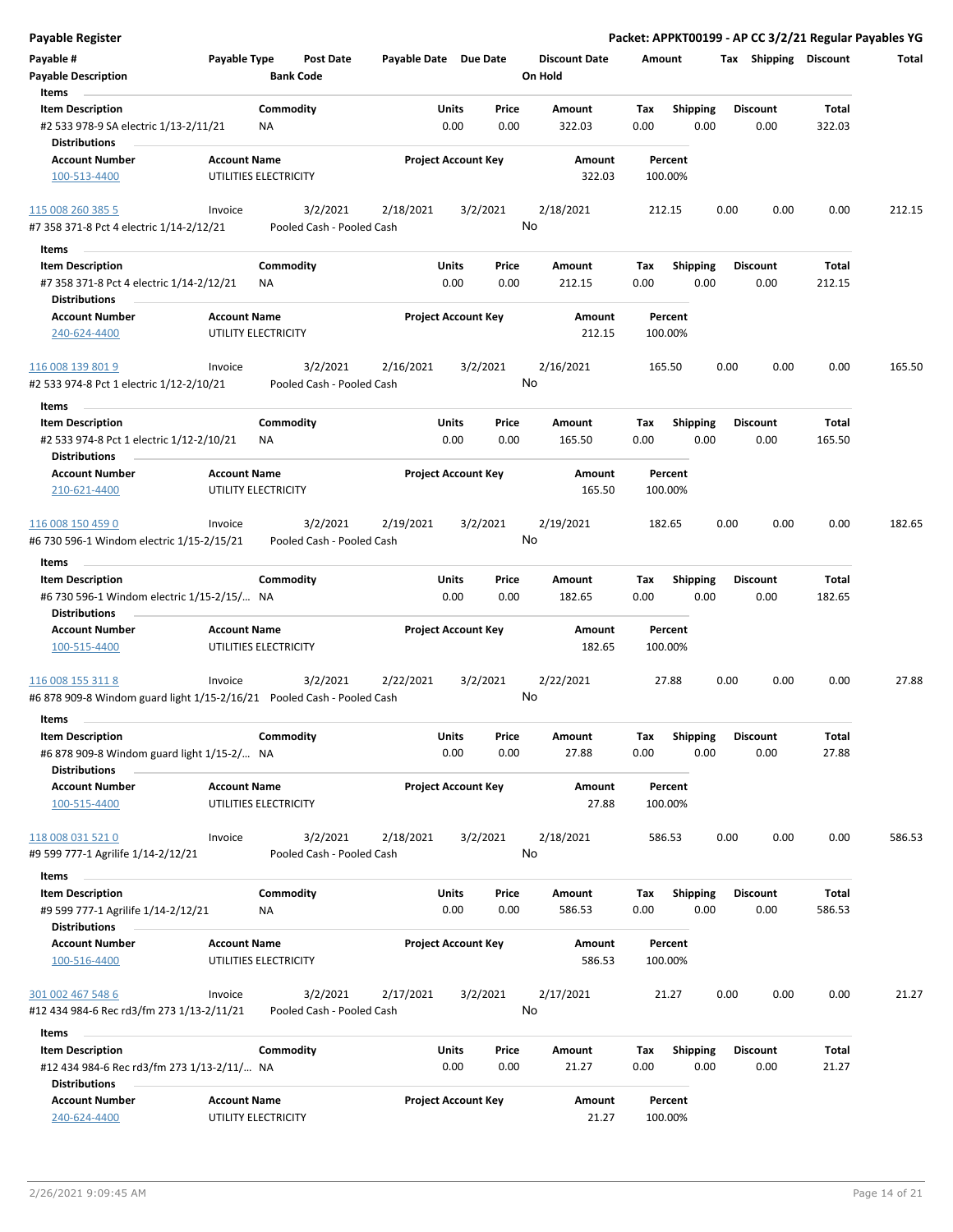| <b>Payable Register</b>                                                                        |                                              |                 |                                       |                       |                                    |               |                                 |             |                         |      |                         | Packet: APPKT00199 - AP CC 3/2/21 Regular Payables YG |        |
|------------------------------------------------------------------------------------------------|----------------------------------------------|-----------------|---------------------------------------|-----------------------|------------------------------------|---------------|---------------------------------|-------------|-------------------------|------|-------------------------|-------------------------------------------------------|--------|
| Payable #<br><b>Payable Description</b>                                                        | Payable Type                                 |                 | <b>Post Date</b><br><b>Bank Code</b>  | Payable Date Due Date |                                    |               | <b>Discount Date</b><br>On Hold | Amount      |                         |      | Tax Shipping Discount   |                                                       | Total  |
| 301 002 467 549 4<br>#12 434 985-3 1369 Hwy 56 1/13-2/11/21                                    | Invoice                                      |                 | 3/2/2021<br>Pooled Cash - Pooled Cash | 2/17/2021             | 3/2/2021                           |               | 2/17/2021<br>No                 |             | 70.17                   | 0.00 | 0.00                    | 0.00                                                  | 70.17  |
| Items                                                                                          |                                              |                 |                                       |                       |                                    |               |                                 |             |                         |      |                         |                                                       |        |
| <b>Item Description</b><br>#12 434 985-3 1369 Hwy 56 1/13-2/11/21 NA<br><b>Distributions</b>   |                                              | Commodity       |                                       |                       | Units<br>0.00                      | Price<br>0.00 | Amount<br>70.17                 | Tax<br>0.00 | <b>Shipping</b><br>0.00 |      | <b>Discount</b><br>0.00 | Total<br>70.17                                        |        |
| <b>Account Number</b>                                                                          | <b>Account Name</b>                          |                 |                                       |                       | <b>Project Account Key</b>         |               | Amount                          |             | Percent                 |      |                         |                                                       |        |
| 240-624-4400                                                                                   | UTILITY ELECTRICITY                          |                 |                                       |                       |                                    |               | 70.17                           | 100.00%     |                         |      |                         |                                                       |        |
| 303 002 280 179 3                                                                              | Invoice                                      |                 | 3/2/2021                              | 2/17/2021             | 3/2/2021                           |               | 2/17/2021                       | 260.80      |                         | 0.00 | 0.00                    | 0.00                                                  | 260.80 |
| #12 832 845-7 200 1st 1/13-2/11/21 electric                                                    |                                              |                 | Pooled Cash - Pooled Cash             |                       |                                    |               | No                              |             |                         |      |                         |                                                       |        |
| Items                                                                                          |                                              |                 |                                       |                       |                                    |               |                                 |             |                         |      |                         |                                                       |        |
| <b>Item Description</b><br>#12 832 845-7 200 1st 1/13-2/11/21 elect NA<br><b>Distributions</b> |                                              | Commodity       |                                       |                       | Units<br>0.00                      | Price<br>0.00 | Amount<br>260.80                | Tax<br>0.00 | <b>Shipping</b><br>0.00 |      | <b>Discount</b><br>0.00 | Total<br>260.80                                       |        |
| <b>Account Number</b>                                                                          | <b>Account Name</b>                          |                 |                                       |                       | <b>Project Account Key</b>         |               | Amount                          |             | Percent                 |      |                         |                                                       |        |
| 100-518-4400                                                                                   | UTILITIES ELECTRICITY                        |                 |                                       |                       |                                    |               | 260.80                          | 100.00%     |                         |      |                         |                                                       |        |
| 304 000 887 151 2<br>#15 119 264-8 Turner electric 1/14-2/12/21                                | Invoice                                      |                 | 3/2/2021<br>Pooled Cash - Pooled Cash | 2/18/2021             | 3/2/2021                           |               | 2/18/2021<br>No                 |             | 595.95                  | 0.00 | 0.00                    | 0.00                                                  | 595.95 |
| Items                                                                                          |                                              |                 |                                       |                       |                                    |               |                                 |             |                         |      |                         |                                                       |        |
| <b>Item Description</b><br>#15 119 264-8 Turner electric 1/14-2/12/ NA<br><b>Distributions</b> |                                              | Commodity       |                                       |                       | Units<br>0.00                      | Price<br>0.00 | Amount<br>595.95                | Tax<br>0.00 | <b>Shipping</b><br>0.00 |      | <b>Discount</b><br>0.00 | Total<br>595.95                                       |        |
| <b>Account Number</b><br>100-518-4400                                                          | <b>Account Name</b><br>UTILITIES ELECTRICITY |                 |                                       |                       | <b>Project Account Key</b>         |               | Amount<br>595.95                | 100.00%     | Percent                 |      |                         |                                                       |        |
| Vendor: VEN02294 - Richards, Jessica                                                           |                                              |                 |                                       |                       |                                    |               |                                 |             |                         |      |                         | <b>Vendor Total:</b>                                  | 149.97 |
| INV0001362<br>Feb 21 mileage-267.8                                                             | Invoice                                      |                 | 3/2/2021<br>Pooled Cash - Pooled Cash | 2/25/2021             | 3/2/2021                           |               | 2/25/2021<br>No                 | 149.97      |                         | 0.00 | 0.00                    | 0.00                                                  | 149.97 |
| Items<br><b>Item Description</b>                                                               |                                              |                 |                                       |                       |                                    |               | Amount                          |             |                         |      |                         |                                                       |        |
| Feb 21 mileage-267.8                                                                           |                                              | Commodity<br>ΝA |                                       |                       | Units<br>0.00                      | Price<br>0.00 | 149.97                          | Tax<br>0.00 | <b>Shipping</b><br>0.00 |      | <b>Discount</b><br>0.00 | Total<br>149.97                                       |        |
| <b>Distributions</b>                                                                           |                                              |                 |                                       |                       |                                    |               |                                 |             |                         |      |                         |                                                       |        |
| <b>Account Number</b><br>100-665-4290                                                          | <b>Account Name</b>                          |                 | IN/OUT CO.TRAVEL/TRAINING-4-H         |                       | <b>Project Account Key</b>         |               | Amount<br>149.97                |             | Percent<br>100.00%      |      |                         |                                                       |        |
| <b>Vendor:</b> 00365 - RLI                                                                     |                                              |                 |                                       |                       |                                    |               |                                 |             |                         |      |                         | <b>Vendor Total:</b>                                  | 150.00 |
| 0093951                                                                                        | Invoice                                      |                 | 3/2/2021                              | 2/9/2021              |                                    |               | 2/9/2021                        | 150.00      |                         | 0.00 | 0.00                    | 0.00                                                  | 150.00 |
| LSM0093951 Over weight permit bond exp 4/1 Pooled Cash - Pooled Cash                           |                                              |                 |                                       |                       | 3/2/2021                           |               | No                              |             |                         |      |                         |                                                       |        |
| Items<br><b>Item Description</b>                                                               |                                              | Commodity       |                                       |                       | Units                              | Price         | Amount                          | Tax         | <b>Shipping</b>         |      | <b>Discount</b>         | Total                                                 |        |
| LSM0093951 Over weight permit bond exp. NA                                                     |                                              |                 |                                       |                       | 0.00                               | 0.00          | 150.00                          | 0.00        | 0.00                    |      | 0.00                    | 150.00                                                |        |
| <b>Distributions</b>                                                                           |                                              |                 |                                       |                       |                                    |               |                                 |             |                         |      |                         |                                                       |        |
| <b>Account Number</b>                                                                          | <b>Account Name</b>                          |                 |                                       |                       | <b>Project Account Key</b>         |               | Amount                          |             | Percent                 |      |                         |                                                       |        |
| 230-623-4800                                                                                   | <b>BOND</b>                                  |                 |                                       |                       |                                    |               | 150.00                          | 100.00%     |                         |      |                         |                                                       |        |
| <b>Vendor:</b> VEN02288 - Sam Houston State University                                         |                                              |                 |                                       |                       |                                    |               |                                 |             |                         |      |                         | <b>Vendor Total:</b>                                  | 300.00 |
| 10683                                                                                          | Invoice                                      |                 | 3/2/2021                              | 2/10/2021             | 3/2/2021                           |               | 2/10/2021                       | 300.00      |                         | 0.00 | 0.00                    | 0.00                                                  | 300.00 |
| TASC conference registration- R Glaser                                                         |                                              |                 | Pooled Cash - Pooled Cash             |                       |                                    |               | No                              |             |                         |      |                         |                                                       |        |
|                                                                                                |                                              |                 |                                       |                       |                                    |               |                                 |             |                         |      |                         |                                                       |        |
| Items                                                                                          |                                              |                 |                                       |                       |                                    |               |                                 |             |                         |      |                         |                                                       |        |
| <b>Item Description</b>                                                                        |                                              | Commodity       |                                       |                       | Units                              | Price         | Amount                          | Tax         | <b>Shipping</b>         |      | <b>Discount</b>         | Total                                                 |        |
| TASC conference registration- R Glaser<br><b>Distributions</b><br><b>Account Number</b>        | <b>Account Name</b>                          | ΝA              |                                       |                       | 0.00<br><b>Project Account Key</b> | 0.00          | 300.00<br>Amount                | 0.00        | 0.00<br>Percent         |      | 0.00                    | 300.00                                                |        |

**Vendor:** 00349 - SANITATION SOLUTIONS, INC. **Vendor Total: 181.66**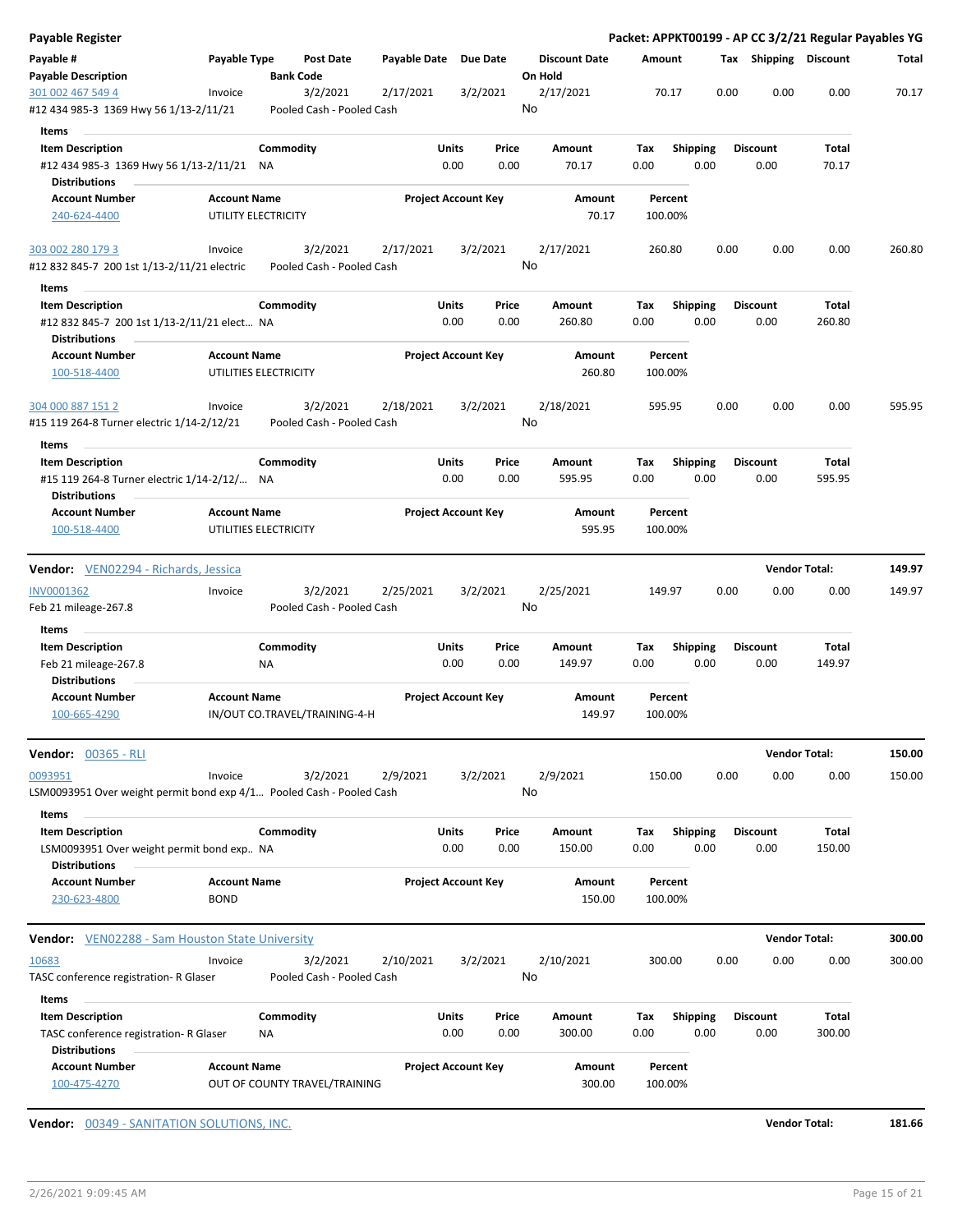| <b>Payable Register</b>                                                       |                                            |                                       |                       |                            |                                 |                    |                         |                         | Packet: APPKT00199 - AP CC 3/2/21 Regular Payables YG |          |
|-------------------------------------------------------------------------------|--------------------------------------------|---------------------------------------|-----------------------|----------------------------|---------------------------------|--------------------|-------------------------|-------------------------|-------------------------------------------------------|----------|
| Payable #<br><b>Payable Description</b>                                       | Payable Type                               | Post Date<br><b>Bank Code</b>         | Payable Date Due Date |                            | <b>Discount Date</b><br>On Hold | Amount             |                         | Tax Shipping Discount   |                                                       | Total    |
| 12P00606<br>#194746 Pct 1 Feb 21 trash                                        | Invoice                                    | 3/2/2021<br>Pooled Cash - Pooled Cash | 2/25/2021             | 3/2/2021                   | 2/25/2021<br>No                 | 90.83              |                         | 0.00<br>0.00            | 0.00                                                  | 90.83    |
|                                                                               |                                            |                                       |                       |                            |                                 |                    |                         |                         |                                                       |          |
| Items                                                                         |                                            |                                       |                       |                            |                                 |                    |                         |                         |                                                       |          |
| <b>Item Description</b><br>#194746 Pct 1 Feb 21 trash                         | ΝA                                         | Commodity                             | Units                 | Price<br>0.00<br>0.00      | Amount<br>90.83                 | Tax<br>0.00        | <b>Shipping</b><br>0.00 | <b>Discount</b><br>0.00 | Total<br>90.83                                        |          |
| <b>Distributions</b>                                                          |                                            |                                       |                       |                            |                                 |                    |                         |                         |                                                       |          |
| <b>Account Number</b><br>210-621-4430                                         | <b>Account Name</b><br><b>TRASH PICKUP</b> |                                       |                       | <b>Project Account Key</b> | Amount<br>90.83                 | Percent<br>100.00% |                         |                         |                                                       |          |
| 12P00607<br>#194564 Pct 3 Feb 21 trash                                        | Invoice                                    | 3/2/2021<br>Pooled Cash - Pooled Cash | 2/25/2021             | 3/2/2021                   | 2/25/2021<br>No                 | 90.83              |                         | 0.00<br>0.00            | 0.00                                                  | 90.83    |
| Items                                                                         |                                            |                                       |                       |                            |                                 |                    |                         |                         |                                                       |          |
| <b>Item Description</b><br>#194564 Pct 3 Feb 21 trash<br><b>Distributions</b> | NA                                         | Commodity                             | Units                 | Price<br>0.00<br>0.00      | Amount<br>90.83                 | Tax<br>0.00        | <b>Shipping</b><br>0.00 | <b>Discount</b><br>0.00 | Total<br>90.83                                        |          |
| <b>Account Number</b><br>230-623-4430                                         | <b>Account Name</b><br>TRASH PICK-UP       |                                       |                       | <b>Project Account Key</b> | Amount<br>90.83                 | Percent<br>100.00% |                         |                         |                                                       |          |
| <b>Vendor:</b> VEN02291 - Setterberg, Brad                                    |                                            |                                       |                       |                            |                                 |                    |                         |                         | <b>Vendor Total:</b>                                  | 605.00   |
| INV0001344                                                                    | Invoice                                    | 3/2/2021                              | 2/22/2021             | 3/2/2021                   | 2/22/2021                       | 605.00             |                         | 0.00<br>0.00            | 0.00                                                  | 605.00   |
| 2 CLE online class registrations                                              |                                            | Pooled Cash - Pooled Cash             |                       |                            | No                              |                    |                         |                         |                                                       |          |
| Items                                                                         |                                            |                                       |                       |                            |                                 |                    |                         |                         |                                                       |          |
| <b>Item Description</b>                                                       |                                            | Commodity                             | Units                 | Price                      | Amount                          | Tax                | <b>Shipping</b>         | <b>Discount</b>         | Total                                                 |          |
| 2 CLE online class registrations<br><b>Distributions</b>                      | ΝA                                         |                                       |                       | 0.00<br>0.00               | 605.00                          | 0.00               | 0.00                    | 0.00                    | 605.00                                                |          |
| <b>Account Number</b>                                                         | <b>Account Name</b>                        |                                       |                       | <b>Project Account Key</b> | Amount                          | Percent            |                         |                         |                                                       |          |
| 100-475-4270                                                                  |                                            | OUT OF COUNTY TRAVEL/TRAINING         |                       |                            | 605.00                          | 100.00%            |                         |                         |                                                       |          |
| <b>Vendor: 00707 - SPARKLIGHT</b>                                             |                                            |                                       |                       |                            |                                 |                    |                         |                         | <b>Vendor Total:</b>                                  | 1,833.98 |
| INV0001315                                                                    | Invoice                                    | 3/2/2021                              | 2/22/2021             | 3/2/2021                   | 2/22/2021                       | 1,833.98           |                         | 0.00<br>0.00            | 0.00                                                  | 1,833.98 |
| Internet service 2/11-3/10/21                                                 |                                            | Pooled Cash - Pooled Cash             |                       |                            | No                              |                    |                         |                         |                                                       |          |
| Items                                                                         |                                            |                                       |                       |                            |                                 |                    |                         |                         |                                                       |          |
| <b>Item Description</b>                                                       |                                            | Commodity                             | Units                 | Price                      | Amount                          | Tax                | <b>Shipping</b>         | Discount                | Total                                                 |          |
| Internet service 2/11-3/10/21<br><b>Distributions</b>                         | ΝA                                         |                                       |                       | 0.00<br>0.00               | 1,833.98                        | 0.00               | 0.00                    | 0.00                    | 1,833.98                                              |          |
| <b>Account Number</b>                                                         | <b>Account Name</b>                        |                                       |                       | <b>Project Account Key</b> | Amount                          | Percent            |                         |                         |                                                       |          |
| 100-518-4210                                                                  | <b>INTERNET</b>                            |                                       |                       |                            | 231.43                          | 12.62%             |                         |                         |                                                       |          |
| 100-665-4210                                                                  | <b>INTERNET</b>                            |                                       |                       |                            | 64.99                           | 3.54%              |                         |                         |                                                       |          |
| 100-513-4210                                                                  | <b>INTERNET</b>                            |                                       |                       |                            | 231.43                          | 12.62%             |                         |                         |                                                       |          |
| 100-518-4210                                                                  | <b>INTERNET</b>                            |                                       |                       |                            | 443.93                          | 24.21%             |                         |                         |                                                       |          |
| 100-518-4210                                                                  | <b>INTERNET</b>                            |                                       |                       |                            | 139.39                          | 7.60%              |                         |                         |                                                       |          |
| 100-518-4210                                                                  | <b>INTERNET</b>                            |                                       |                       |                            | 231.43                          | 12.62%             |                         |                         |                                                       |          |
| 100-645-4210                                                                  | <b>INTERNET</b>                            |                                       |                       |                            | 93.94                           | 5.12%              |                         |                         |                                                       |          |
| 100-514-4210                                                                  | <b>INTERNET</b>                            |                                       |                       |                            | 82.69                           | 4.51%              |                         |                         |                                                       |          |
| 240-624-4210                                                                  | <b>INTERNET</b>                            |                                       |                       |                            | 93.94                           | 5.12%              |                         |                         |                                                       |          |
| 100-560-4210                                                                  | <b>INTERNET SERVICE</b>                    |                                       |                       |                            | 220.81                          | 12.04%             |                         |                         |                                                       |          |
| <b>Vendor: 00465 - SPRINT</b>                                                 |                                            |                                       |                       |                            |                                 |                    |                         |                         | <b>Vendor Total:</b>                                  | 149.08   |
| 700059508-033                                                                 | Invoice                                    | 3/2/2021                              | 2/20/2021             | 3/2/2021                   | 2/20/2021                       | 149.08             |                         | 0.00<br>0.00            | 0.00                                                  | 149.08   |
| Sheriff internet 1/17-2/16/21                                                 |                                            | Pooled Cash - Pooled Cash             |                       |                            | No                              |                    |                         |                         |                                                       |          |
| Items                                                                         |                                            |                                       |                       |                            |                                 |                    |                         |                         |                                                       |          |
| <b>Item Description</b>                                                       |                                            | Commodity                             | Units                 | Price                      | Amount                          | Tax                | <b>Shipping</b>         | <b>Discount</b>         | Total                                                 |          |
| Sheriff internet 1/17-2/16/21                                                 | ΝA                                         |                                       |                       | 0.00<br>0.00               | 149.08                          | 0.00               | 0.00                    | 0.00                    | 149.08                                                |          |
| <b>Distributions</b><br><b>Account Number</b>                                 | <b>Account Name</b>                        |                                       |                       | <b>Project Account Key</b> | Amount                          | Percent            |                         |                         |                                                       |          |
| 100-560-4210                                                                  | <b>INTERNET SERVICE</b>                    |                                       |                       |                            | 149.08                          | 100.00%            |                         |                         |                                                       |          |

**Vendor:** VEN02295 - Texarkana Mack Sales, Inc **Vendor Total: 1,958.72**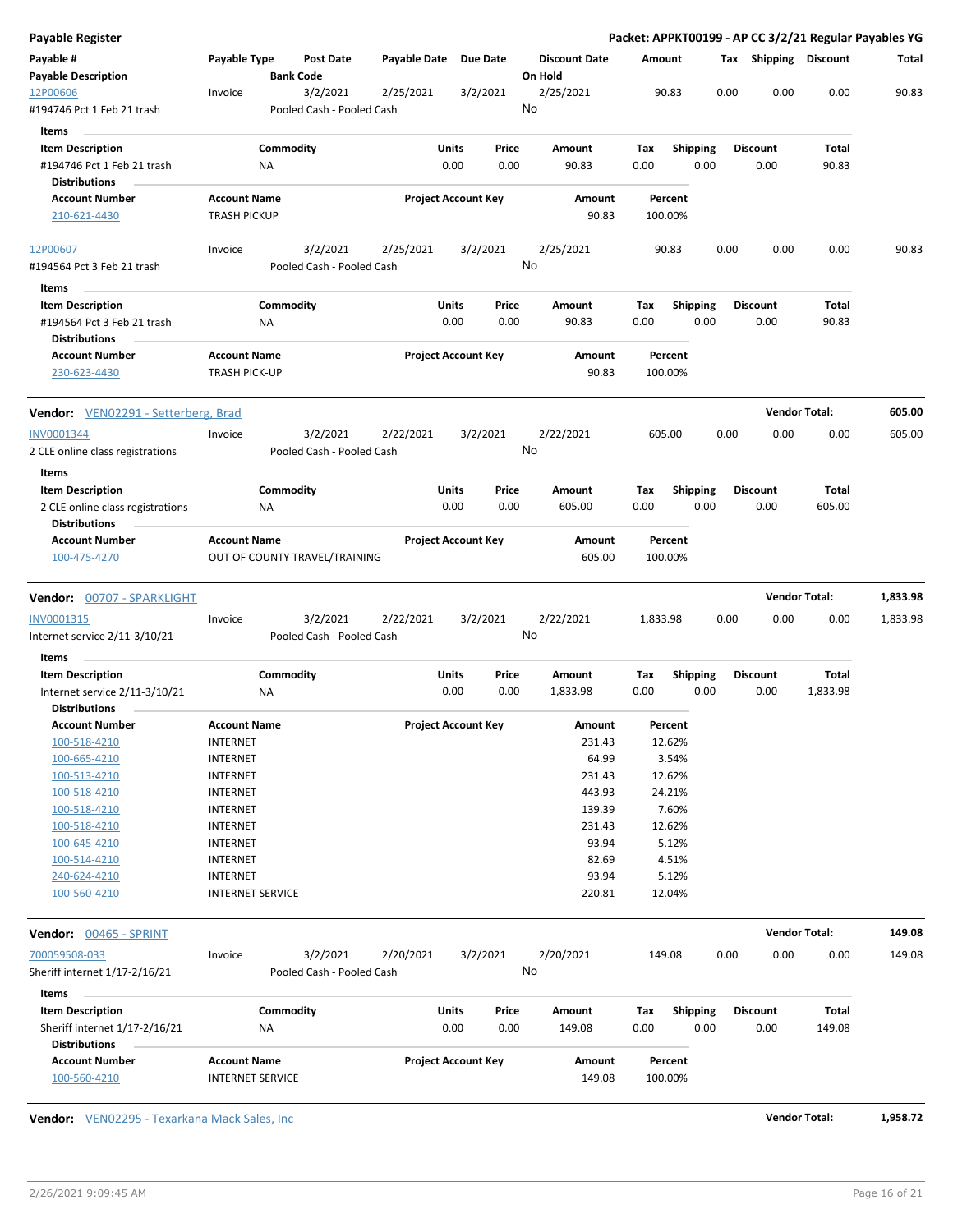| <b>Payable Register</b>                                                                   |                                            |                                |                                       |                       |                            |               |                                 |             |                    |      |                         |                      | Packet: APPKT00199 - AP CC 3/2/21 Regular Payables YG |
|-------------------------------------------------------------------------------------------|--------------------------------------------|--------------------------------|---------------------------------------|-----------------------|----------------------------|---------------|---------------------------------|-------------|--------------------|------|-------------------------|----------------------|-------------------------------------------------------|
| Payable #<br><b>Payable Description</b>                                                   | Payable Type                               | <b>Bank Code</b>               | <b>Post Date</b>                      | Payable Date Due Date |                            |               | <b>Discount Date</b><br>On Hold | Amount      |                    |      | Tax Shipping Discount   |                      | Total                                                 |
| 221759<br>Pct 1 2004 Mack #5780 repairs                                                   | Invoice                                    |                                | 3/2/2021<br>Pooled Cash - Pooled Cash | 2/25/2021             | 3/2/2021                   |               | 2/25/2021<br>No                 | 1,958.72    |                    | 0.00 | 0.00                    | 0.00                 | 1,958.72                                              |
| Items<br><b>Item Description</b><br>Pct 1 2004 Mack #5780 repairs<br><b>Distributions</b> |                                            | Commodity<br>NA                |                                       |                       | Units<br>0.00              | Price<br>0.00 | Amount<br>1,958.72              | Tax<br>0.00 | <b>Shipping</b>    | 0.00 | <b>Discount</b><br>0.00 | Total<br>1,958.72    |                                                       |
| <b>Account Number</b><br>210-621-4580                                                     | <b>Account Name</b>                        | <b>R&amp;M MACHINERY PARTS</b> |                                       |                       | <b>Project Account Key</b> |               | Amount<br>1,958.72              |             | Percent<br>100.00% |      |                         |                      |                                                       |
| Vendor: 00265 - TEXHOMA LIMESTONE, INC.                                                   |                                            |                                |                                       |                       |                            |               |                                 |             |                    |      |                         | <b>Vendor Total:</b> | 7,986.49                                              |
| 8259<br>Pct 2 Rock-hauling 1/25-30/21                                                     | Invoice                                    |                                | 3/2/2021<br>Pooled Cash - Pooled Cash | 2/1/2021              | 3/2/2021                   |               | 2/1/2021<br>No                  | 7,743.53    |                    | 0.00 | 0.00                    | 0.00                 | 7,743.53                                              |
| Items<br><b>Item Description</b><br>Pct 2 Rock-hauling 1/25-30/21<br><b>Distributions</b> |                                            | Commodity<br>NA                |                                       |                       | Units<br>0.00              | Price<br>0.00 | Amount<br>7,743.53              | Tax<br>0.00 | <b>Shipping</b>    | 0.00 | <b>Discount</b><br>0.00 | Total<br>7,743.53    |                                                       |
| <b>Account Number</b><br>220-622-3410                                                     | <b>Account Name</b>                        | R&B MAT. ROCK & GRAVEL         |                                       |                       | <b>Project Account Key</b> |               | Amount<br>7,743.53              |             | Percent<br>100.00% |      |                         |                      |                                                       |
| 8273<br>Pct 4 Rock hauling Feb 1-6,2021<br>Items                                          | Invoice                                    |                                | 3/2/2021<br>Pooled Cash - Pooled Cash | 2/8/2021              | 3/2/2021                   |               | 2/8/2021<br>No                  |             | 242.96             | 0.00 | 0.00                    | 0.00                 | 242.96                                                |
| <b>Item Description</b><br>Pct 4 Rock hauling Feb 1-6,2021<br><b>Distributions</b>        |                                            | Commodity<br>NA                |                                       |                       | Units<br>0.00              | Price<br>0.00 | Amount<br>242.96                | Tax<br>0.00 | <b>Shipping</b>    | 0.00 | <b>Discount</b><br>0.00 | Total<br>242.96      |                                                       |
| <b>Account Number</b><br>240-624-3410                                                     | <b>Account Name</b>                        | R&B MAT. ROCK & GRAVEL         |                                       |                       | <b>Project Account Key</b> |               | Amount<br>242.96                |             | Percent<br>100.00% |      |                         |                      |                                                       |
| <b>Vendor: 00716 - TEXOMA COUNSELING CENTER</b>                                           |                                            |                                |                                       |                       |                            |               |                                 |             |                    |      |                         | <b>Vendor Total:</b> | 1,200.00                                              |
| INV0001339<br>CR-20-27558 White evaluation                                                | Invoice                                    |                                | 3/2/2021<br>Pooled Cash - Pooled Cash | 1/13/2021             | 3/2/2021                   |               | 1/13/2021<br>No                 | 1,200.00    |                    | 0.00 | 0.00                    | 0.00                 | 1,200.00                                              |
| Items                                                                                     |                                            |                                |                                       |                       |                            |               |                                 |             |                    |      |                         |                      |                                                       |
| <b>Item Description</b><br>CR-20-27558 White evaluation<br><b>Distributions</b>           |                                            | Commodity<br>Service           |                                       |                       | Units<br>0.00              | Price<br>0.00 | <b>Amount</b><br>1,200.00       | Tax<br>0.00 | <b>Shipping</b>    | 0.00 | <b>Discount</b><br>0.00 | Total<br>1,200.00    |                                                       |
| <b>Account Number</b><br>100-435-4420                                                     | <b>Account Name</b>                        | OTHER PROFESSIONAL SERV.       |                                       |                       | <b>Project Account Key</b> |               | Amount<br>1,200.00              |             | Percent<br>100.00% |      |                         |                      |                                                       |
| <b>Vendor:</b> VEN02229 - The Law Office of Deric King Walpole                            |                                            |                                |                                       |                       |                            |               |                                 |             |                    |      |                         | <b>Vendor Total:</b> | 400.00                                                |
| INV0001369<br>50640 Torres Co Ct@Law                                                      | Invoice                                    |                                | 3/2/2021<br>Pooled Cash - Pooled Cash | 2/24/2021             | 3/2/2021                   |               | 2/24/2021<br>No                 |             | 400.00             | 0.00 | 0.00                    | 0.00                 | 400.00                                                |
| Items<br><b>Item Description</b>                                                          |                                            | Commodity                      |                                       |                       | Units                      | Price         | Amount                          | Tax         | <b>Shipping</b>    |      | <b>Discount</b>         | Total                |                                                       |
| 50640 Torres Co Ct@Law<br><b>Distributions</b>                                            |                                            | NA.                            |                                       |                       | 0.00                       | 0.00          | 400.00                          | 0.00        |                    | 0.00 | 0.00                    | 400.00               |                                                       |
| <b>Account Number</b><br>100-410-4240                                                     | <b>Account Name</b>                        | <b>INDIGENT ATTORNEY FEES</b>  |                                       |                       | <b>Project Account Key</b> |               | Amount<br>400.00                |             | Percent<br>100.00% |      |                         |                      |                                                       |
| <b>Vendor: 00578 - TRIANGLE PLASTERING, LTD</b>                                           |                                            |                                |                                       |                       |                            |               |                                 |             |                    |      |                         | <b>Vendor Total:</b> | 24,622.38                                             |
| 41901<br>Courthouse construction                                                          | Invoice                                    |                                | 3/2/2021<br>Pooled Cash - Pooled Cash | 2/28/2021             | 3/2/2021                   |               | 2/28/2021<br>No                 | 24,622.38   |                    | 0.00 | 0.00                    | 0.00                 | 24,622.38                                             |
| Items                                                                                     |                                            |                                |                                       |                       |                            |               |                                 |             |                    |      |                         |                      |                                                       |
| <b>Item Description</b><br>Courthouse construction<br><b>Distributions</b>                |                                            | Commodity<br>NA                |                                       |                       | <b>Units</b><br>0.00       | Price<br>0.00 | Amount<br>24,622.38             | Tax<br>0.00 | <b>Shipping</b>    | 0.00 | <b>Discount</b><br>0.00 | Total<br>24,622.38   |                                                       |
| <b>Account Number</b><br>690-669-1650                                                     | <b>Account Name</b><br><b>CONSTRUCTION</b> |                                |                                       |                       | <b>Project Account Key</b> |               | Amount<br>24,622.38             |             | Percent<br>100.00% |      |                         |                      |                                                       |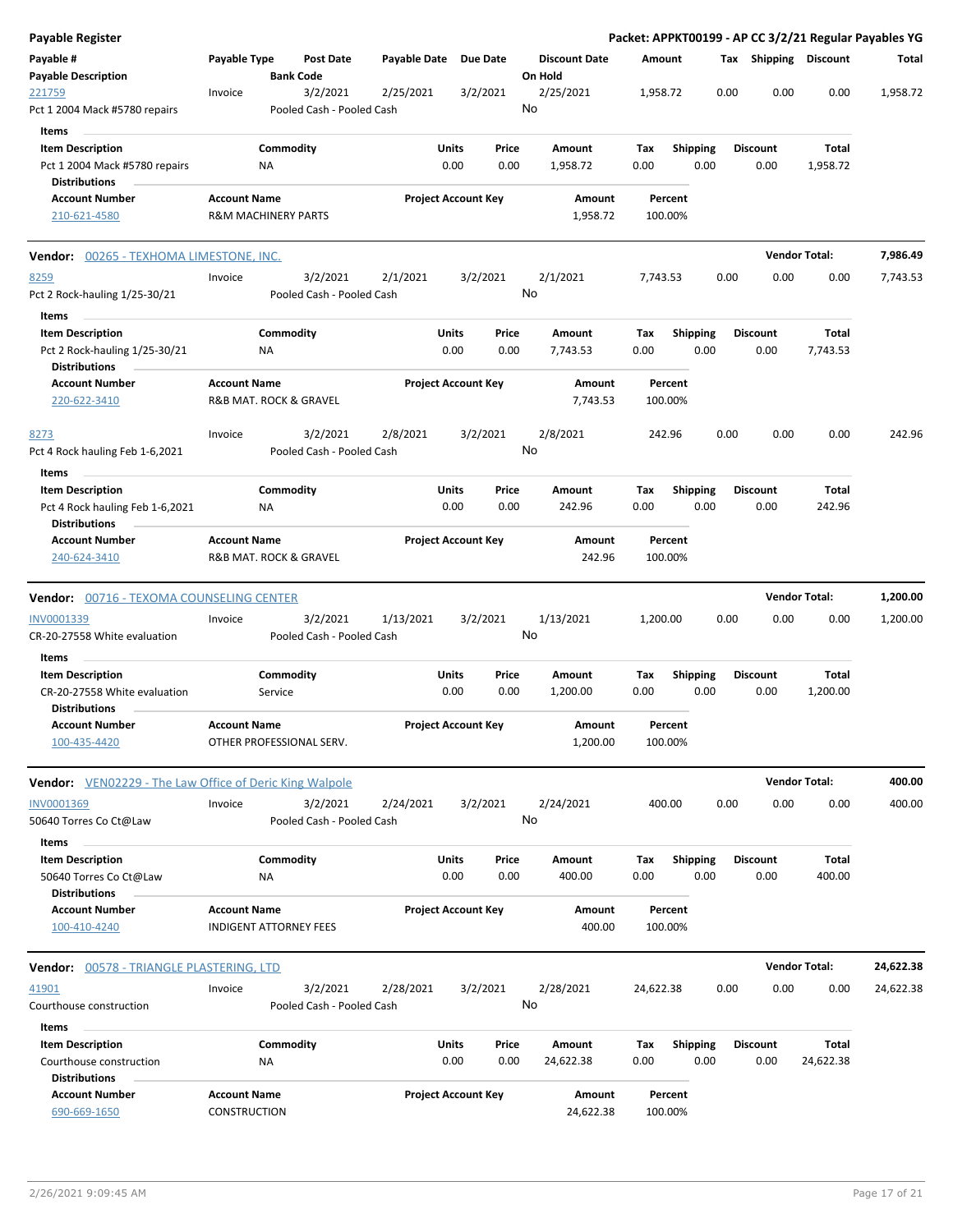| Payable Register                                                                              |                                                |                                       |                       |                            |               |                                 |                    |                         |      |                         | Packet: APPKT00199 - AP CC 3/2/21 Regular Payables YG |        |
|-----------------------------------------------------------------------------------------------|------------------------------------------------|---------------------------------------|-----------------------|----------------------------|---------------|---------------------------------|--------------------|-------------------------|------|-------------------------|-------------------------------------------------------|--------|
| Payable #<br><b>Payable Description</b>                                                       | Payable Type                                   | <b>Post Date</b><br><b>Bank Code</b>  | Payable Date Due Date |                            |               | <b>Discount Date</b><br>On Hold | Amount             |                         |      | Tax Shipping Discount   |                                                       | Total  |
| Vendor: 00160 - TXU ENERGY                                                                    |                                                |                                       |                       |                            |               |                                 |                    |                         |      |                         | <b>Vendor Total:</b>                                  | 56.20  |
| 054652698225<br>#900011583831 S Annex 1/13-2/10/21                                            | Invoice                                        | 3/2/2021<br>Pooled Cash - Pooled Cash | 2/12/2021             | 3/2/2021                   |               | 2/12/2021<br>No                 | 27.53              |                         | 0.00 | 0.00                    | 0.00                                                  | 27.53  |
| Items<br><b>Item Description</b>                                                              |                                                | Commodity                             |                       | Units                      | Price         | Amount                          | Тах                | <b>Shipping</b>         |      | <b>Discount</b>         | Total                                                 |        |
| #900011583831 S Annex 1/13-2/10/21<br><b>Distributions</b>                                    |                                                | ΝA                                    |                       | 0.00                       | 0.00          | 27.53                           | 0.00               | 0.00                    |      | 0.00                    | 27.53                                                 |        |
| <b>Account Number</b><br>100-513-4400                                                         | <b>Account Name</b><br>UTILITIES ELECTRICITY   |                                       |                       | <b>Project Account Key</b> |               | Amount<br>27.53                 | Percent<br>100.00% |                         |      |                         |                                                       |        |
| 056052395538<br>#100063401102 Lake Fannin electric 1/15-2/15 Pooled Cash - Pooled Cash        | Invoice                                        | 3/2/2021                              | 2/17/2021             | 3/2/2021                   |               | 2/17/2021<br>No                 | 28.67              |                         | 0.00 | 0.00                    | 0.00                                                  | 28.67  |
| Items                                                                                         |                                                |                                       |                       |                            |               |                                 |                    |                         |      |                         |                                                       |        |
| <b>Item Description</b><br>#100063401102 Lake Fannin electric 1/15 NA<br><b>Distributions</b> |                                                | Commodity                             |                       | Units<br>0.00              | Price<br>0.00 | Amount<br>28.67                 | Tax<br>0.00        | <b>Shipping</b><br>0.00 |      | <b>Discount</b><br>0.00 | Total<br>28.67                                        |        |
| <b>Account Number</b><br>850-520-4400                                                         | <b>Account Name</b><br>UTILITIES ELECTRICITY   |                                       |                       | <b>Project Account Key</b> |               | Amount<br>28.67                 | Percent<br>100.00% |                         |      |                         |                                                       |        |
| Vendor: 00127 - VERIZON WIRELESS                                                              |                                                |                                       |                       |                            |               |                                 |                    |                         |      |                         | <b>Vendor Total:</b>                                  | 915.77 |
| 9873071458                                                                                    | Invoice                                        | 3/2/2021                              | 2/10/2021             | 3/2/2021                   |               | 2/10/2021                       | 915.77             |                         | 0.00 | 0.00                    | 0.00                                                  | 915.77 |
| Verizon internet 1/11-2/10/21<br>Items                                                        |                                                | Pooled Cash - Pooled Cash             |                       |                            |               | No                              |                    |                         |      |                         |                                                       |        |
| <b>Item Description</b>                                                                       |                                                | Commodity                             |                       | Units                      | Price         | Amount                          | Tax                | <b>Shipping</b>         |      | <b>Discount</b>         | <b>Total</b>                                          |        |
| Internet                                                                                      |                                                | <b>NA</b>                             |                       | 0.00                       | 0.00          | 915.77                          | 0.00               | 0.00                    |      | 0.00                    | 915.77                                                |        |
| <b>Distributions</b>                                                                          |                                                |                                       |                       |                            |               |                                 |                    |                         |      |                         |                                                       |        |
| <b>Account Number</b><br>100-560-4210                                                         | <b>Account Name</b><br><b>INTERNET SERVICE</b> |                                       |                       | <b>Project Account Key</b> |               | Amount<br>687.83                | Percent<br>75.11%  |                         |      |                         |                                                       |        |
| 100-503-4210                                                                                  |                                                | <b>EMERGENCY INTERNET</b>             |                       |                            |               | 37.99                           |                    | 4.15%                   |      |                         |                                                       |        |
| 100-404-4210                                                                                  | <b>ELECTION INTERNET</b>                       |                                       |                       |                            |               | 113.97                          |                    | 12.45%                  |      |                         |                                                       |        |
| 100-406-4210                                                                                  |                                                | <b>EMERGENCY INTERNET</b>             |                       |                            |               | 37.99                           |                    | 4.15%                   |      |                         |                                                       |        |
| 100-457-4210                                                                                  | <b>INTERNET</b>                                |                                       |                       |                            |               | 37.99                           |                    | 4.15%                   |      |                         |                                                       |        |
| Vendor: 00418 - WALMART COMMUNITY                                                             |                                                |                                       |                       |                            |               |                                 |                    |                         |      |                         | <b>Vendor Total:</b>                                  | 25.43  |
| INV0001342                                                                                    | Invoice                                        | 3/2/2021                              | 2/16/2021             | 3/2/2021                   |               | 2/16/2021                       | 25.43              |                         | 0.00 | 0.00                    | 0.00                                                  | 25.43  |
| File folders/TP holder<br>Items                                                               |                                                | Pooled Cash - Pooled Cash             |                       |                            |               | No                              |                    |                         |      |                         |                                                       |        |
| <b>Item Description</b>                                                                       |                                                | Commodity                             |                       | Units                      | Price         | Amount                          | Tax                | <b>Shipping</b>         |      | <b>Discount</b>         | Total                                                 |        |
| File folders/TP holder                                                                        |                                                | NA                                    |                       | 0.00                       | 0.00          | 25.43                           | 0.00               | 0.00                    |      | 0.00                    | 25.43                                                 |        |
| <b>Distributions</b>                                                                          |                                                |                                       |                       |                            |               |                                 |                    |                         |      |                         |                                                       |        |
| <b>Account Number</b>                                                                         | <b>Account Name</b>                            |                                       |                       | <b>Project Account Key</b> |               | Amount                          | Percent            |                         |      |                         |                                                       |        |
| 100-511-4500<br>100-496-3100                                                                  | R & M BUILDING<br>OFFICE SUPPLIES              |                                       |                       |                            |               | 20.46<br>4.97                   |                    | 80.46%<br>19.54%        |      |                         |                                                       |        |
|                                                                                               |                                                |                                       |                       |                            |               |                                 |                    |                         |      |                         |                                                       |        |
| <b>Vendor:</b> VEN02292 - Whipple, Alicia                                                     |                                                |                                       |                       |                            |               |                                 |                    |                         |      |                         | <b>Vendor Total:</b>                                  | 69.99  |
| INV0001343                                                                                    | Invoice                                        | 3/2/2021                              | 2/17/2021             | 3/2/2021                   |               | 2/17/2021                       | 69.99              |                         | 0.00 | 0.00                    | 0.00                                                  | 69.99  |
| Dollar General drinks                                                                         |                                                | Pooled Cash - Pooled Cash             |                       |                            |               | No                              |                    |                         |      |                         |                                                       |        |
| Items                                                                                         |                                                |                                       |                       |                            |               |                                 |                    |                         |      |                         |                                                       |        |
| <b>Item Description</b>                                                                       |                                                | Commodity                             |                       | Units                      | Price         | Amount                          | Tax                | <b>Shipping</b>         |      | <b>Discount</b>         | <b>Total</b>                                          |        |
| Dollar General drinks<br><b>Distributions</b>                                                 |                                                | ΝA                                    |                       | 0.00                       | 0.00          | 69.99                           | 0.00               | 0.00                    |      | 0.00                    | 69.99                                                 |        |
| <b>Account Number</b><br>412-418-3100                                                         | <b>Account Name</b><br><b>SUPPLIES</b>         |                                       |                       | <b>Project Account Key</b> |               | Amount<br>69.99                 | Percent<br>100.00% |                         |      |                         |                                                       |        |
|                                                                                               |                                                |                                       |                       |                            |               |                                 |                    |                         |      |                         |                                                       |        |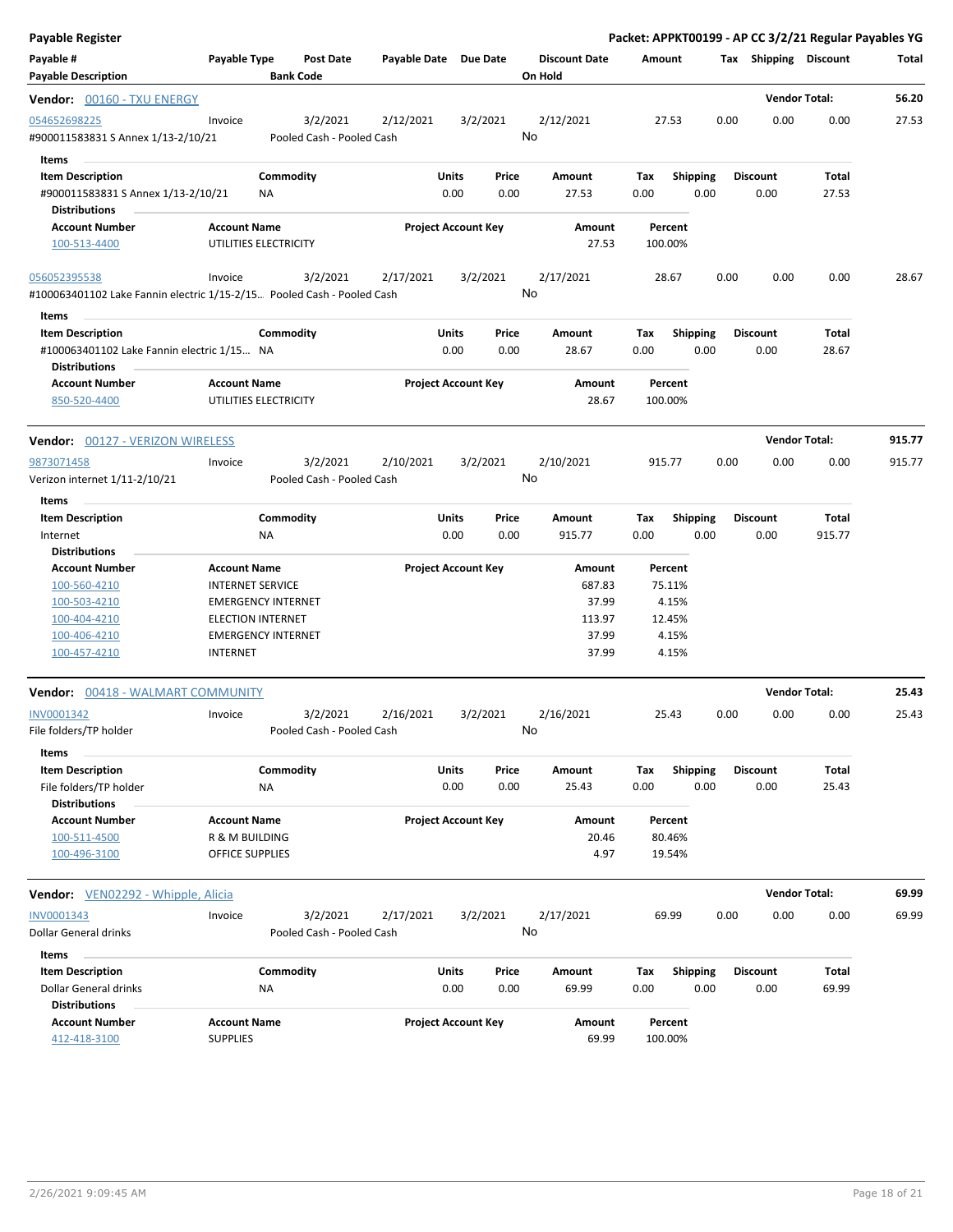## Payable Summary

| Type        | Count               | Gross      | Tax  | <b>Shipping</b> | <b>Discount</b> | Total      | <b>Manual Payment</b> | <b>Balance</b> |
|-------------|---------------------|------------|------|-----------------|-----------------|------------|-----------------------|----------------|
| Credit Memo |                     | $-173.82$  | 0.00 | 0.00            | 0.00            | $-173.82$  | 0.00                  | $-173.82$      |
| Invoice     | 104                 | 765,396.40 | 0.00 | 0.00            | 0.00            | 765,396.40 | 0.00                  | 765,396.40     |
|             | <b>Grand Total:</b> | 765,222.58 | 0.00 | 0.00            | 0.00            | 765,222.58 | 0.00                  | 765,222.58     |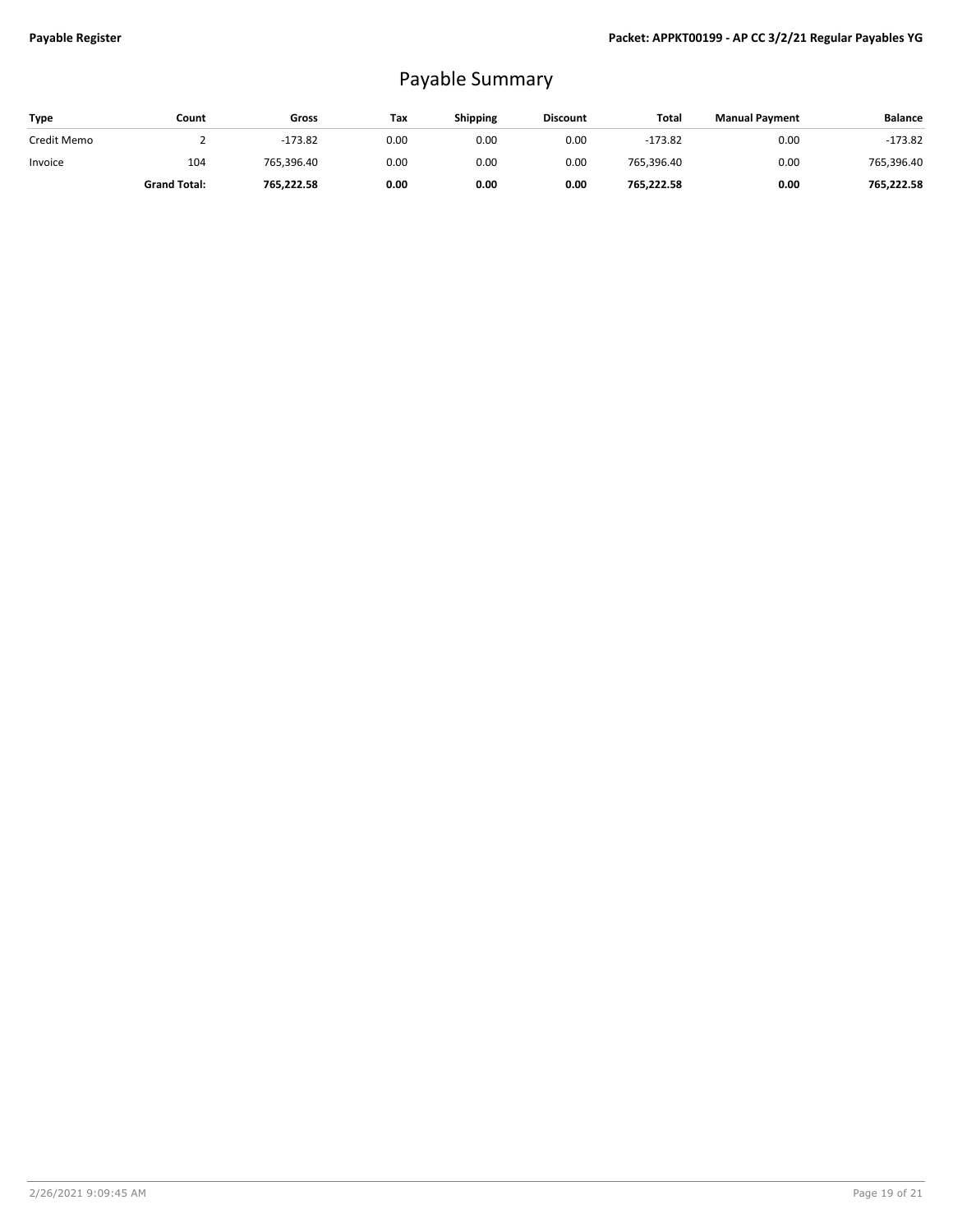## **Account Summary**

| Account             | Name                                |        | Amount    |
|---------------------|-------------------------------------|--------|-----------|
| 100-400-4810        | <b>DUES</b>                         |        | 35.00     |
| 100-404-4210        | <b>ELECTION INTERNET</b>            |        | 113.97    |
| 100-406-4210        | <b>EMERGENCY INTERNET</b>           |        | 37.99     |
| 100-410-3150        | <b>COPIER RENTAL</b>                |        | 2.49      |
| 100-410-4240        | <b>INDIGENT ATTORNEY FEES</b>       |        | 2,075.00  |
| 100-425-4660        | <b>AUTOPSIES</b>                    |        | 4,523.00  |
| 100-435-4350        | ATTORNEYS FEES APPEALS CT           |        | 1,460.00  |
| 100-435-4370        | <b>ATTORNEY FEES</b>                |        | 12,331.00 |
| 100-435-4420        | OTHER PROFESSIONAL SERV.            |        | 1,200.00  |
| 100-457-4210        | <b>INTERNET</b>                     |        | 37.99     |
| 100-475-3150        | <b>COPIER EXPENSE</b>               |        | 4.00      |
| 100-475-4270        | OUT OF COUNTY TRAVEL/TRAINING       |        | 905.00    |
| 100-496-3100        | <b>OFFICE SUPPLIES</b>              |        | 4.97      |
| 100-499-3150        | <b>COPIER EXPENSE</b>               |        | 5.98      |
| 100-503-1070        | SALARY PART-TIME TECHNICIAN         |        | 900.00    |
| 100-503-4210        | <b>EMERGENCY INTERNET</b>           |        | 37.99     |
| 100-510-3150        | <b>COPIER RENTAL</b>                |        | 182.59    |
| 100-510-4200        | <b>TELEPHONE</b>                    |        | 3,516.75  |
| 100-510-4400        | UTILITIES ELECTRICITY               |        | 194.73    |
| 100-510-4530        | <b>COMPUTER SOFTWARE</b>            |        | 800.00    |
| 100-511-4400        | UTILITIES ELECTRICITY               |        | 226.95    |
| 100-511-4410        | UTILITIES GAS                       |        | 181.04    |
| 100-511-4500        | R & M BUILDING                      |        | 20.46     |
| 100-512-4400        | UTILITIES ELECTRICITY               |        | 620.86    |
| 100-513-3150        | <b>COPIER RENTAL</b>                |        | 2.37      |
| <u>100-513-4210</u> | <b>INTERNET</b>                     |        | 231.43    |
| 100-513-4400        | UTILITIES ELECTRICITY               |        | 349.56    |
| 100-513-4410        | UTILITIES GAS                       |        | 242.63    |
| <u>100-514-4210</u> | <b>INTERNET</b>                     |        | 82.69     |
| 100-515-4400        | UTILITIES ELECTRICITY               |        | 210.53    |
| 100-515-4410        | UTILITIES GAS                       |        | 261.33    |
| 100-516-4400        | UTILITIES ELECTRICITY               |        | 586.53    |
| 100-518-4210        | <b>INTERNET</b>                     |        | 1,046.18  |
| 100-518-4400        | UTILITIES ELECTRICITY               |        | 856.75    |
| 100-518-4410        | UTILITIES GAS                       |        | 230.45    |
| <u>100-559-4950</u> | VINE AUTOMATED VICTIM NOTIF. SERV.  |        | 4,642.78  |
| 100-560-3300        | AUTO EXPENSE GAS & OIL              |        | 4,931.13  |
| 100-560-4210        | <b>INTERNET SERVICE</b>             |        | 1,057.72  |
| 100-560-4280        | PRISONER TRANSPORT                  |        | 4.43      |
| 100-560-4540        | R & M AUTOMOBILES                   |        | 122.00    |
| 100-565-4050        | PRISONER MEDICAL                    |        | 6,243.82  |
| 100-575-3150        | <b>COPIER RENTAL</b>                |        | 2.73      |
| 100-590-3150        | <b>COPIER RENTAL</b>                |        | 1.63      |
| 100-640-4180        | FANNIN CO COMMUNITY MINISTRIES, INC |        | 1,000.00  |
| 100-640-4400        | UTILITIES ELECTRICITY               |        | 418.21    |
| 100-640-4410        | UTILITIES GAS                       |        | 359.60    |
| 100-645-4210        | <b>INTERNET</b>                     |        | 93.94     |
| 100-665-3150        | <b>COPIER RENTAL</b>                |        | 0.80      |
| 100-665-4210        | <b>INTERNET</b>                     |        | 64.99     |
| 100-665-4290        | IN/OUT CO.TRAVEL/TRAINING-4-H       |        | 149.97    |
|                     |                                     | Total: | 52,611.96 |

| Account      | Name                                   | Amount   |
|--------------|----------------------------------------|----------|
| 210-621-4400 | UTILITY ELECTRICITY                    | 165.50   |
| 210-621-4430 | <b>TRASH PICKUP</b>                    | 90.83    |
| 210-621-4570 | <b>R&amp;M MACHINERY GAS &amp; OIL</b> | 3,656.20 |
| 210-621-4580 | <b>R&amp;M MACHINERY PARTS</b>         | 2,682.36 |